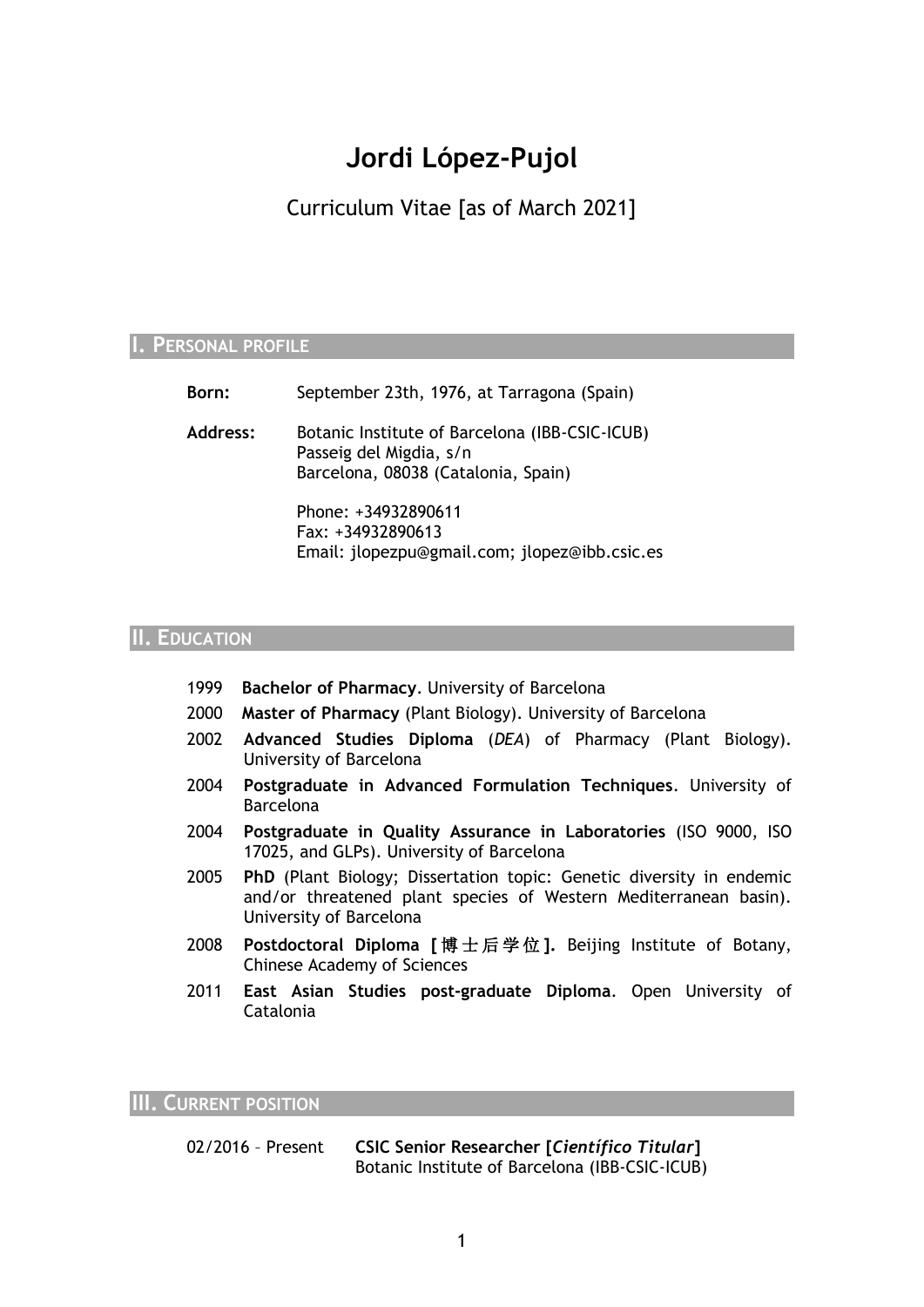#### **IV. RESEARCH AREAS**

#### **Conservation biology**

- Conservation genetics
- **Demography of rare and endangered species**
- Management and recovery plans for endangered species
- Red listing
- Plant databases/plant collections
- Invasive alien species

#### **Biogeography and evolution**

- Plant distribution patterns
- Phylogeography
- Systematics, phylogeny and evolution in Compositae
- Urban plant diversity

#### **History of botany**

# **V. RESEARCH EXPERIENCE**

| 10/1999 - 12/2005   | Laboratory of Botany, Faculty of Pharmacy, University<br>of Barcelona<br>POSITION: Predoctoral fellow (till 04/2005); postdoctoral<br>fellow (05/2005-12/2005)<br>ADVISORS: Dr. Cèsar Blanché and Dr. Joan Simon<br>TOPIC: Conservation biology of rare and endangered plant<br>species of the Western Mediterranean Basin |
|---------------------|----------------------------------------------------------------------------------------------------------------------------------------------------------------------------------------------------------------------------------------------------------------------------------------------------------------------------|
| 08/2003 - 10/2003   | State Key Laboratory of Systematic and Evolutionary<br>Botany, Beijing Institute of Botany, Chinese Academy of<br>Sciences<br>POSITION: Visiting student<br>ADVISOR: Dr. Song Ge<br>TOPIC: Conservation genetics of a Chinese endangered<br>plant species (Clematis acerifolia)                                            |
| $01/2006 - 02/2008$ | State Key Laboratory of Systematic and Evolutionary<br>Botany, Beijing Institute of Botany, Chinese Academy of<br>Sciences                                                                                                                                                                                                 |

POSITION: Postdoctoral fellow ADVISOR: Dr. Song Ge TOPIC: Identification of plant glacial refugia in China

- 03/2008 03/2011 Botanic Institute of Barcelona (CSIC-ICUB) POSITION: 'JAE-Doc' Programme researcher ADVISOR: Dr. Roser Vilatersana MAIN TOPIC: Conservation genetics of rare and endangered taxa of *Centaurea* (Asteraceae) from Spain
- 02/2009 04/2009 Departament of Molecular Biology and DNA Bank, Jardín Botánico Canario "Viera y Clavijo" POSITION: Visiting researcher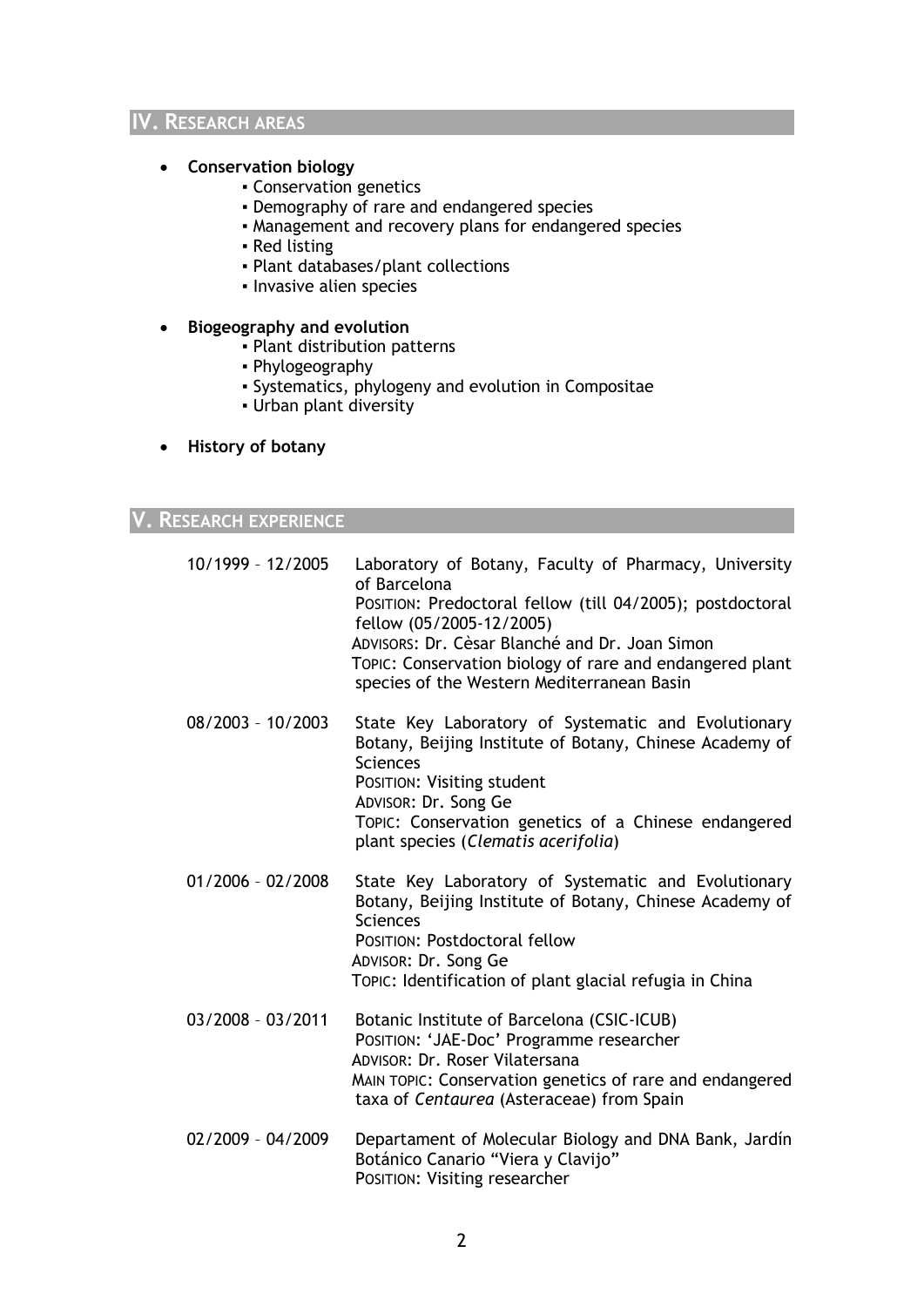ADVISOR: Dr. Juli Caujapé TOPIC: Microsatellite diversity in the endangered columbine *Aquilegia paui*

- 03/2011 05/2011 Laboratory of Botany, Faculty of Pharmacy, University of Barcelona POSITION: Post-doctoral researcher ADVISOR: Dr. Cèsar Blanché TOPIC: Conservation biology of rare and endangered plant species of the Western Mediterranean Basin
- 05/2011 09/2011 Botanic Institute of Barcelona (CSIC-ICUB) POSITION: Scientific collaborator TOPIC: Conservation genetics and phylogeography of plant species of the Mediterranean Basin
- 10/2011 09/2013 Laboratory of Botany, Faculty of Pharmacy, University of Barcelona POSITION: '*Beatriu de Pinós*' Programme researcher ADVISOR: Dr. Cèsar Blanché MAIN TOPIC: Conservation genetics of the rare and threatened coastal rocky species of Western Mediterranean Basin
- 10/2013 01/2016 Botanic Institute of Barcelona (CSIC-ICUB) POSITION: Scientific collaborator/herbarium technician MAIN TOPIC: Conservation genetics and phylogeography of plant species of the Mediterranean Basin and East Asia

#### **VI. GRANTS AND SCHOLARSHIPS**

| 10/2000 - 03/2001   | University of Barcelona fellowship<br>(for research<br>collaboration)                          |
|---------------------|------------------------------------------------------------------------------------------------|
| 04/2001 - 03/2005   | Ministry of Science and Education (of Spain) predoctoral<br>fellowship (for obtaining the PhD) |
| 08/2003 - 10/2003   | Ministry of Science and Education (of Spain) grant for<br>PhD stays abroad                     |
| 04/2005 - 09/2005   | University of Barcelona research contract                                                      |
| 02/2006 - 01/2008   | Ministry of Science and Education of Spain postdoctoral<br>fellowship                          |
| 03/2008 - 03/2011   | CSIC research contract ('JAE-Doc' Programme)                                                   |
| 03/2011 - 05/2011   | University of Barcelona research contract                                                      |
| $10/2011 - 10/2013$ | Catalonian Autonomous Government research contract<br>('Beatriu de Pinós' Programme)           |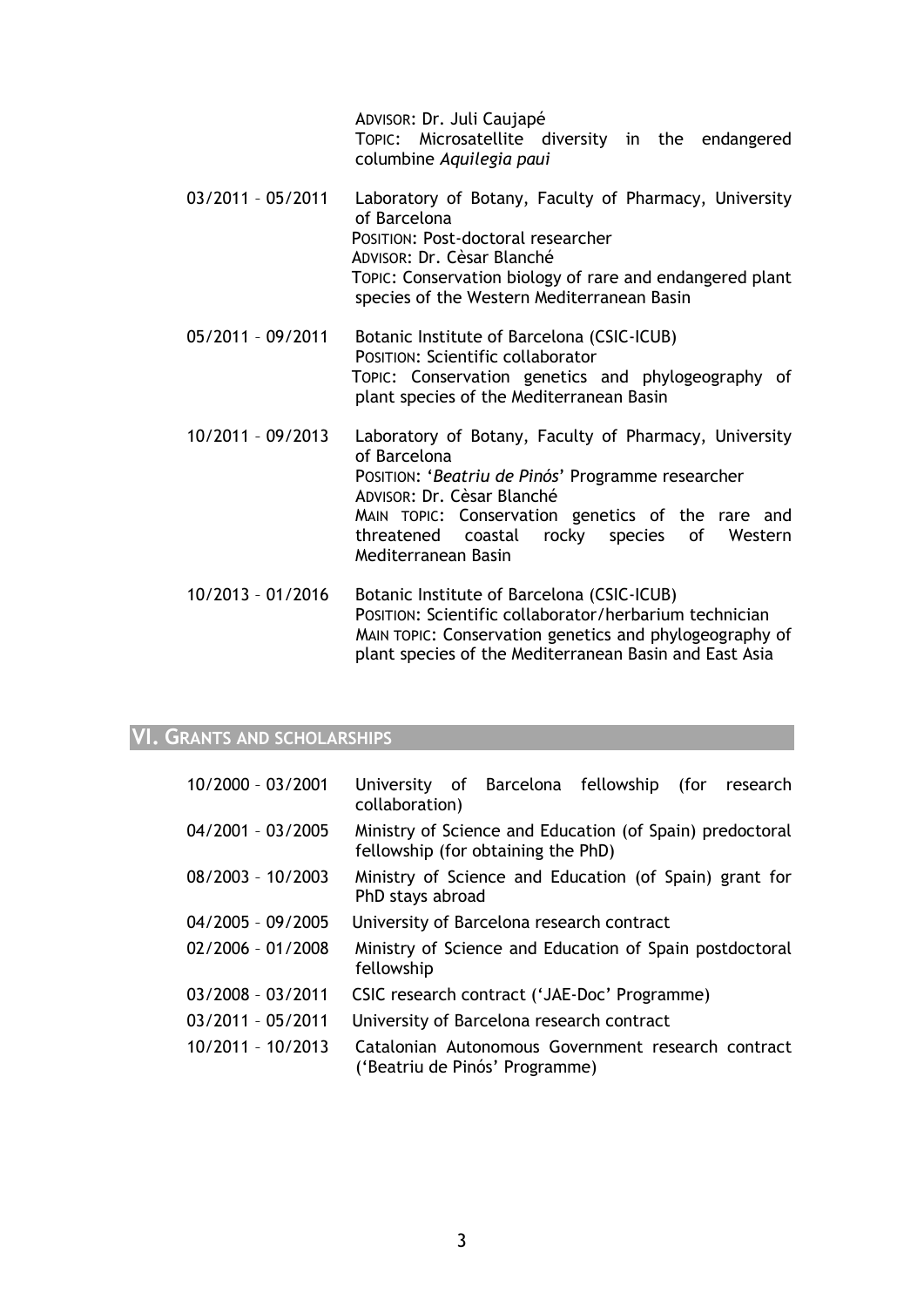#### **VII. AWARDS**

- 2001 **Catalan Institution of Natural History** (*Institució Catalana d'Història Natural*, *ICHN*) **Award for Students**
- 2005 **PhD Degree Extraordinary Award** of the University of Barcelona
- 2007 **Burgen Scholar Award** of the Academia Europaea
- 2008 '**Font i Quer' Botany Award of the Institute for Catalan Studies**  (*Institut d'Estudis Catalans*, *IEC*)

# **VIII. PARTICIPATION IN FUNDED RESEARCH PROJECTS [44, 5 AS PI]**

- 1997–2000 *'Bases para la gestión de la biodiversidad: biología de la reproducción y efectos del cambio climático en especies amenazadas'* [AMB97-0375]. Funded by: Interministerial Commission of Science and Technology (CICYT) [25,297 EUR]. PI: Cèsar Blanché. No. of researchers: 6.
- 2000 '*Estudi de l'estructura y dinàmica de les poblacions de l´espècie de la flora vascular:* Delphinium bolosii' [FBG301022- 1]. Funded by: Catalan Autonomous Government [12,020 EUR]. PI: Cèsar Blanché. No. of researchers: 6.
- 2000 '*Estudi de l'estructura y dinàmica de les poblacions de l´espècie de la flora vascular:* Thymus loscosii' [FBG301022-2]. Funded by: Catalan Autonomous Government [8,013 EUR]. PI: Cèsar Blanché. No. of researchers: 6.
- 2000–2003 '*Conservación de la biodiversidad en zonas sometidas a impacto del sector turístico y fragmentación de poblaciones. Bases para la gestión de especies amenazadas*' [REN-2000- 0829/GLO]. Funded by: Ministry of Science and Technology of Spain [32,714 EUR]. PI: Cèsar Blanché. No. of researchers: 6.
- 2000–2005 *'Dynamics and sustainable use of biodiversity and regional ecological security in the Yangtze Valley'* [G2000046805]. Funded by: Ministry of Science and Technology of China [4,350,000 CNY]. PI: Song Ge.
- 2001 '*Bases per al programa de conservació ex situ i in situ de l'espècie de flora vascular* Delphinium bolosii' [FBG301496-1]. Funded by: Catalan Autonomous Government [12,020 EUR]. PI: Cèsar Blanché. No. of researchers: 6.
- 2001 '*Bases per al programa de conservació ex situ i in situ de l'espècie de flora vascular* Thymus loscosii' [FBG301496-2]. Funded by: Catalan Autonomous Government [8,013 EUR]. PI: Cèsar Blanché. No. of researchers: 6.
- 2001–2003 '*Inventario de las especies y subespecies del Atlas*' [FBG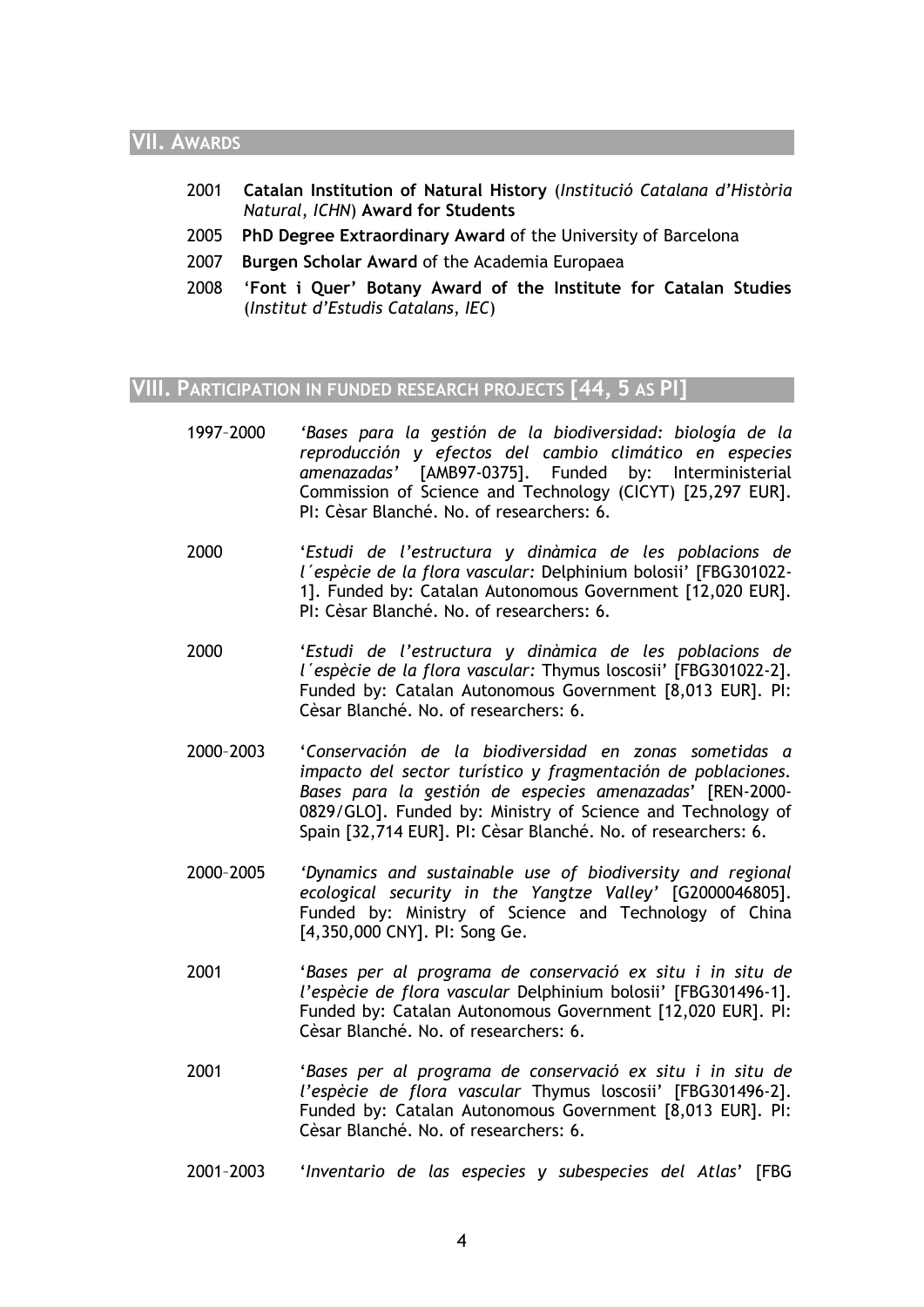301274]. *Contrato de "Atlas de Flora Amenazada y Protegida de España Peninsular, Baleares y Canarias" (AFA)'*. Funded by: Ministry of Environment of Spain – TRAGSA [7,341 EUR]. PI: Cèsar Blanché. No. of researchers: 6.

- 2001–2004 '*Ajuda i reconeixement Grup de Recerca Consolidat Generalitat de Catalunya (R+D III Pla de Recerca de Catalunya: Biodiversitat i Biosistemàtica Vegetals)'* [2001-SGR 00125]. Funded by: Catalan Autonomous Government [36,061 EUR]. PI: Julià Molero. No. of researchers: 14.
- 2002 '*Establiment del Pla de Recuperació ex situ i in situ de* Delphinium bolosii' [FBG302051-1]. Funded by: Catalan Autonomous Government [12,020 EUR]. PI: Cèsar Blanché. No. of researchers: 7.
- 2002 '*Establiment del Pla de Recuperació ex situ i in situ de* Thymus loscosii' [FBG302051-2]. Funded by: Catalan Autonomous Government [8,013 EUR]. PI: Cèsar Blanché. No. of researchers: 7.
- 2003–2006 '*Conservación de procesos de especiación de disploides del género* Delphinium *en la Región Mediterránea occidental*' [REN2003-01815/GLO]. Funded by: Ministry of Science and Technology of Spain [62,050 EUR]. PI: Maria Bosch. No. of researchers: 6.
- 2004 '*Implementació del Pla de Recuperació de* Delphinium bolosii' [FBG303180]. Funded by: Catalan Autonomous Government [12,000 EUR]. PI: Cèsar Blanché. No. of researchers: 7.
- 2004–2007 *'Conservation genetic study on three endangered five-needled pines of China'* [30460020]. Funded by: National Natural Science Foundation of China [180,000 CNY]. PI: Zhi-Yong Zhang.
- 2005 '*Inventario de las especies y subespecies del Atlas*' [AFA2-20]*. Contrato del "Proyecto de continuación del Atlas de Flora Amenazada y Protegida de España Peninsular, Baleares y Canarias" (AFA)'*. Funded by: Ministry of Environment of Spain – TRAGSA [1,857 EUR]. PI: Cèsar Blanché. No. of researchers: 7.
- 2005 '*Estudi bàsic sobre l'estat de conservació, biologia de poblacions i propostes de protecció per a* Aquilegia paui' [FBG303608]. Funded by: Catalan Autonomous Government [12,000 EUR]. PI: Cèsar Blanché. No. of researchers: 8.
- 2005 'Aquilegia paui*: cens i estudi demogràfic*' [FBG303558]. Funded by: Els Ports Nature Reserve (Catalan Autonomous Government) [3,600 EUR]. PI: Cèsar Blanché. No. of researchers: 4.
- 2005–2008 '*Ajuda i reconeixement Grup de Recerca Consolidat Generalitat de Catalunya (R+D III Pla de Recerca de Catalunya: Biodiversitat i Biosistemàtica Vegetals)'* [2005-SGR 00344]. Funded by: Catalan Autonomous Government [46,600 EUR]. PI: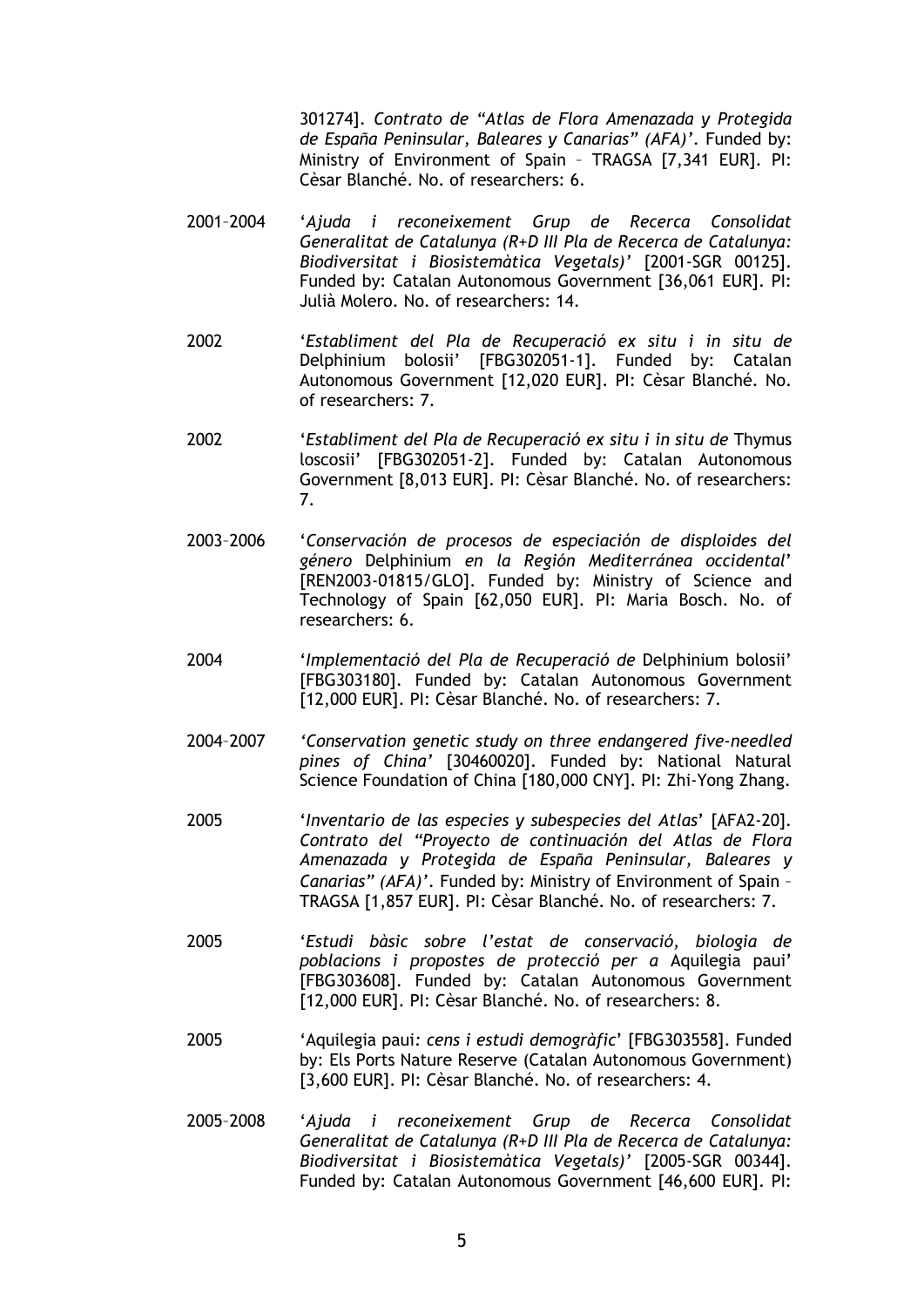Julià Molero. No. of researchers: 23.

- 2007–2009 *'The impacts of plant invasions on the biodiversity in the China's Three Gorges Region and the management strategies'* [O754101H01]. Funded by: Chinese Academy of Sciences [350,000 CNY]. PI: Ming-Xun Ren.
- 2007–2009 *'Studies on ecological genetics of small populations in plants'* [KZCX2-YW-414]. Funded by: Chinese Academy of Sciences [2,000,000 CNY]. PI: Song Ge.
- 2007-2011 '*Biología de la conservación de especies vegetales amenazadas de área extremadamente reducida*' [CGL2007-60475/BOS]. Funded by: Ministry of Science and Education of Spain [121,000 EUR]. PI: Cèsar Blanché. No. of researchers: 6.
- 2008 '*Projecte de conservació d'*Stachys maritima *al Prat de Llobregat*'. Funded by: Consortium for the Management and Protection of the Natural Areas of Llobregat Delta [3,000 EUR]. PI: Núria Membrives. No. of researchers: 4.
- 2008–2010 *'Pollination adaptations of different types of stamen fusion in the hermaphrodite flowers'* [30700089]. Funded by: National Natural Science Foundation of China [170,000 CNY]. PI: Ming-Xun Ren.
- 2008–2010 *'Molecular phylogeography of several beeches of China'* [30760016]. Funded by: National Natural Science Foundation of China [170,000 CNY]. PI: Zhi-Yong Zhang.
- 2009 '*Estudio básico de* Bunium bulbocastanum *L. y* Dracocephalum austriacum *L.'* [20094258/FBG]. Funded by: TRAGSATEC [3,926 EUR]. PI: Cèsar Blanché. No. of researchers: 6.
- 2009–2010 *'The Cultivation Program for young scientists of Jiangxi Province'* [2008DQ01500]. Funded by: Government of Jiangxi Province [50,000 CNY]. PI: Zhi-Yong Zhang.
- 2009–2012 '*DEMIURGO: Bancos de información genética poblacional y meta-análisis de la Flora Maraconésica*' [MAC/1/C20]. Funded by: Transnational Cooperation Programme Madeira-Açores-Canary Islands (PCT-MAC 2007-2013, European Union) [814.378 EUR]. PI: Juli Caujapé-Castells. No. of researchers: 22.
- 2009–2013 '*Ajuda i reconeixement Grup de Recerca Consolidat Generalitat de Catalunya (Pla de Recerca i Innovació de Catalunya: PRI 2005-2008)'* [2009-SGR 439]. Funded by: Catalan Autonomous Government [58,240 EUR]. PI: Julià Molero. No. of researchers: 45.
- 2010–2013 '*Patrones poblacionales, evolutivos y filogeográficos en las Cardueae (Compositae) en el Mediterráneo*' [CGL2010- 18631/BOS]. Funded by: Ministry of Science and Innovation of Spain [80,000 EUR]. PI: Roser Vilatersana. No. of researchers: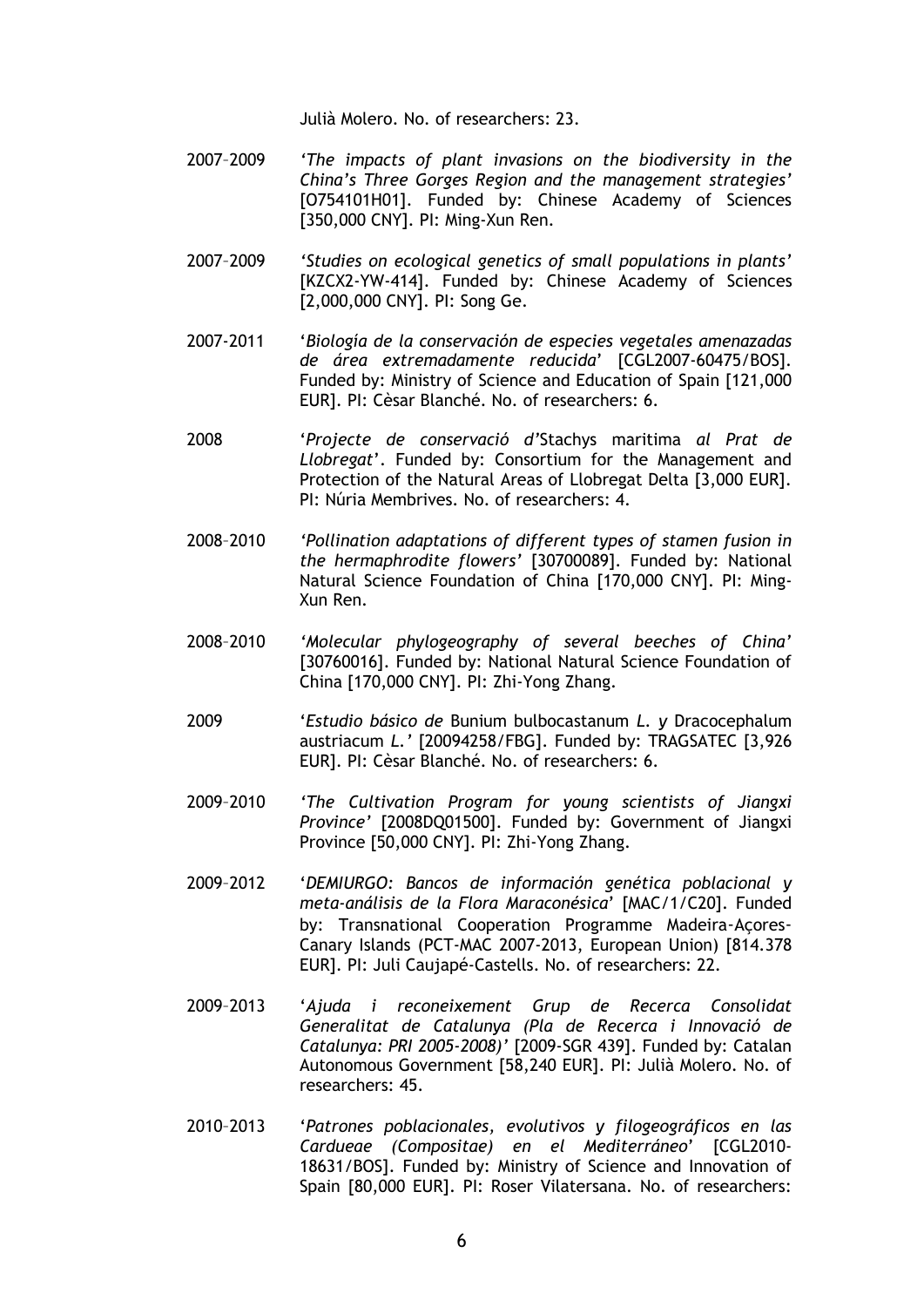10.

- 2011–2014 *'The driving and control mechanism of urban ecosystem patterns and process evolution in Beijing'* [41030744]. Funded by: National Natural Science Foundation of China [2,100,000 CNY]. PI: Zhi-Yun Ouyang.
- 2012–2013 '*Conservation of the critically endangered endemic flora of the Selvagens ('Savage') Islands, Atlantic Ocean'* [10251651]. Funded by: The Mohammed bin Zayed Species Conservation Fund [10,000 USD]. PI: Jordi López-Pujol. No. of researchers: 6.
- 2012–2013 '*Avaluació del retrobament de* Delphinium bolosii *al Parc Natural de Sant Llorenç de Munt i de l'Obac (Fases 1 i 2). Propostes de gestió*' [FBG307118]. Funded by: Natural Areas Administration of the Barcelona Province Government [2,789 EUR]. PI: Cèsar Blanché. No. of researchers: 7.
- 2013 '*Seguiment i estudi demogràfic de* Seseli farrenyi' [FBG307420]. Cap de Creus Nature Reserve (Catalan Autonomous Government) [2,700 EUR]. PI: Jordi López-Pujol. No. of researchers: 4.
- 2013–2015 *'Driving forces along an urban-suburban gradient: spatial patterns and plant diversity variation of residential vegetation in Beijing, China'* [41201049]. Funded by: National Natural Science Foundation of China [260,000 CNY]. PI: Hua-Feng Wang.
- 2014 '*Criteris i propostes de gestió a partir de l'estudi de biologia reproductiva de la població de Delphinium bolosii al Parc Natural de Sant Llorenç del Munt i l'Obac*' [FBG307801]. Funded by: Natural Areas Administration of the Barcelona Province Government [4,502 EUR]. PI: Cèsar Blanché & Maria Bosch. No. of researchers: 7.
- 2014–2017 '*Ajuts per donar suport a les activitats dels Grups de Recerca (SGR) "Biodiversitat i Biosistemàtica Vegetals (GReB)"'* [2014- SGR 514]. Funded by: Catalan Autonomous Government [63,000 EUR]. PI: Joan Vallès. No. of researchers: 33.
- 2016–2017 *'Plantas alóctonas invasoras: riqueza y patrones'* [201630I024 Proyecto Intramural Especial, PIE]. Funded by: Spanish National Research Council [9,000 EUR]. PI: Jordi López-Pujol. No. of researchers: 1.
- 2016–2019 '*FLORAPYR'* [EFA100/15]. Funded by: Cooperation programme Spain–France-Andorra (POCTEFA), Interreg V-A, European Union [822,738 EUR]. PI: Gérard Largier.
- 2016–2020 '*Island-like alpine radiations in Asia: the cases of* Saussurea *and* Jurinea *in the Himalayan-Qinghai-Tibetan Plateau and the Tian-Shan*' [CGL2015-66703-P]. Funded by: Ministry of Economy and Competitiveness of Spain [159,700 EUR]. PI: Alfonso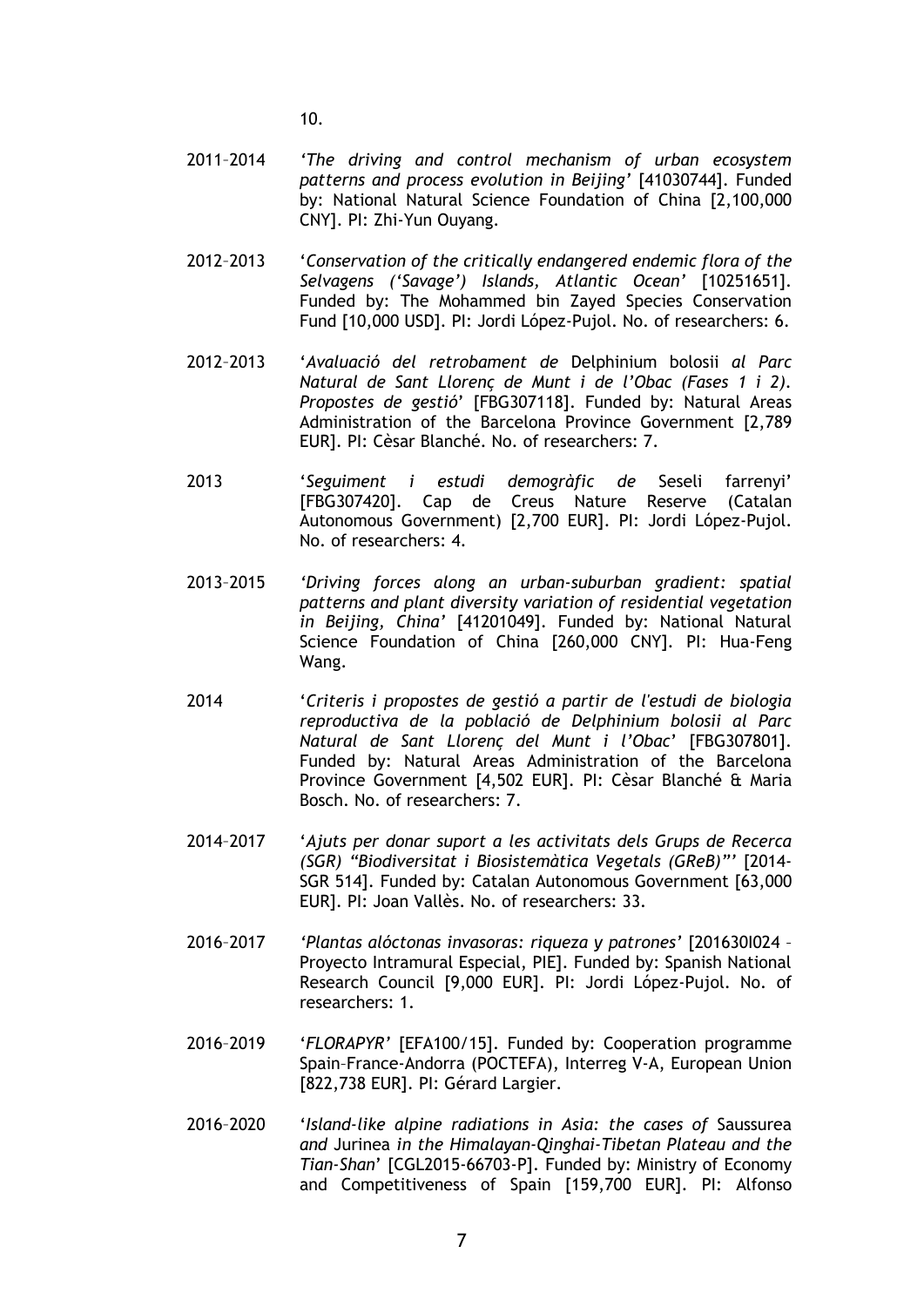Susanna & Jordi López-Pujol. No. of researchers: 17.

- 2017–2018 '*Anàlisi genètica de la planta endèmica del cap de Creus* Seseli farrenyi' [PTOP-2017-827]. Funded by: Catalan Autonomous Government [21,659 EUR]. PI: Jordi López-Pujol. No. of researchers: 5.
- 2017–2019 '*Ajut de suport al grup de recerca consolidat "Biodiversitat i Biosistemàtica Vegetals"'* [2017 SGR 01116]. Funded by: Catalan Autonomous Government [37,840 EUR]. PI: Joan Vallès. No. of researchers: 35.
- 2018–2021 '*Species delimitation, phylogeny and biogeography of* Fagus *L. in the world*' [31770236]. Funded by: National Natural Science Foundation of China [740,000 CNY]. PI: Zhi-Yong Zhang. No. of researchers: 8.
- 2020 '*Estudis de base per a la gestió de la flora amenaçada de molleres al Parc Nacional (PNAESM)*' [TES088/19/00375]. Funded by: Catalan Autonomous Government [29,745 EUR]. PI: Aaron Pérez Haase. No. of researchers: 5.
- 2020–2022 '*Invasiones Biológicas en Ecuador Continental*'. Funded by: Universidad Espíritu Santo (Ecuador) [33,191 USD]. PI: Ileana Herrera. No. of researchers: 12.

# **IX. PUBLICATIONS**

**ARTICLES IN JCR (JOURNAL CITATION REPORTS – WEB OF KNOWLEDGE) JOURNALS [90]**

- 1. **López-Pujol, J.**, Bosch, M., Simon, J. & Blanché, C. 2001. Allozyme diversity of two endemic *Petrocoptis* species: *P. montsicciana* and its close relative *P. pardoi* (Caryophyllaceae). *Canadian Journal of Botany*, 79: 1379–1389.
- 2. **López-Pujol, J.**, Bosch, M., Simon, J. & Blanché, C. 2002. Allozyme variation and population structure of the very narrow endemic *Seseli farrenyi* (Apiaceae). *Botanical Journal of the Linnean Society*, 138: 305–314.
- 3. **López-Pujol, J.**, Bosch, M., Simon, J. & Blanché, C. 2003. Population genetics and conservation priorities for the critically endangered island endemic *Delphinium pentagynum* subsp. *formenteranum* (Ranunculaceae). *Biodiversity and Conservation*, 12: 1937–1951.
- 4. **López-Pujol, J.**, Orellana, M. R., Bosch, M., Simon, J. & Blanché, C. 2003. Effects of habitat fragmentation on allozyme diversity and conservation status of the coastal sand dune plant *Stachys maritima* (Lamiaceace) in the Iberian Peninsula. *Plant Biology*, 5: 504–512.
- 5. **López-Pujol, J.**, Bosch, M., Simon, J. & Blanché, C. 2004. Allozyme diversity in the tetraploid endemic *Thymus loscosii* (Lamiaceae). *Annals of Botany*, 93: 323–332.
- 6. Chung, M.Y. Suh, Y., **López-Pujol, J.**, Nason, J. & Chung, M.G. 2005. Clonal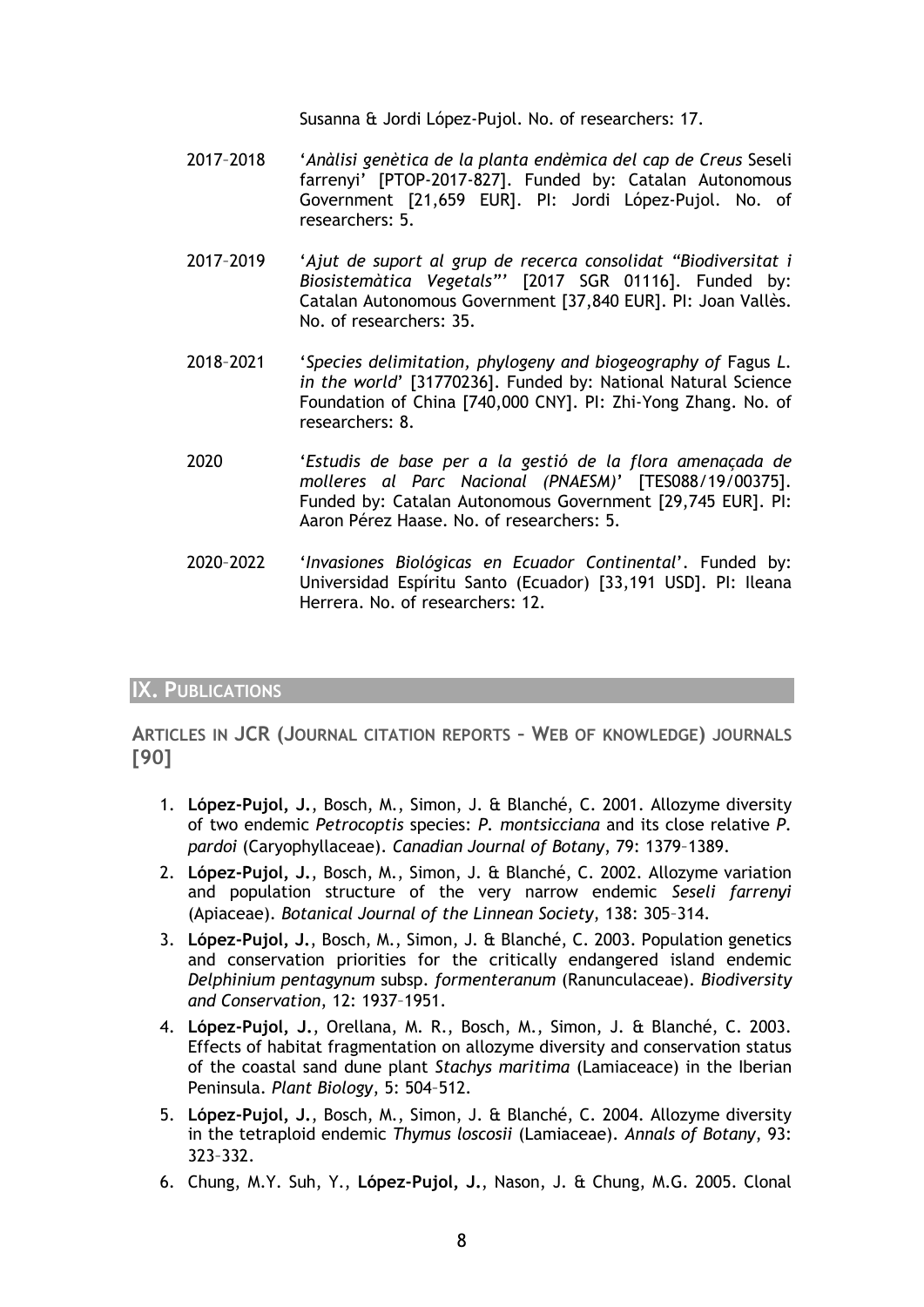and fine-scale genetic structure in populations of a restricted Korean endemic, *Hosta jonesii* (Liliaceae) and the implications for conservation. *Annals of Botany*, 96: 279–288.

- 7. **López-Pujol, J.**, Zhang, F.-M. & Ge, S. 2005. Population genetics and the critically endangered *Clematis acerifolia* (Ranunculaceae). *Canadian Journal of Botany*, 83: 1248–1256.
- 8. Liu, Z.-M., Zhao, A.-M., Kang, X.-Y., Zhou, S.-L. & **López-Pujol, J.** 2006. Genetic diversity, population structure, and conservation of *Sophora moorcroftiana* (Fabaceae), a shrub endemic to the Tibetan Plateau. *Plant Biology*, 8: 81–92.
- 9. **López-Pujol, J.**, Álvarez, N., Bosch, M., Simon, J. & Blanché, C. 2006. Allozyme variation and taxonomical implications of the endemic rocky plant *Erodium rupestre* (Geraniaceae). *Biochemical Systematics and Ecology*, 34: 219–230.
- 10. **López-Pujol, J.**, Zhang, F.-M. & Ge, S. 2006. Plant biodiversity in China: richly varied, endangered and in need of conservation. *Biodiversity and Conservation*, 15: 3983–4026.
- 11. Orellana, M. R., **López-Pujol, J.**, Blanché, C. & Bosch, M. 2007. Relationships between heterozygosity and fitness in the Iberian threatened larkspur *Delphinium bolosii* (Ranunculaceae). *Flora*, 202: 161–168.
- 12. **López-Pujol, J.**, Font, J., Simon, J. & Blanché, C. 2007. Can the preservation of historical relicts permit the conservation of endangered plant species? The case of *Silene sennenii* (Caryophyllaceae). *Conservation Genetics*, 8: 903–912.
- 13. **López-Pujol, J.**, Orellana, M. R., Bosch, M., Simon, J. & Blanché, C. 2007. Low genetic diversity and allozymic evidence for autopolyploidy in the tetraploid Pyrenean endemic larkspur *Delphinium montanum* (Ranunculaceae). *Botanical Journal of the Linnean Society*, 155: 211–222.
- 14. Orellana, M.R., **López-Pujol, J.,** Blanché & C Bosch, M. 2007. Genetic diversity in the endangered dysploid larkspur *Delphinium bolosii* and its close diploid relatives in the series *Fissa* of the Western Mediterranean area. *Biological Journal of the Linnean Society*, 92: 773–784.
- 15. **López-Pujol, J.**, Zhang, F.-M. & Ge, S. 2008. No correlation between heterozygosity and vegetative fitness in the narrow endemic and critically endangered *Clematis acerifolia* (Ranunculaceae). *Biochemical Genetics*, 46: 433–445.
- 16. Orellana, M. R., **López-Pujol, J.**, Blanché, C., Rovira A. M. & Bosch, M. 2009. Genetic diversity in *Delphinium staphisagria*, a rare Mediterranean dysploid larkspur with medicinal uses. *Genetica*, 135: 221–232.
- 17. **López-Pujol, J.** & Ren, M.-X. 2009. Biodiversity and the Three Gorges Reservoir: a troubled marriage. *Journal of Natural History*, 43: 2765–2786.
- 18. Tian, S., **López-Pujol, J.**, Wang, H.-W., Ge, S. & Zhang, Z.-Y. 2010. Molecular evidence for glacial expansion and interglacial retreat during the Quaternary climatic changes in a montane temperate pine (*Pinus kwangtungensis* Chun ex Tsiang) in southern China. *Plant Systematics and Evolution*, 284: 219–229.
- 19. Martinell, M. C., **López-Pujol, J.**, Blanché, C. & Bosch, M. 2010. Low genetic variability in the endemic, highly threatened *Aquilegia paui* Font Quer (Ranunculaceae). *Biochemical Systematics & Ecology*, 38: 390–397.
- 20. Hou, M., **López-Pujol, J.**, Qin H.-N., Wang L.-S. & Liu, Y. 2010. Distribution pattern and conservation priorities for vascular plants in Southern China: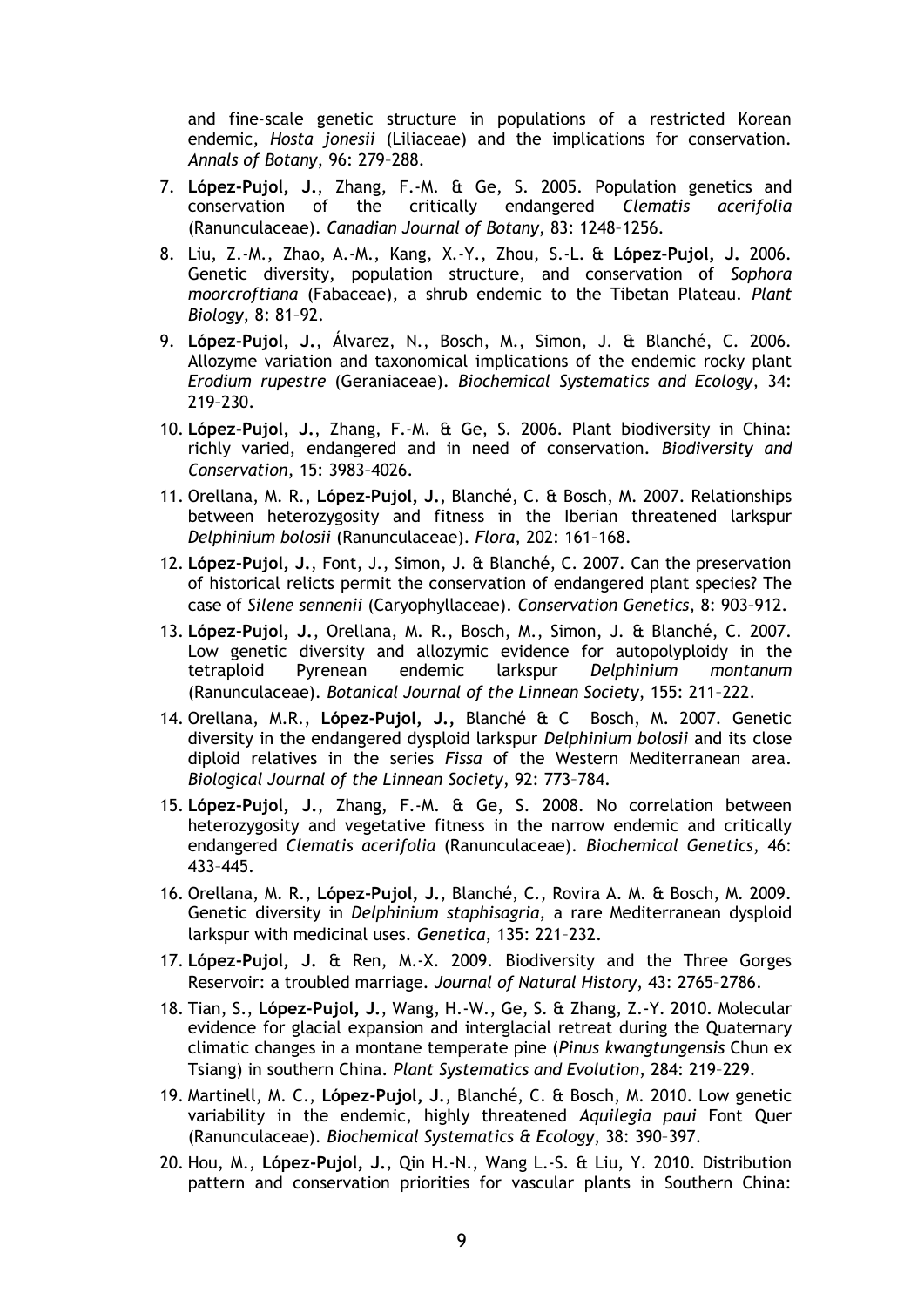Guangxi Province as a case study. *Botanical Studies*, 51: 377–386.

- 21. Martinell, M. C., **López-Pujol, J.**, Blanché, C., Molero, J. & Sàez, L. 2011. Conservation assessment of *Aquilegia paui* (Ranunculaceae): a case study of an extremely narrow endemic. *Oryx*, 45: 187–190.
- 22. **López-Pujol, J.**, Zhang, F.-M., Sun, H.-Q., Ying, T.-S. & Ge, S. 2011. Centres of plant endemism in China: places for survival or for speciation? *Journal of Biogeography*, 38: 1267–1280.
- 23. **López-Pujol, J.**, Zhang, F.-M., Sun, H.-Q., Ying, T.-S. & Ge, S. 2011. Mountains of southern China as 'plant museums' and 'plant cradles': evolutionary and conservation insights. *Mountain Research and Development*, 31: 261–269.
- 24. Wang H.-F., **López-Pujol, J. (co-first author)**, Meyerson, L. A., Qiu, J.-X., Wang X.-K. & Ouyang, Z.-Y. 2011. Biological invasions in rapidly urbanizing areas: a case study of Beijing, China. *Biodiversity and Conservation*, 20: 2483– 2509.
- 25. Wang, H.-F., MacGregor-Fors, I., & **López-Pujol, J.** 2012. Warm-temperate, immense, and sprawling: plant diversity drivers in urban Beijing, China. *Plant Ecology*, 213: 967–992.
- 26. **López-Pujol, J.**, Garcia-Jacas, N., Susanna, A. & Vilatersana, R. 2012. Should we conserve pure species or hybrid species? Delimiting hybridization and introgression in the Iberian endemic *Centaurea podospermifolia*. *Biological Conservation*, 152: 271–279.
- 27. Chung, M. Y., **López-Pujol, J.**, Maki, M., Kim, K.-J., Chung, J. M., Sun, B.-Y. & Chung, M. G. 2012. Genetic diversity in the common terrestrial orchid *Oreorchis patens* and its rare congener *Oreorchis coreana*: inference of species evolutionary history and implications for conservation. *Journal of Heredity*, 103: 692–702.
- 28. Lei, M., Wang, Q., Wu, Z.-J., **López-Pujol, J.**, Li, D-Z. & Zhang, Z.-Y. 2012. Molecular phylogeography of *Fagus engleriana* (Fagaceae) in subtropical China: limited admixture among multiple refugia. *Tree Genetics & Genomes*, 8: 1203–1212.
- 29. Chung, M. Y., **López-Pujol, J.**, Chung, J. M., Kim, K.-J. & Chung, M. G. 2012. Low within population genetic variation and high among population differentiation in *Cyrtomium falcatum* (Dryopteridaceae) in Southern Korea: Inference of population-establishment history. *American Fern Journal*, 102: 256–272.
- 30. Hoyo, A. del, **López-Pujol, J. (co-first author)**, Chung, M.-Y. & Lasso de la Vega, B. 2012. Population genetics and conservation of the extremely narrow Pyrenean palaeoendemic *Glandora oleifolia* (Boraginaceae). *Plant Ecology & Diversity*, 5: 501–511.
- 31. Chung, M. Y., **López-Pujol, J.** & Chung, M. G. 2013. Low genetic diversity in marginal populations of *Bletilla striata* (Orchidaceae) in southern Korea: Insights into population history and implications for conservation. *Biochemical Systematics and Ecology*, 46: 88–96.
- 32. Chung, M. Y., Chung, J. M., **López-Pujol, J.**, Park, S. J. & Chung, M. G. 2013. Genetic diversity in three species of *Forsythia* (Oleaceae) endemic to Korea: Implications for population history, taxonomy, and conservation. *Biochemical Systematics and Ecology*, 47: 80–92.
- 33. Chung, M. Y., **López-Pujol, J.**, Moon, M.-O., Chung, J. M., Kim, C. S., Sun, B.-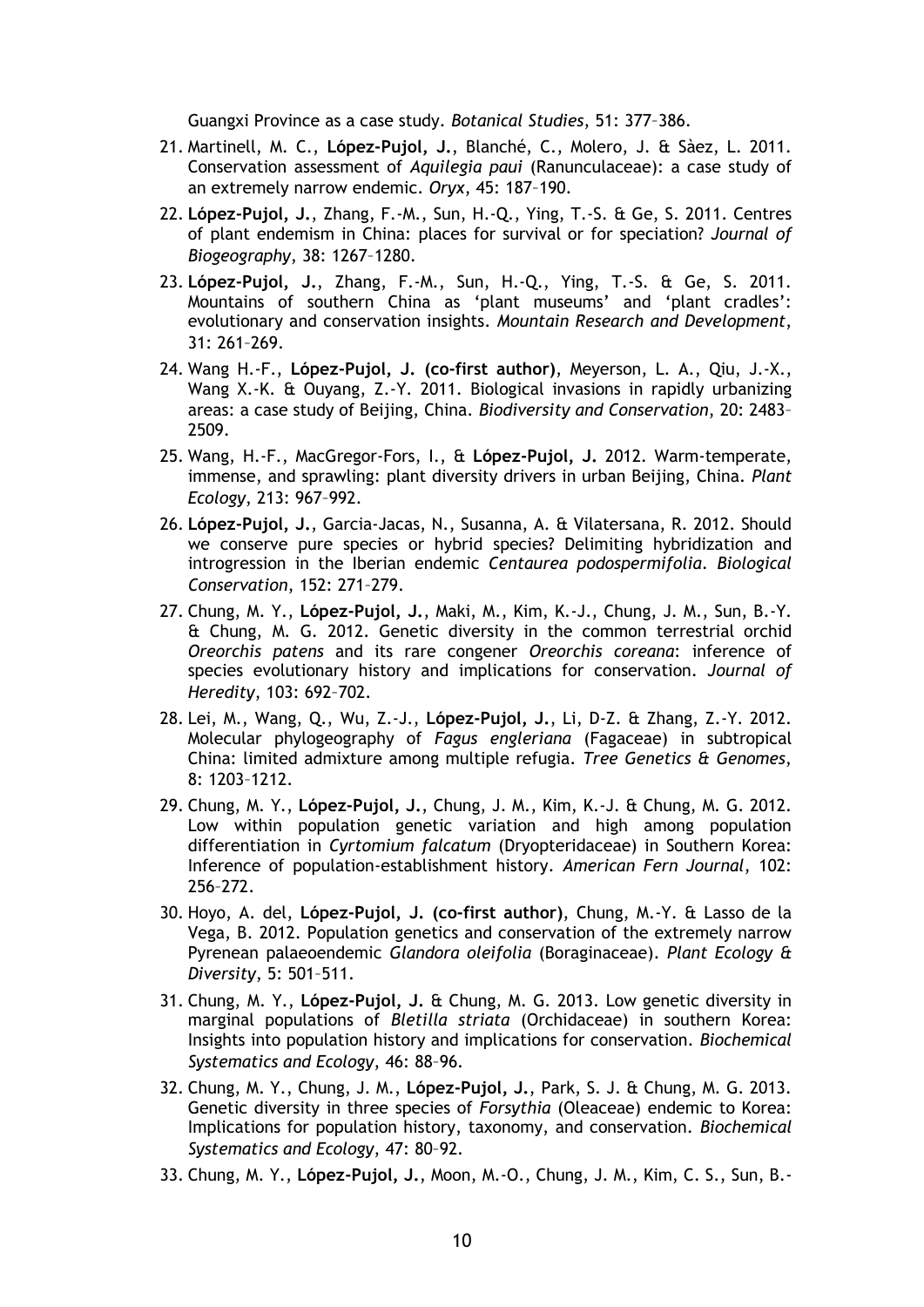Y. Kim, K.-J. & Chung, M. G. 2013. Comparison of genetic diversity in the two arctic-alpine plants *Diapensia lapponica* var. *obovata* (Diapensiaceae) and *Empetrum nigrum* var. *japonicum* (Empetraceae) between Sakhalin in Russian Far East and Jeju Island in Korea, the southernmost edge of their distribution range. *Population Ecology*, 55: 159–172.

- 34. **López-Pujol, J.**, Martinell, M. C., Massó, S., Blanché, C. & Sáez, L. 2013. The 'paradigm of extremes': Extremely low genetic diversity in a extremely narrow endemic species, *Coristospermum huteri* (Umbelliferae). *Plant Systematics and Evolution*, 299: 439–446 [COVER ARTICLE].
- 35. Chung, M. Y., **López-Pujol, J.**, Maki, M., Moon, M.-O., Hyun, J. O. & Chung, M. G. 2013. Genetic variation and structure within 3 endangered *Calanthe* species (Orchidaceae) from Korea: inference of population-establishment history and implications for conservation. *Journal of Heredity*, 104: 248–262.
- 36. Chung, M. Y., **López-Pujol, J.**, Chung, J. M., Moon, M.-O. & Chung, M. G. 2013. Genetic diversity in the homosporous fern *Ophioglossum vulgatum*  (Ophioglossaceae) from South Korea: Inference of mating system and population history. *Journal of Heredity*, 104: 263–272.
- 37. **López-Pujol, J.**, Martinell, M. C., Massó, S., Rovira, A. M., Bosch, M., Molero, J., Simon, J. & Blanché, C. 2013. Conservation genetics of *Dichoropetalum schottii* (Apiaceae): is the legal protection of edge populations consistent with the genetic data? *Annales Botanici Fennici*, 50: 269–283.
- 38. Chung, M. Y., Moon, M.-O., **López-Pujol, J.**, Chung, J. M. & Chung, M. G. 2013. Genetic diversity in the two endangered endemic species *Kirengeshoma koreana* (Hydrangeaceae) and *Parasenecio pseudotaimingasa* (Asteraceae) from Korea: insights into population history and implications for conservation. *Biochemical Systematics and Ecology*, 51: 60–69.
- 39. Chung, M. Y., **López-Pujol, J.** & Chung, M. G. 2013. Population history of the two carnivorous plants *Drosera peltata* var. *nipponica* and *D. rotundifolia* (Droseraceae) in Korea. *American Journal of Botany*, 100: 2231–2239.
- 40. Chung, M. Y., Moon, M.-O., **López-Pujol, J.**, Maki, M., Yamashiro, T., Yukawa, T., Sugiura, N., Lee, Y.-I & Chung, M. G. 2013. Was Jeju Island a glacial refugium for East Asian warm-temperate plants? Insights from the homosporous fern *Selliguea hastata* (Polypodiaceae). *American Journal of Botany*, 100: 2240–2249.
- 41. Zhang, Z-.Y., Wu, R., Wang, Q., Zhang, Z.-R., **López-Pujol, J.**, Fan, D.-M. & Li, D.-Z. 2013. Comparative phylogeography of two sympatric beeches in subtropical China: Species-specific geographic mosaic of lineages. *Ecology and Evolution*, 3: 4461–4472.
- 42. Chung, M. Y., **López-Pujol, J.**, Moon, M.-O., Maki, M., Yukawa, T., Sugiura, N. & Chung, M. G. 2013. Population history of the terrestrial orchid *Cremastra appendiculata* var. *variabilis* from Korea, inferred from levels and distribution of genetic diversity. *Botanical Journal of the Linnean Society*, 173: 721–732.
- 43. Chung, M. Y., **López-Pujol, J.** & Chung, M. G. 2014. Genetic homogeneity between Korean and Japanese populations of the broad-leaved evergreen tree *Machilus thunbergii* (Lauraceae): A massive post-glacial immigration through the Korea Strait or something else? *Biochemical Systematics and Ecology*, 53: 20–28.
- 44. Chung, M. Y., Chung, M. G., **López-Pujol, J.**, Ren, M.-X., Zhang, Z.-Y. & Park, S. J. 2014. Were the main mountain ranges in the Korean Peninsula a glacial refugium for plants? Insights from the congeneric pair *Lilium cernuum* – *Lilium*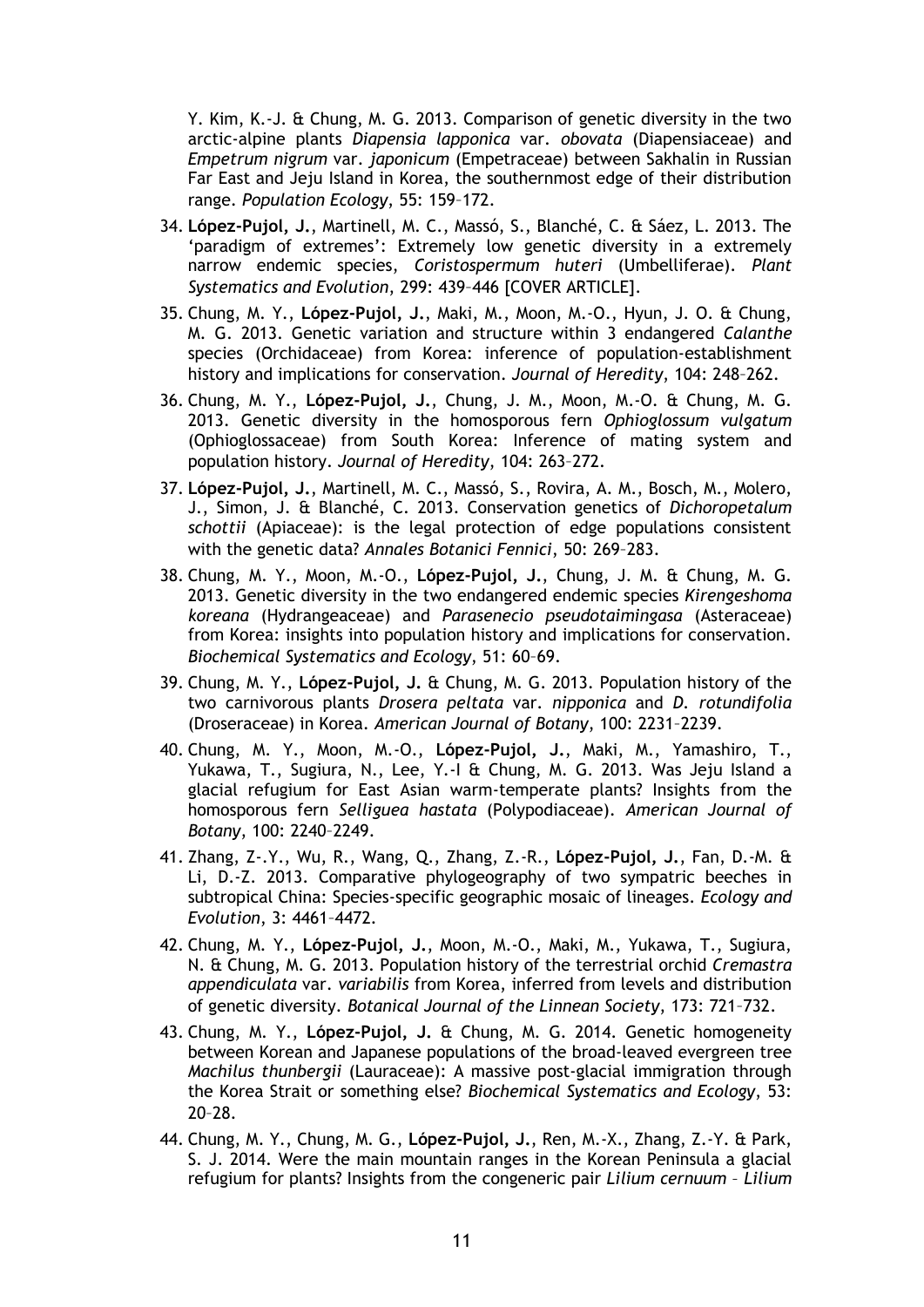*amabile*. *Biochemical Systematics and Ecology*, 53: 36–45.

- 45. Chung, M. Y., Nason, J. D., **López-Pujol, J.**, Yamashiro, T., Yang, B.-Y., Luo, Y.-B. & Chung, M. G. 2014. Genetic consequences of fragmentation on populations of the terrestrial orchid *Cymbidium goeringii*. *Biological Conservation*, 170: 222–231.
- 46. Chung, M. Y., **López-Pujol, J. (co-first author)** & Chung, M. G. 2014. Comparative genetic structure between *Sedum ussuriense* and *S. kamtschaticum* (Crassulaceae), two stonecrops co-occurring on rocky cliffs. *American Journal of Botany*, 101: 946–956.
- 47. Chung, M. Y., **López-Pujol, J.** & Chung, M. G. 2014. Comparative biogeography of the congener lilies *Lilium distichum* and *Lilium tsingtauense*  in Korea. *Flora*, 209: 435–445.
- 48. Chung, M. Y., **López-Pujol, J.**, Chung, J. M., Kim, K.-J. & Chung, M. G. 2014. Contrasting levels of clonal and within-population genetic diversity between the 2 ecologically different herbs *Polygonatum stenophyllum* and *Polygonatum inflatum* (Liliaceae). *Journal of Heredity*, 105: 690–701.
- 49. Chung, M. Y., **López-Pujol, J.**, Lee, Y. M., Oh, S. H. & Chung, M. G. 2015. Clonal and genetic structure of *Iris odaesanensis* and *Iris rossii* (Iridaceae): insights of the Baekdudaegan Mountains as a glacial refugium for boreal and temperate plants. *Plant Systematics and Evolution*, 301: 1397–1409.
- 50. Chung, M. Y., **López-Pujol, J.** & Chung, M. G. 2015. Genetic evidence of a progenitor–derivative species pair in East Asian *Lilium*. *Annales Botanici Fennici*, 52: 211–218.
- 51. Chung, M. Y., **López-Pujol, J. (co-first author)**, Kim, K.-J., Park, S.-J. & Chung, M. G. 2015. Polyploidy in *Lilium lancifolium*: evidence of autotriploidy and no niche divergence between diploid and triploid cytotypes in their native ranges. *Flora*, 213: 57–68.
- 52. López-Vinyallonga, S., **López-Pujol, J.**, Constantinidis, T., Susanna, A. & Garcia-Jacas, N. 2015. Mountains and refuges: genetic structure and evolutionary history in closely related, endemic *Centaurea* in continental Greece. *Molecular Phylogenetics and Evolution*, 92: 243–254.
- 53. Massó, S., **López-Pujol, J.**, López-Alvarado, J. Blanché, C. & Sáez, L. 2016. One species, one genotype: no genotypic variability in the extremely narrow endemic tetraploid *Agrostis barceloi* (Gramineae). *Plant Systematics and Evolution*, 302: 609–615.
- 54. **López-Pujol, J.**, Guillot Ortiz, D., Nájera Quezada P., Nualart, N. & Meer. P. van der. 2016. Primera cita del endemismo mexicano *Agave difformis* A. Berger (Agavaceae) fuera de su área de distribución nativa. *Acta Botanica Mexicana*, 115: 9–25.
- 55. Wang, Z.-Q., Guillot, D., Ren, M.-X. & **López-Pujol, J.** 2016. *Kalanchoe* (Crassulaceae) as invasive aliens in China – new records, and actual and potential distribution. *Nordic Journal of Botany*, 34: 349–354.
- 56. **López-Pujol, J.**, López-Vinyallonga, S., Susanna, A., Ertuğrul, K., Uysal, T., Tugay, O., Guetat, A. & Garcia-Jacas, N. 2016. Speciation and genetic diversity in *Centaurea* subsect. *Phalolepis* in Anatolia. *Scientific Reports*, 6: 37818.
- 57. Volis, S. & **López-Pujol, J.** 2016. New thinking and conceptual advances in plant conservation. *Israel Journal of Plant Sciences*, 63: 209–210.
- 58. Chung, M. Y., **López-Pujol, J. (co-first author)** & Chung, M. G. 2017. The role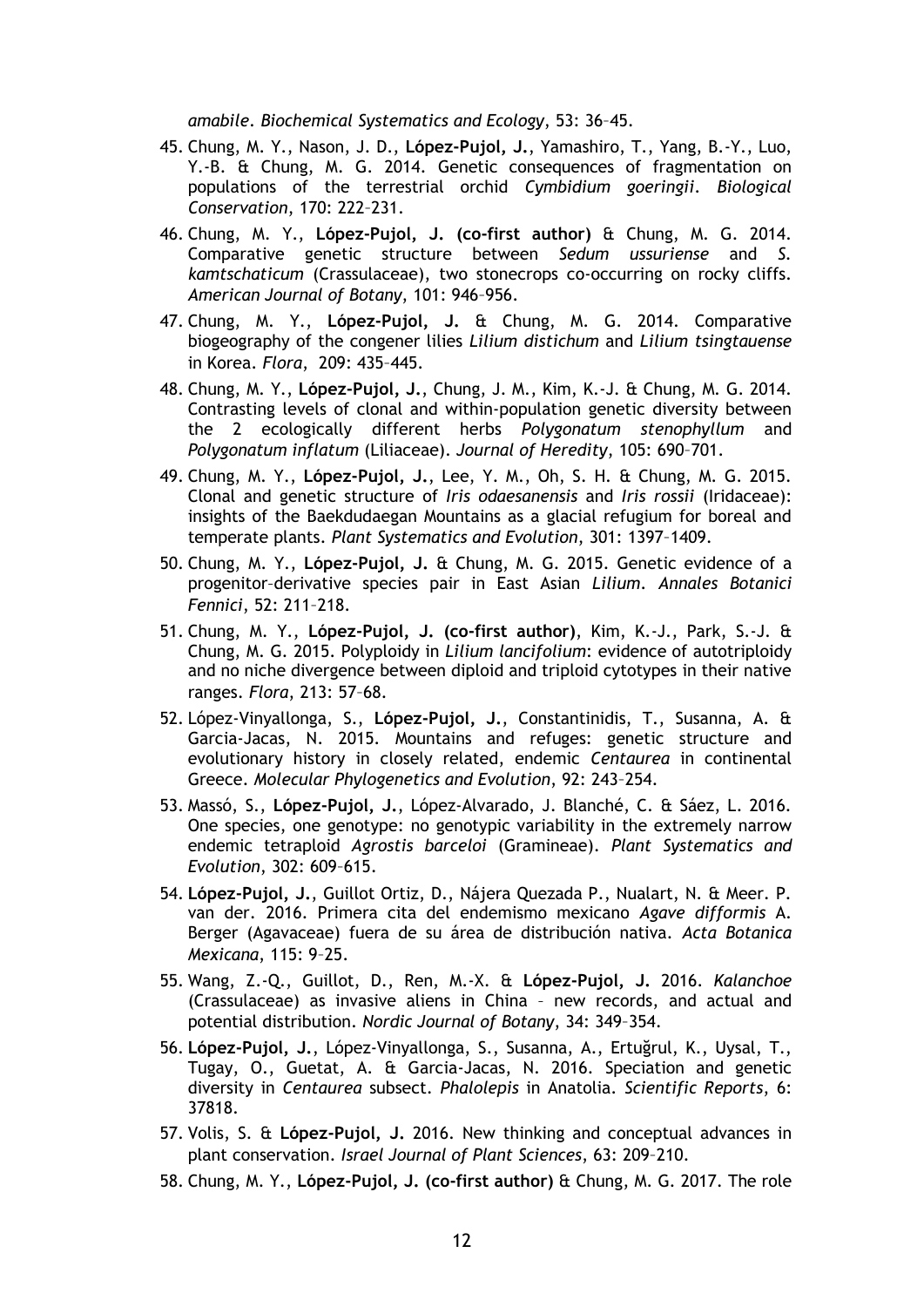of the Baekdudaegan (Korean Peninsula) as a major glacial refugium for plant species: a priority for conservation. *Biological Conservation*, 206: 236–248.

- 59. Tang C. Q., Dong, Y.-F., Herrando-Moraira, S., Matsui, T., Ohashi, H., He, L.- Y., Nakao, K., Tanaka, N., Tomita, M., Li, X.-S., Yan, H.-Z., Peng, M.-C., Hu, J., Yang, R.-H., Li, W.-J., Yan, K., Hou, X., Zhang, Z.-Y. & **López-Pujol, J.** 2017. Potential effects of climate change on geographic distribution of the Tertiary relict tree species *Davidia involucrata* in China. *Scientific Reports*, 7: 43822.
- 60. Gras, A., Garnatje, T., Ibáñez, N., **López-Pujol, J.**, Nualart, N. & Vallès, J. 2017. Medicinal plant uses and names from the herbarium of Francesc Bolòs (1773–1844). *Journal of Ethnopharmacology*, 204: 142–168.
- 61. Nualart, N., Ibáñez, N., Soriano, I. & **López-Pujol. J.** 2017. Assessing the relevance of herbarium collections as tools for conservation biology. *The Botanical Review*, 83: 303–325 [COVER ARTICLE].
- 62. Zhao, K.-K., Wang, J.-H., Cai, Y.-C., Zhu, Z.-X., **López-Pujol, J.** & Wang, H.- F. 2018. Complete chloroplast genome sequence of *Heritiera angustata* (Malvaceae): an endangered plant species. *Mitochondrial DNA Part B*, 3: 141– 142.
- 63. Chung, M. Y., Nason, J. D., **López-Pujol, J.**, Chung, J. M., Kim, K.-J., Maki, M. & Chung, M. G. 2018. Fine-scale genetic structure in populations of the spring ephemeral herb *Megaleranthis saniculifolia* (Ranunculaceae). *Flora*, 240: 16–24.
- 64. Chung, M. Y., Vu, S. H., **López-Pujol, J.**, Herrando-Moraira, S., Son, S., Suh, G. U., Le, H. T. Q. & Chung, M. G. 2018. Comparison of genetic variation between northern and southern populations of *Lilium cernuum* (Liliaceae): implications for Pleistocene refugia. *PLoS ONE*, 13(1): e0190520.
- 65. Tian, S., Kou, Y., Zhang, Z., Yuan, L., Li, D., **López-Pujol, J.**, Fan, D. & Zhang, Z. 2018. Phylogeography of *Eomecon chionantha* in subtropical China: the dual roles of the Nanling Mountains as a glacial refugium and a dispersal corridor. *BMC Evolutionary Biology*, 18: 20.
- 66. Chung, M. Y., **López-Pujol, J.**, Son, S., Suh, G. U., Yukawa & Chung, M. G. 2018. Patterns of genetic diversity in rare and common orchids focusing on the Korean Peninsula: implications for conservation. *The Botanical Review*, 84: 1–25 [COVER ARTICLE].
- 67. Zhang, J.-M., **López-Pujol, J. (co-first author)**, Gong, X., Wang, H.-F., Vilatersana, R. & Zhou, S.-L. 2018. Population genetic dynamics of Himalayan-Hengduan tree peonies, *Paeonia* subsect. *Delavayanae*. *Molecular Phylogenetics and Evolution*, 125: 62–77.
- 68. Tian, H. Z., Han, L. X., Zhang, J. L., Li, X. L., Kawahara, T., Yukawa, T., **López-Pujol, J.**, Kumar, P., Chung, M. G. & Chung, M. Y. 2018. Genetic diversity in the endangered terrestrial orchid Cypripedium japonicum in East Asia: Insights into population history and implications for conservation. *Scientific Reports*, 8: 6467.
- 69. Chung, M. Y., Lu, N. T., **López-Pujol, J.**, Herrando-Moraira, S., Chung, J. M., Tian, H. Z., Suetsugu, K., Kawahara, T., Yukawa, T., Maki, M., Kumar, P., Kim, Y.-D. & Chung, M. G. 2018. Effect of historical factors on genetic variation in three terrestrial *Cephalanthera* species (Orchidaceae) with different breeding system on the Korean Peninsula. *Nordic Journal of Botany*, 36: e01862.
- 70. Herrando-Moraira, S. & The Cardueae Radiations Group (Calleja, J. A.,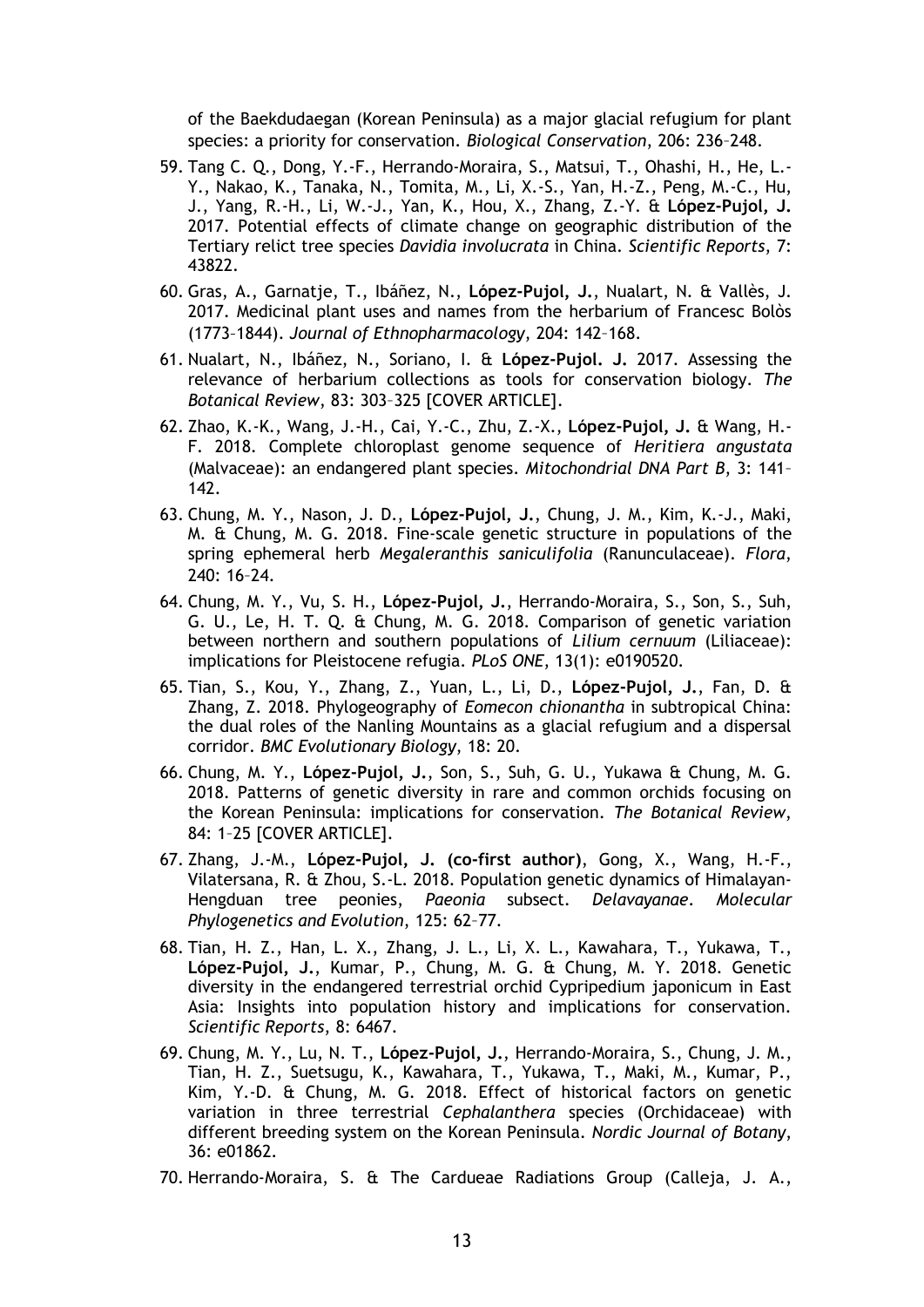Carnicero, P., Fujikawa, K., Galbany-Casals, M., Garcia-Jacas, N., Im, H.-T., Kim, S.-C., Liu, J.-Q., López-Alvarado, J., **López-Pujol, J.**, Mandel, J. R., Massó, S., Mehregan, I., Montes-Moreno, N., Pyak, E., Roquet, C., Sáez, L., Sennikov, A., Susanna, A. & Vilatersana, R.) 2018. Exploring data processing strategies in NGS target enrichment to disentangle radiations in the tribe Cardueae (Compositae). *Molecular Phylogenetics and Evolution*, 128: 69–87.

- 71. Chung, M. Y., Son, S., Suh, G. U., Herrando-Moraira, S., Lee, C. H., **López-Pujol, J.** & Chung, M. G. 2018. The Korean Baekdudaegan Mountains: a glacial refugium and a biodiversity hotspot that needs to be conserved. *Frontiers in Genetics*, 9: 489.
- 72. Tang C. Q., Matsui, T., Ohashi, H., Dong, Y.-F., Momohara, A., Herrando-Moraira, S., Qian, S., Yang, Y., Ohsawa, M., Luu, H. T., Grote, P. J., Krestov, P. V., LePage, B., Werger, M., Robertson, K., Hobohm, C., Wang, C.-Y., Peng, M.-C., Chen, X., Wang, H.-C., Su, W.-H., Zhou, R., Li, S., He, L.-Y., Yan, K., Zhu, M.-Y., Hu, J., Yang, R.-H., Li, W.-J., Tomita, M., Wu, Z.-L., Yan, H.-Z., Zhang, G.-F., He, H., Yi, S.-R., Gong, H., Song, K., Song, D., Li, X.-S., Zhang, Z.-Y., Han, P.-B., Shen, L.-Q., Huang, D.-S., Luo, K. & **López-Pujol, J.** 2018. Identifying long-term stable refugia for relict plant species in East Asia. *Nature Communications*, 9: 4488.
- 73. Massó, S., **López-Pujol, J.** & Vilatersana, R. 2018. Reinterpretation of an endangered taxon based on integrative taxonomy: The case of *Cynara baetica* (Compositae). *PLoS ONE*, 13(11): e0207094.
- 74. Garcia-Jacas, N., **López-Pujol, J.**, López-Vinyallonga, S., Janaćković, P. & Alfonso Susanna, A. 2019. *Centaurea* subsect. *Phalolepis* in Southern Italy: ongoing speciation or species overestimation? Genetic evidence based on SSRs analyses. *Systematics and Biodiversity*, 17: 93–109.
- 75. Ben-Menni Schuler S., **López-Pujol, J.**, Blanca, G., Vilatersana, R., Garcia-Jacas, N. & Suárez-Santiago, V. N. 2019. Influence of the Quaternary glacial cycles and the mountains on the reticulations in the subsection *Willkommia* of the genus *Centaurea*. *Frontiers in Plant Science*, 10: 303.
- 76. Bosch, M., Herrando-Moraira, S., Hoyo, A. del, **López-Pujol, J.**, Massó, S., Rosselló, J. A., Simon, J. & Blanché, C. 2019. New conservation viewpoints when plants are viewed at one level higher. Integration of phylogeographic structure, niche modeling and genetic diversity in conservation planning of W Mediterranean larkspurs. *Global Ecology and Conservation*, 18: e00580.
- 77. Liu, M.-L., He, Y.-L., **López-Pujol, J.**, Jia, Y., Li, Z.-H. 2019. Complex population evolutionary history of four cold-tolerant *Notopterygium* herb species in the Qinghai-Tibetan Plateau and adjacent areas. *Heredity*, 123: 242–263.
- 78. Herrando-Moraira, S., The Cardueae Radiations Group (in alphabetical order: Calleja, J. A., Galbany-Casals, M., Garcia-Jacas, N. Liu, J.-Q., López-Alvarado, K., **López-Pujol, J.**, Mandel, J. R., Massó, S., Montes-Moreno, N., Roquet, C., Sáez, L., Sennikov, A., Susanna, A. & Vilatersana R.) 2019. Nuclear and plastid DNA phylogeny of the tribe Cardueae (Compositae) with Hyb-Seq data: A new subtribal classification and a temporal diversification framework. *Molecular Phylogenetics and Evolution*, 137: 313–332.
- 79. Herrando-Moraira, S., Nualart, N., Herrando-Moraira, A., Chung, M. Y., Chung, M. G. & **López-Pujol, J.** 2019. Climatic niche characteristics of native and invasive Lilium lancifolium. *Scientific Reports*, 9: 14334.
- 80. Herrando-Moraira, S., Massó, S., Zani, D., **López-Pujol, J.** & Vilatersana, R. 2019. The impact of Pleistocene sea-level oscillations in plant genetic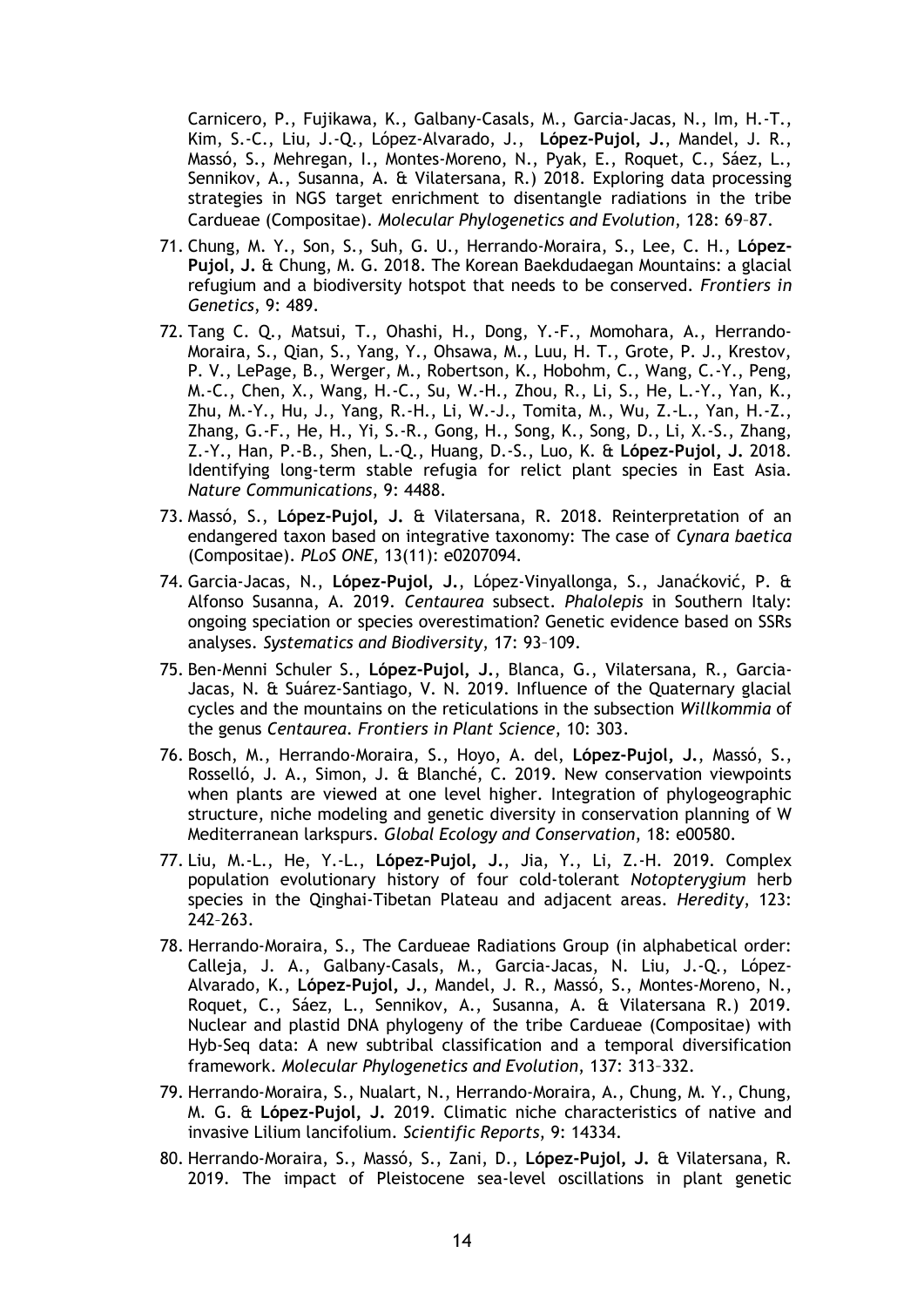diversity: the case of the western Mediterranean endemism *Carduncellus dianius* (Asteraceae). *Botanical Journal of the Linnean Society*, 191: 399–420.

- 81. Gómez-Bellver, C., Ibáñez, N., **López-Pujol, J.**, Nualart, N. & Susanna, A. 2019. How photographs can be a complement of herbarium vouchers. A proposal of standardization. *Taxon*, 68: 1321–1326.
- 82. Requena, J., **López-Pujol, J.**, Carnicero, P., Susanna, A. & Garcia-Jacas, N. 2020. The *Centaurea alba* complex in the Iberian Peninsula: gene flow, introgression, and blurred genetic boundaries. *Plant Systematics and Evolution*, 306: 43.
- 83. Herrando-Moraira, S., Vitales, D., Nualart, N., Gómez-Bellver, C., Ibáñez, N., Massó, S., Cachón-Ferrero, P., González-Gutiérrez, P. A., Guillot, D., Herrera, I., Shaw, D., Stinca, A., Wang, Z. & **López-Pujol, J.** 2020. Global distribution paterns and niche modelling of the invasive *Kalanchoe* × *houghtonii* (Crassulaceae). *Scientific Reports*, 10: 3143.
- 84. Tang, C. Q., Ohashi, H., Matsui, T., Herrando-Moraira, S., Dong, Y.-F., Li, S., Han, P.-B., Huang, D.-S., Shen, L.-Q., Li, Y.-F. & **López-Pujol, J.** 2020. Effects of climate change on the potential distribution of the threatened relict Dipentodon sinicus of subtropical forests in East Asia: Recommendations for management and conservation. *Global Ecology and Conservation*, 23: e01192.
- 85. Herrando-Moraira, S., The Cardueae Radiations Group (in alphabetical order: Calleja, J. A., Chen, Y.-S., Fujikawa, K., Galbany-Casals, M., Garcia-Jacas, N., Kim, S.-C., Liu, J.-Q., López-Alvarado, K., **López-Pujol, J.**, Mandel, J. R., Mehregan, I., Roquet, C., Sennikov, A., Susanna, A., Vilatersana R. & Xu, L.- S.) 2020. Generic boundaries in subtribe Saussureinae (Compositae: Cardueae): Insights from Hyb-Seq data. *Taxon*, 69: 694–714.
- 86. Chung, M. Y., Son, S., Herrando-Moraira, S., Tang, C. Q., Maki, M., Kim, Y.- D., **López-Pujol, J.**, Hamrick, J. L. & Chung M. G. 2020. Incorporating differences between genetic diversity of trees and herbaceous plants in conservation strategies. *Conservation Biology*, 34: 1142–1151.
- 87. Garcia-Jacas, N., Requena, J., Massó, S., Vilatersana, R., Blanché, C. & **López-Pujol, J.** 2021. Genetic diversity and structure of the narrow endemic *Seseli farrenyi* (Apiaceae): implications for translocation. *PeerJ*, 9: e10521.
- 88. Moreyra, L. D., Márquez, F., Susanna, A., Garcia-Jacas, N., Vázquez, F. M. & **López-Pujol, J.** 2021. Genesis, evolution, and genetic diversity of the hexaploid, narrow endemic Centaurea tentudaica. *Diversity*, 13(2): 72.
- 89. Jiang, L., Bao, Q., He, W., Fan, D.-M., Cheng, S.-M., **López-Pujol, J.**, Chung, M. G., Sakaguchi, S., Sánchez-González, A., Gedik, A., Li, D.-Z., Yi-Xuan Kou, Y.-X. & Zhang, Z.-Y. 2021. Phylogeny and biogeography of *Fagus* (Fagaceae) based on 28 nuclear single/low-copy loci. *Journal of Systematics and Evolution*, published on-line 10 Oct 2020.
- 90. Carvalho, J. A., Vilatersana, R. & **López-Pujol, J.** 2021. Conservation status of three endemic plants of the Selvagens Islands (Northern Atlantic Ocean): *Argyranthemum thalassophilum*, *Asparagus nesiotes* subsp. *nesiotes* and *Euphorbia anachoreta*. *Plant Biosystems*, published on-line 14 Oct 2020.

**ARTICLES IN OTHER JOURNALS [70]**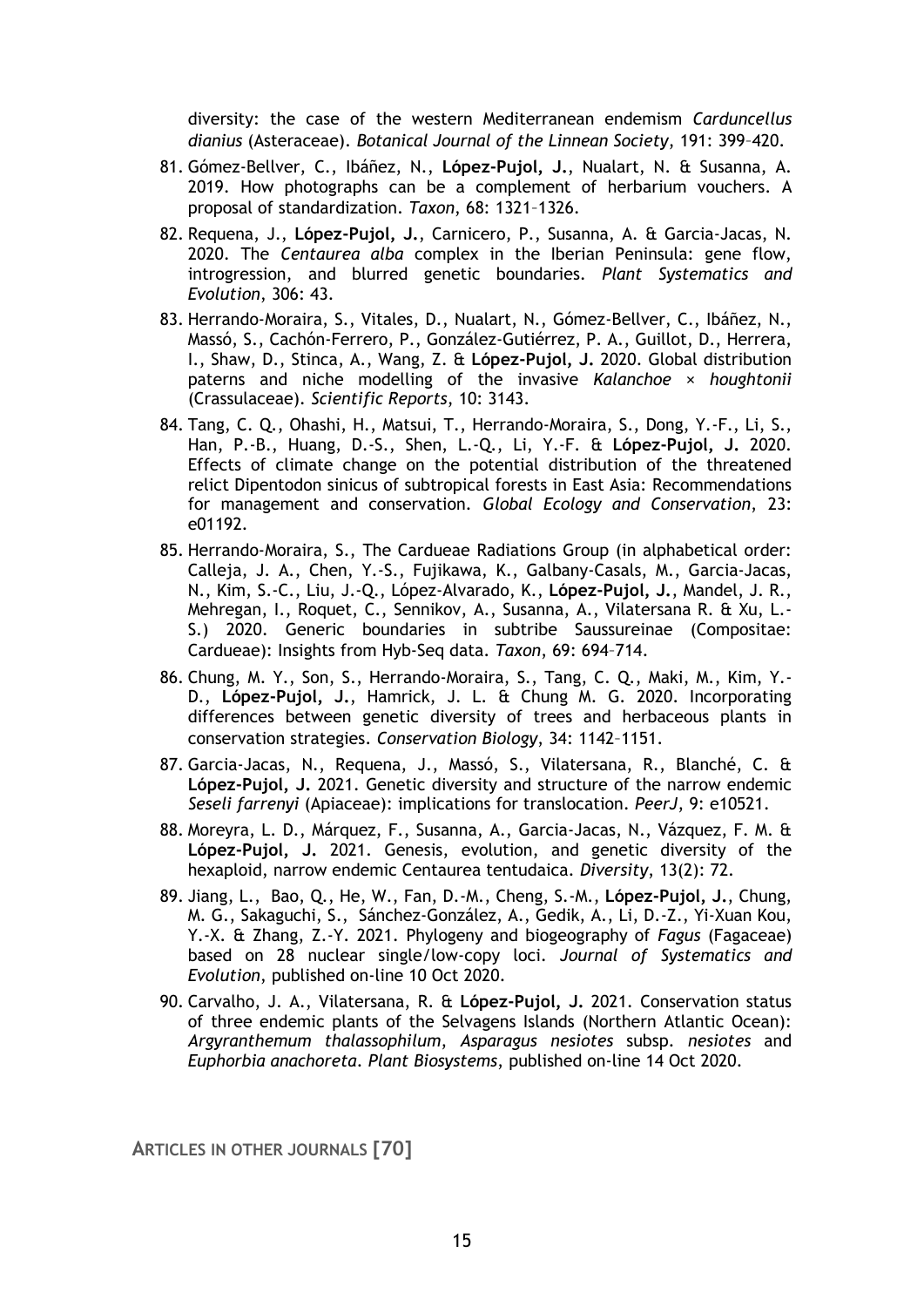- 1. **López-Pujol, J.** 2001. Diversitat isoenzimàtica de dues espècies endèmiques dels Països Catalans: *Seseli farrenyi* i *Petrocoptis montsicciana*. *Butlletí de la Institució Catalana d'Història Natural*, 69: 37–51.
- 2. Bosch, M., Simon, J., Rovira, A.M., Molero, J., **López-Pujol, J.** & Blanché, C. 2003. Effects of fragmentation on pollination ecology and genetic diversity in endemic Mediterranean species. *Bocconea*, 16: 147–164.
- 3. **López-Pujol, J.** & Zhao, A.-M. 2004. China: a rich flora needed of urgent conservation. *Orsis*, 19: 49–89.
- 4. **López-Pujol, J.** 2005. Flora xinesa: un tresor en perill d'extinció. *Omnis Cellula*, 8: 42-50.
- 5. Ponseti, M. & **López-Pujol, J.** 2006. The Three Gorges Dam Project in China: history and consequences. *Revista d'Història Moderna i Contemporània*, 4: 151–187.
- 6. Bosch, M., Molero, J., Rovira, A., Simon, J., **López-Pujol, J.**, Orellana, M.R. & Blanché, C. 2006. Recovery plans for *Delphinium bolosii* and *Thymus loscosii*: results from three-year studies and conclusions. *Bocconea*, 19: 89– 101.
- 7. **López-Pujol, J.**, Bosch, M., Simon, J. & Blanché, C. 2006. Diversitat isoenzimàtica de la flora vascular silvestre dels Països Catalans. *Butlletí de la Institució Catalana d'Història Natural*, 74: 5–28.
- 8. **López-Pujol, J.** 2008. Impactos sobre la biodiversidad del embalse de las Tres Gargantas en China. *Ecosistemas*, 17: 134–145.
- 9. Ponseti, M. & **López-Pujol, J.** 2008. El proyecto de las Tres Gargantas de China: su historia y sus consecuencias. *Estudios de Ásia y África*, 43: 255–324.
- 10. **López-Pujol, J.** & Zhang Z.-Y. 2009. An insight into the most threatened flora of China. *Collectanea Botanica*, 28: 95–110.
- 11. Martinell, M. C., **López-Pujol, J.**, Soto, M., Rovira, A. M., Simon, J. Bosch, M. & Blanché, C. 2010. Anàlisi de la diversitat genètica de la població altgarrotxina de *Dichoropetalum schottii*. Significació biogeogràfica. *Annals de la Delegació de la Garrotxa de la Institució Catalana d'Història Natural*, 4: 53–60.
- 12. **López-Pujol, J.**, Martinell, M. C., Massó, S., Blanché, C. & Molero, J. 2010. *Seseli farrenyi*, un endemisme empordanès en vies d'extinció?. *Collectanea Botanica*, 29: 51–58.
- 13. Blanché, C., Barriocanal, C., Massó, S., Martinell, M. C. & **López-Pujol, J.** 2010. Deu anys de seguiment demogràfic i genètic d'*Stachys maritima* Gouan a Catalunya (2001-2010). Implicacions per a un pla de recuperació. *Collectanea Botanica*, 29: 59–78.
- 14. **López-Pujol, J.** 2010. China: home for the most endangered plant species of the world? *Collectanea Botanica*, 29: 99–101.
- 15. **López-Pujol, J.** 2011. Jardins botànics xinesos: veritables dipositaris d'una de les flores més valuoses del planeta. *La Brolla*, 22: 10–12.
- 16. Martinell, M. C., Massó, S., **López-Pujol, J.**, Bosch, M. & Blanché, C. 2011. *Silene sennenii*, un endemisme empordanès en perill d'extinció. *Annals de l'Institut d'Estudis Empordanesos*, 42: 193–203.
- 17. **López-Vinyallonga, J.**, López-Pujol, J., Martinell, M. C., Massó, S. & Blanché, C. 2012. Genetic diversity in *Silene sennenii* Pau (Caryophyllaceae) assayed through DNA-based techniques. *Collectanea Botanica*, 31: 7–18.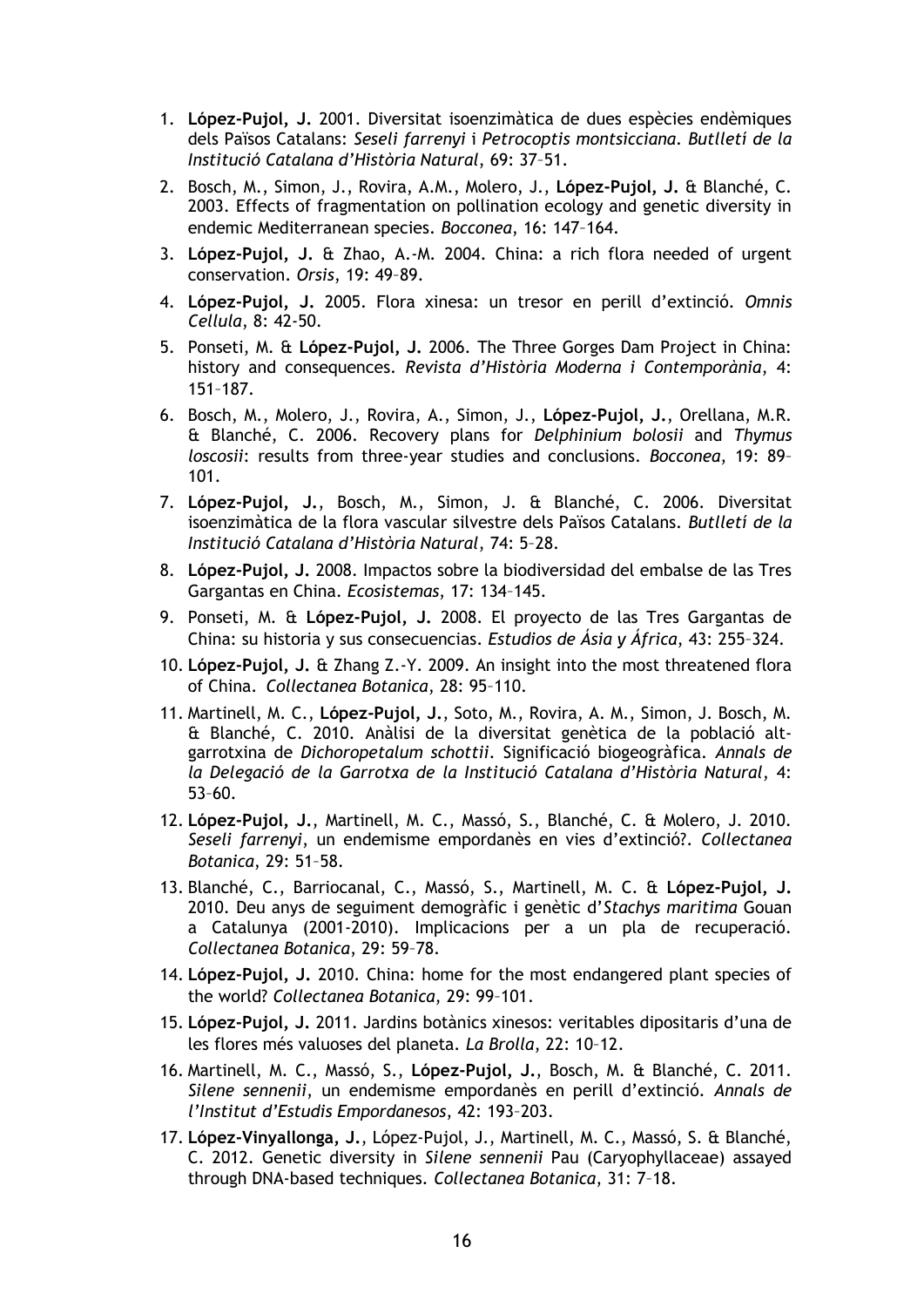- 18. **López-Pujol, J.** & Sáez, L. 2012. Sobre la necesidad de un libro rojo «moderno» para China. *Collectanea Botanica*, 31: 113–119.
- 19. Massó, S. & **López-Pujol, J.** 2014. Nuevos datos acerca de la población ilicitana de *Populus euphratica* Oliv. *Flora Montiberica*, 58: 96–98.
- 20. **López-Pujol, J.** & Guillot, D. 2014. Primeras citas de Yucca recurvifolia Salisb. en Cataluña, y una nueva cita de *Yucca gloriosa* L. *Bouteloua*, 19, 95– 98.
- 21. Guillot, D., Laguna, E., **López-Pujol, J.**, Sáez, L. & Puche, C. 2014. *Kalanchoe × houghtonii* 'Garbí'. *Bouteloua*, 19, 99–128.
- 22. Guillot, D., Laguna, E., **López-Pujol, J.** 2014. *Opuntia ficus-indica*  'Anacantha' and 'Vertex', first references as cultivated plants in Spain and Europe. *Bouteloua*, 19, 129–140.
- 23. **López-Pujol, J.** & Guillot, D. 2014. *Yucca gigantea* Lem., primeras citas en Cataluña, y área potencial de naturalización en la Península Ibérica e Islas Baleares. *Bouteloua*, 19, 212–220.
- 24. Guillot, D., Laguna, E. & **López-Pujol, J.** 2014. First observations of Opuntia 'Papiki' as allochtonous in Iberian Peninsula. *Acta Succulenta*, 2(3): 329–342.
- 25. Sánchez-Bou, C. & **López-Pujol, J.** 2014. The coming revolution: the use of drones in plant conservation. *Collectanea Botanica*, 33: e007.
- 26. Massó, S. & **López-Pujol, J.** 2015. Actualitzat el Catàleg de Flora Amenaçada de Catalunya. *La Brolla*, 35: 6–7.
- 27. Guillot, D., **López-Pujol, J.**, Laguna, E., Silva, V. & Puche, C. 2015. Un nuevo cultivar de Luther Burbank presente en la flora alóctona de la Península Ibérica, *Opuntia ficus-indica* 'Vertex'. *Bouteloua*, 20:124–143.
- 28. Guillot, D., Laguna, E. & **López-Pujol, J.** 2015. Primera cita de *Opuntia* 'Papiki' en la provincia de Teruel (España). Bouteloua, 20: 153–157.
- 29. Guillot, D., **López-Pujol, J.**, Laguna, E. & Puche, C. 2015. *Kalanchoe daigremontiana* Raym.-Hamet & H. Perrier 'Iberian Coast'. *Bouteloua*, 21: 35– 48.
- 30. **López-Pujol, J.** & Guillot, D. 2015. Primera cita de *Agave americana* 'Marginata aurea' en Navarra. *Bouteloua*, 21: 134–136.
- 31. **López-Pujol, J.** & Guillot, D. 2015. Primera cita de *Cotoneaster pannosus* Franch. (Rosaceae) para la provincia de Tarragona y actualización corológica para España. *Botanica Complutensis*, 39: 63–69.
- 32. **López-Pujol, J.**, Guillot, D., Meer. P. van der. 2015. New data from alien Agavaceae on the Mediterranean coast of the Iberian Peninsula*. Xerophilia*, 4: 103–118.
- 33. **López-Pujol, J.**, Guillot, D., Meer. P. van der. 2015. Tres nuevos ágaves para la flora alóctona catalana. *Bouteloua*, 22: 55–63.
- 34. Guillot, D., Laguna, E., **López-Pujol, J.** & Puche, C. 2015. *Kalanchoe delagoensis* 'Morvedre'. *Bouteloua*, 22: 64–75.
- 35. **López-Pujol, J.** & Guillot, D.. 2015. Primera cita de *Arundo donax* var. *versicolor* como alóctona en la Península Ibérica y en Europa. *Bouteloua*, 22: 191–194.
- 36. Liu, J.-Q., Ren, M.-X., Susanna, A. & **López-Pujol, J.** 2015. Special issue on Ecology, evolution, and conservation of plants in China: Introduction and some considerations. *Collectanea Botanica*, 34: e001.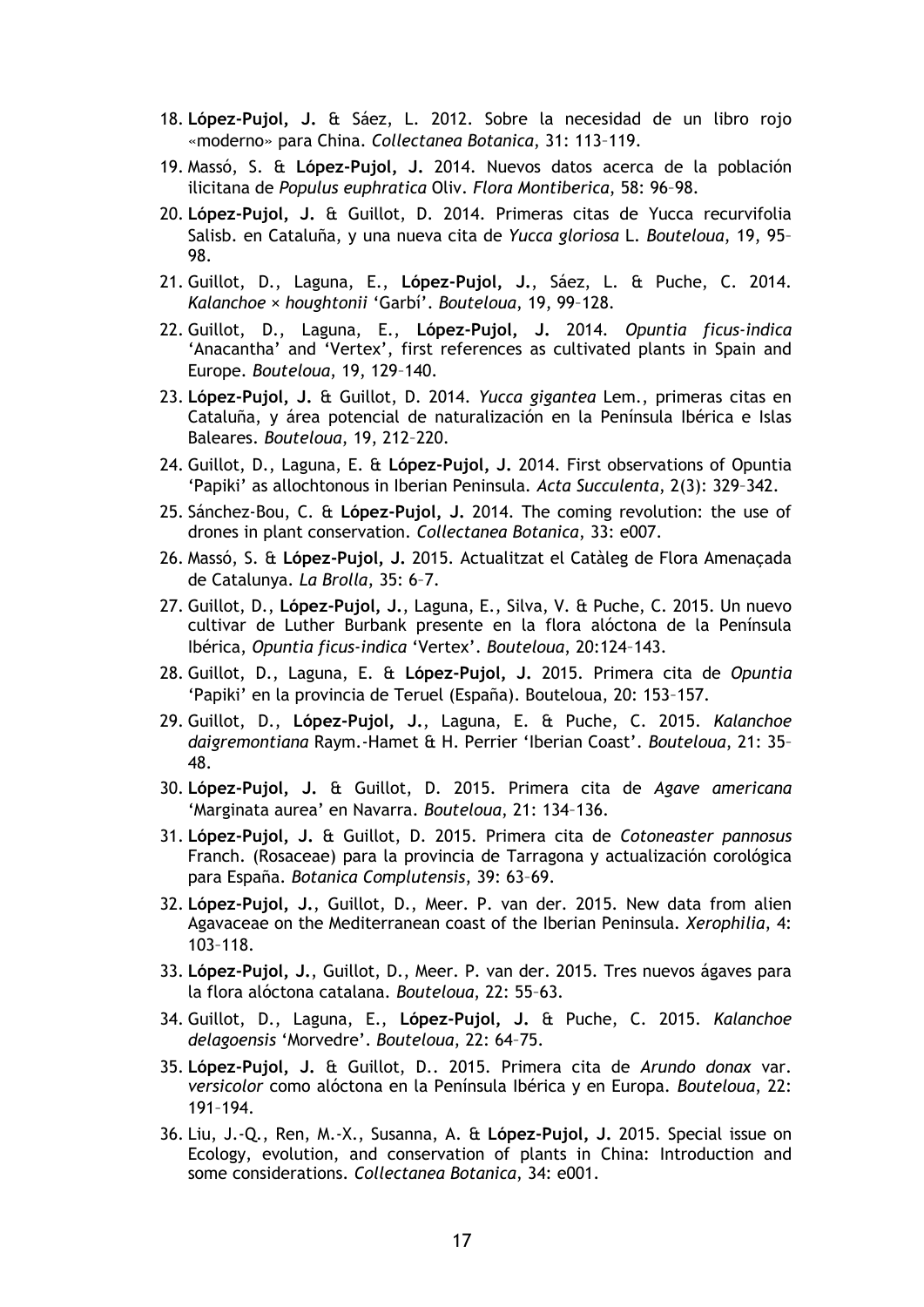- 37. Wang, H.-F., Ren, M.-X., **López-Pujol, J.**, Ross Friedman, C., Fraser, L. H. & Huang, G.-X. 2015. Plant species and communities in Poyang Lake, the largest freshwater lake in China. *Collectanea Botanica*, 34: e004.
- 38. Wang, H.-F. & López-Pujol, J. 2015. Urban green spaces and plant biodiversity at different spatial-temporal scales: A case study from Beijing, China. *Collectanea Botanica*, 34: e008.
- 39. Wang, Z.-Q., Guillot, D. & **López-Pujol, J.** 2015. *Crassula ovata*, a new alien plant for mainland China. *Collectanea Botanica*, 34: e009.
- 40. Nualart, N., Barros, K., **López-Pujol, J.** & Montes-Moreno, N. 2015. On-line visibility of the Botanic Institute of Barcelona. *Collectanea Botanica*, 34: e010.
- 41. Nualart, N., Barros, K., **López-Pujol, J.** & Montes, N. 2015. Visibilidad del Instituto Botánico de Barcelona y su Herbario BC en la red. *Boletín de la Asociación de herbarios Ibero-Macaronésicos*, 17: 31–32.
- 42. **López-Pujol, J.** & Guillot Ortiz, D. 2016. New data on horticultural forms belonging to the genus *Yucca* L. adventive or naturalized on the eastern coast of the Iberian Peninsula. *Bouteloua*, 23: 19–29.
- 43. Guillot Ortiz, D., **López-Pujol, J.**, Silva, V., Laguna Lumbreras, E. & Puche Rius, C. 2016. First reports of *Opuntia ficus-indica* 'Anacantha' as an alien plant in the Iberian Peninsula. *Bouteloua*, 23: 155–169.
- 44. **López-Pujol, J.** & Guillot Ortiz, D. 2016. *Crassula multicava* Lem., primera cita como alóctona en la comarca pontevedresa de El Salnés. *Bouteloua*, 23: 179–180.
- 45. Guillot Ortiz, D., Lodé, J., **López-Pujol, J.** & Puche Rius, C. 2016. *Opuntia dillei* Griffiths – first time recorded as allochthonous in Spain and Europe. *Xerophilia*, 5(2): 27–32.
- 46. Guillot Ortiz, D., Meer, P. van der & **López-Pujol, J.** 2016. Primera cita como alóctona de Furcraea selloa K. Koch en España. *Bouteloua*, 24: 136–138.
- 47. **López-Pujol, J.**, Gómez-Bellver, C., Guillot Ortiz, D. & Lodé J. 2016. Dos nuevas citas de *Opuntia elata* Link & Otto ex Salm-Dyc (Cactaceae) en Cataluña. *Bouteloua*, 24: 150–152.
- 48. Bosch, M., Simon, J., **López-Pujol, J.** & Blanche, C. 2016 DCDB: an updated online database of chromosome numbers of tribe *Delphinieae* (Ranunculaceae). *Flora Mediterranea*, 26: 191–201.
- 49. Chung, M. Y., **López-Pujol, J. (co-first author)** & Chung, M. G. 2016. Is the Baekdudaegan "the Southern Appalachians of the East"? A comparison between these mountain systems, focused on their role as glacial refugia. *Korean Journal of Plant Taxonomy*, 46(4): 337–347.
- 50. Chung, M. Y., **López-Pujol, J.** & Chung, M. G. 2016. Population genetic structure of *Sedum polytrichoides* (Crassulaceae): insights into barriers to gene flow. *Korean Journal of Plant Taxonomy*, 46(4): 361–370.
- 51. Chung, M. Y., **López-Pujol, J.** & Chung, M. G. 2016. Notes on genetic variation in *Sedum sarmentosum* (Crassulaceae): implications for the origin of southern Korean populations. *Korean Journal of Plant Taxonomy*, 46(4): 371– 377.
- 52. Mesquida, V., **López-Pujol, J.** & Guillot-Ortiz, D. 2016. A new species and new populations of the genus *Agave* L. for the alien flora of Catalonia (northeastern Iberian Peninsula). *Xerophilia* 5(4): 45–58.
- 53. Mesquida, V., Gómez-Bellver, C., Guillot, D., Herrando-Moraira, S., Nualart, N., Saez, L. & **López-Pujol, J.** 2017. El gènere *Kalanchoe* (Crassulaceae) a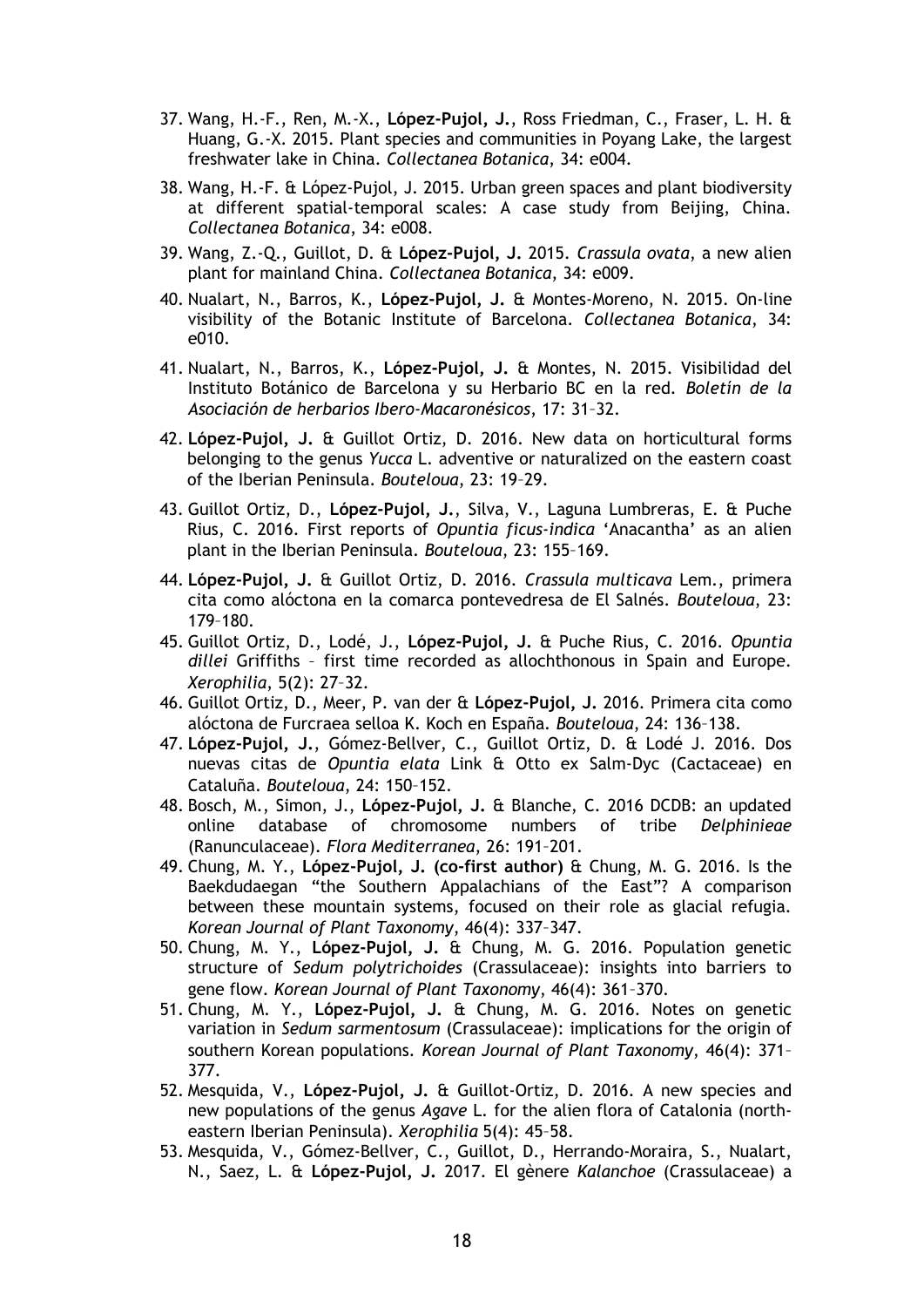Catalunya: situació i distribució potencial del tàxon invasor *K.* × *houghtonii*. *Orsis*, 31: 37–64.

- 54. Ibáñez, N., Massó, S., Herrando-Moraira, S. & **López-Pujol, J.** 2017. Ecos del XIX International Botanical Congress. *Collectanea Botanica*, 36: e009.
- 55. Chung, M. Y., **López-Pujol, J.** & Chung, M. G. 2017. Notes on fine-scale spatial distribution of three *Cephalanthera* species (Orchidaceae) that grow in sympatry in Korea: Implications for maintenance of species boundaries. *Korean Journal of Plant Taxonomy*, 47(4): 289–296.
- 56. Chung, M. Y., **López-Pujol, J.** & Chung, M. G. 2017. Lack of allozyme variation in the two carnivorous, terrestrial herbs *Utricularia bifida* and *Utricularia caerulea* (Lentibulariaceae) co-occurring on wetlands in South Korea: Inference of population history. *Korean Journal of Plant Taxonomy*, 47(4): 297–303.
- 57. Ibáñez, N. & **López-Pujol, J.** 2018. Les plantes al·lòctones de Montjuïc, sota estudi. *La Brolla*, 44: 6–7.
- 58. Massó, S., Blanché, C., Sáez, L. & **López-Pujol, J.** 2018. Are plant conservation and war compatible? The role of areas under dispute, military areas and military relics as nature reserves. *Collectanea Botanica*, 37: e009.
- 59. Herrando-Moraira, S. & **López-Pujol, J.** 2019. La Xina com a darrer refugi de "fòssils vivents", un misteri de la botànica definitivament resolt. *La Brolla*, 46: 6–7.
- 60. Gómez-Bellver, C., Álvarez, H., Nualart, N., Ibáñez, N., Sáez, L. & **López-Pujol, J.** 2019. New records of alien vascular plants in Catalonia (NE Iberian Peninsula). *Collectanea Botanica*, 38: e004.
- 61. Gómez-Bellver, C., Nualart, N., Ibáñez, N., Burguera, C., Álvarez, H. & **López-Pujol., J.** 2019. Noves dades per a la flora al·lòctona de Catalunya i del País Valencià. *Butlletí de la Institució Catalana d'Història Natural*, 83: 23–40.
- 62. Gómez-Bellver, C., **López-Pujol, J.**, Nualart, N., Álvarez, H., Ibáñez, N. & Guillot, D. 2019. Nuevos datos de plantas alóctonas suculentas de origen ornamental en Cataluña. *Bouteloua*, 28: 51–65.
- 63. Guillot Ortiz, D., **López-Pujol, J.** & Laguna Lumbreras, E. 2019. Un posible híbrido del género *Opuntia*: 'Anacantha' × 'Vertex'. *Bouteloua*, 28: 92–102.
- 64. Chung, M. Y., Son, S., Chung, J. M., **López-Pujol, J.**, Yukawa, T. & Chung, M. G. 2019. Evaluation of the taxonomic rank of the terrestrial orchid Cephalanthera subaphylla based on allozymes. *Korean Journal of Plant Taxonomy*, 49(2): 118–126.
- 65. Verloove, F., Aymerich, P., Gómez-Bellver, C. & **López-Pujol, J.** 2019. Chorological notes on the non-native flora of the province of Tarragona (Catalonia, Spain). *Butlletí de la Institució Catalana d'Història Natural*, 83, 133-146.
- 66. González-Gutiérrez, P., **López-Pujol, J.** & Gómez-Bellver, J. 2019. Notas sobre las especies de *Kalanchoe* (*Crassulaceae*) ocasionales y naturalizadas en Cuba. *Collectanea Botanica*, 38: e011.
- 67. Chung, M. Y., Son, S., Mao, K., **López-Pujol, J.** & Chung, M. G. 2019. Seed collection strategies for plant restoration with the aid of neutral genetic diversity. *Korean Journal of Plant Taxonomy*, 49(4): 275–281.
- 68. Chung, M. Y., Chung, J. M., Son, S., Mao, K., **López-Pujol, J.** & Chung, M. G. 2019. The genetically healthy terrestrial orchid *Liparis krameri* on southern Korean Peninsula. *Korean Journal of Plant Taxonomy*, 49(4): 324–333.
- 69. Gómez-Bellver, C., Ibáñez, N., Nualart, N. & **López-Pujol, J.** 2020. Nuevas especies de plantes vasculares alóctonas subespontáneas en Cataluña (España). *Flora Montiberica*, 77: 33–36.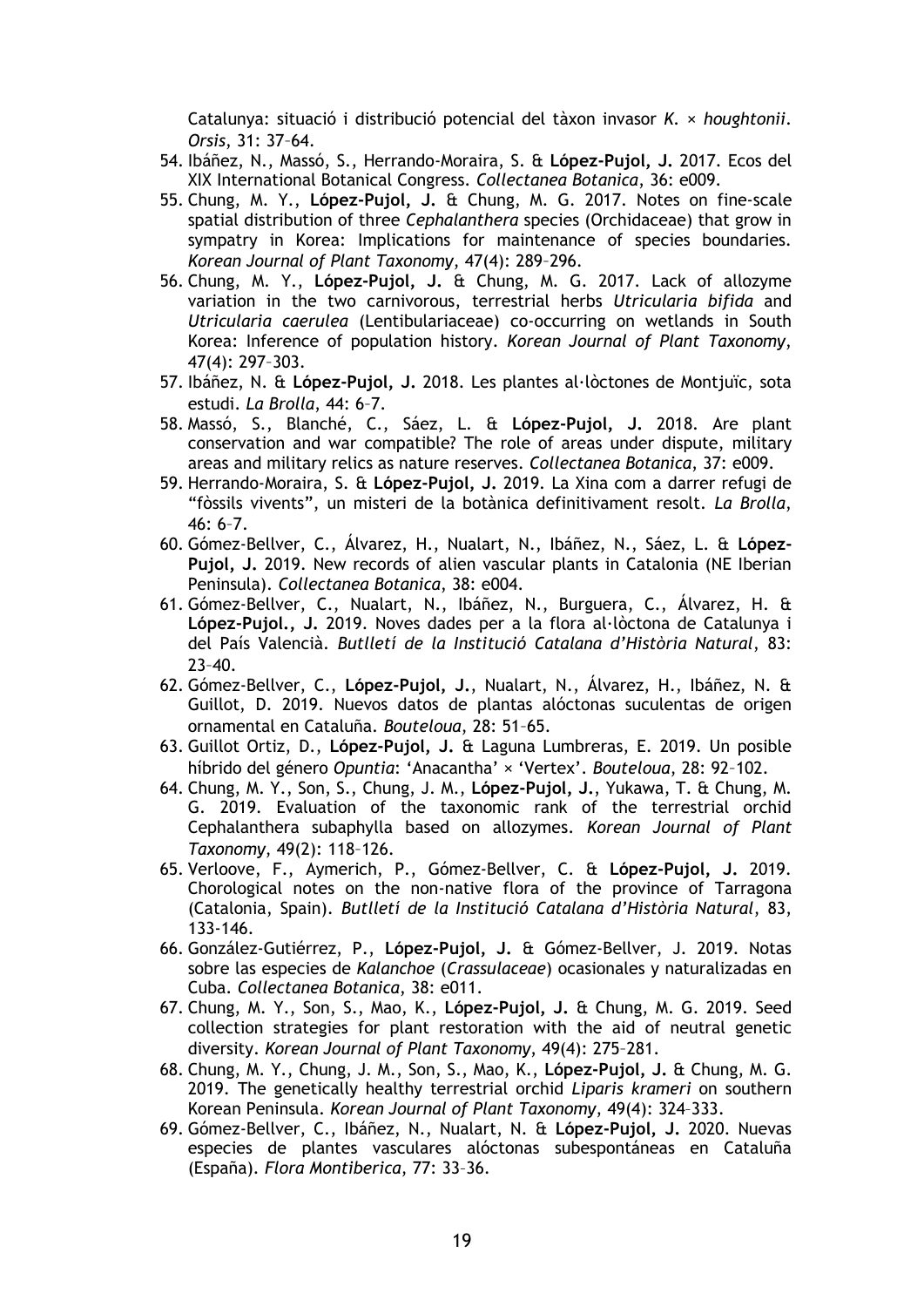70. Gómez-Bellver, C., Laguna, E., Agut, A., Ballester, G., Cardero, S., Deltoro, V., Fàbregas, E., Fos, S., Francisco, S., Guillot, D., Oltra, J. E., Pérez-Prieto, D., Pérez Rovira, P., Senar, R., Ibáñez, N., Herrando-Moraira, S., Nualart, N. & **López-Pujol, J.** 2020. The recent neophyte *Opuntia aurantiaca* (Cactaceae): distribution and potential invasion in the Iberian Peninsula. *Flora Mediterranea*, 30: 377–390.

**BOOKS AND BOOK CHAPTERS [26]**

- 1. Simon, J., Bosch, M., **López-Pujol, J.**, Rovira, A. M., Molero, J., & Blanché, C. 2003. *Ranunculus lingua* L. In: *Atlas y Libro Rojo de la Flora Vascular Amenazada de España. Táxones Prioritarios* (Bañares, A., Blanca, G., Güemes, J., Moreno, J. C. & Ortiz, S. [eds]), 71. Dirección General de Conservación de la Naturaleza, Madrid, 1072 pp.
- 2. **López-Pujol, J.**, Bosch, M., Molero, J., Rovira, A. M., Simon, J. & Blanché, C. 2003. *Delphinium pentagynum* subsp. *formenteranum* N. Torres, L. Sáez, Rosselló & C. Blanché. In: *Atlas y Libro Rojo de la Flora Vascular Amenazada de España. Táxones Prioritarios* (Bañares, A., Blanca, G., Güemes, J., Moreno, J. C. & Ortiz, S. [eds]), 216–217. Dirección General de Conservación de la Naturaleza, Madrid, 1072 pp.
- 3. Molero, J., Rovira, A. M., Bosch, M., **López-Pujol, J.**, Simon, J. & Blanché, C. 2003. *Peucedanum schottii* Besser ex DC. In: *Atlas y Libro Rojo de la Flora Vascular Amenazada de España. Táxones Prioritarios* (Bañares, A., Blanca, G., Güemes, J., Moreno, J. C. & Ortiz, S. [eds]), 438–439. Dirección General de Conservación de la Naturaleza, Madrid, 1072 pp.
- 4. Bosch, M., **López-Pujol, J.**, Molero, J., Rovira, A. M., Simon, J. & Blanché, C. 2003. *Delphinium bolosii* C. Blanché & Molero. In: *Atlas y Libro Rojo de la Flora Vascular Amenazada de España. Táxones Prioritarios* (Bañares, A., Blanca, G., Güemes, J., Moreno, J. C. & Ortiz, S. [eds]), 670–671. Dirección General de Conservación de la Naturaleza, Madrid, 1072 pp.
- 5. Rovira, A. M., Molero, J., Bosch, M., **López-Pujol, J.**, Simon, J. & Blanché, C. 2003. *Seseli farrenyi* Molero & J. Pujadas. In: *Atlas y Libro Rojo de la Flora Vascular Amenazada de España. Táxones Prioritarios* (Bañares, A., Blanca, G., Güemes, J., Moreno, J. C. & Ortiz, S. [eds]), 846–847. Dirección General de Conservación de la Naturaleza, Madrid, 1072 pp.
- 6. **López-Pujol, J.** 2005. *Estudis de diversitat genètica d'espècies endèmiques i/o amenaçades de la Mediterrània Occidental*. PhD Thesis, Faculty of Pharmacy, University of Barcelona. 330 pp. Electronically published: <http://www.tdx.cat/TDX-0706105-121058/index.html>
- 7. **López-Pujol, J.**, Font, J., Simon, J. & Blanché, C. 2006. Genetic structure and conservation priorities for *Silene sennenii* (Caryophyllaceae), a narrow endemic and critically endangered species of the Iberian Peninsula. In: *Proceedings of the 4th European Conference on the Conservation of Wild Plants* (Aguilella, A., Ibars, A. M., Laguna, E. & Pérez, B. [eds.]), [http://www.nerium.net/plantaeuropa/Download/Procedings/Lopez\\_et\\_al.pd](http://www.nerium.net/plantaeuropa/Download/Procedings/Lopez_et_al.pdf) [f.](http://www.nerium.net/plantaeuropa/Download/Procedings/Lopez_et_al.pdf) Generalitat Valenciana – Universitat de València.
- 8. Molero, J., Rovira, A. M., Simon, J., Bosch, M., **López-Pujol, J.**, Orellana, M. R., Barriocanal, C. & Blanché, C. 2007. *Stachys maritima* Gouan. In: *Atlas y Libro Rojo de la Flora Vascular Amenazada de España. Addenda 2006*  (Bañares, A., Blanca, G., Güemes, J., Moreno, J. C. & Ortiz, S. [eds]), 30–31.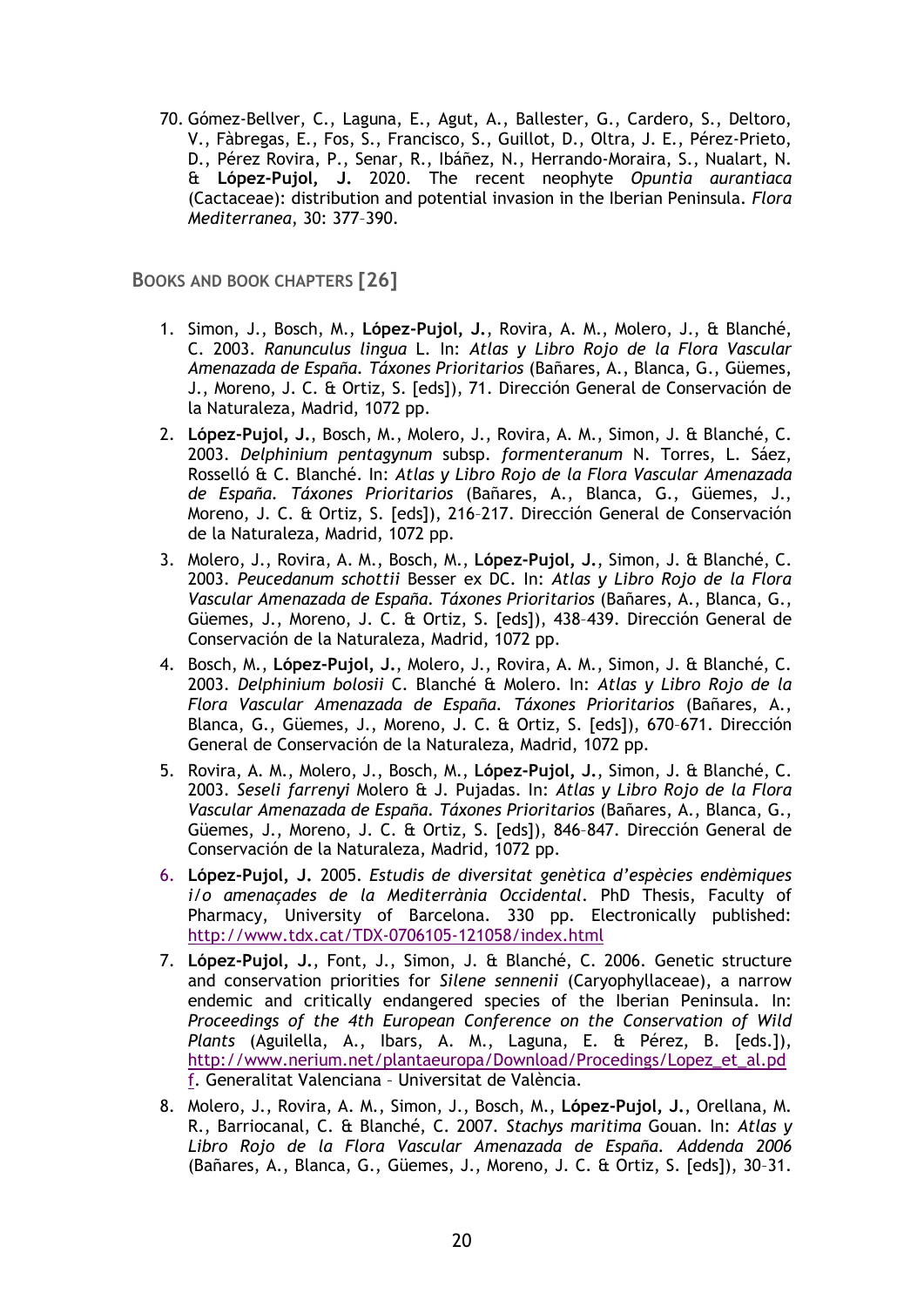Dirección General para la Biodiversidad – Sociedad Española de Biología de la Conservación de Plantas, Madrid, 92 pp.

- 9. Bosch, M., Orellana, M. R., **López-Pujol, J.**, Rovira, A., Martinell, M. C., Blanché, C., Domínguez, F. & Albert, M. J. 2009. *Delphinium bolosii* C. Blanché & Molero. In: *Poblaciones en Peligro: Viabilidad Demográfica de la Flora Vascular Amenazada de España* (Iriondo, J. M., Albert, M. J., Giménez-Benavides, L., Domínguez-Lozano, F. & Escudero, A. [eds.]), 145–148. Dirección General de Medio Natural y Política Forestal (Ministerio de Medio Ambiente, y Medio Rural y Marino), Madrid, 242 pp.
- 10. **López-Pujol, J.**, Bosch, M., Simon, J. & Blanché, C. 2009. Patterns of genetic diversity in the highly threatened vascular flora of the Mediterranean Basin. In: *Endangered Species: New Research* (Columbus, A., Kuznetsov. L. [eds.]), 45–79. Nova Science Publishers, New York, 380 pp.
- 11. **López-Pujol, J.**, Montserrat, J.M., Susanna, A. (eds.). 2010. *Llibre de resums de les II Jornades Catalanes de Conservació de Flora*. Argania Editio, Barcelona, 88 pp.
- 12. **López-Pujol, J.**, Martinell, M. C., Simon, J. 2010. La biologia de la conservació. In: *Història Natural dels Països Catalans – Suplement Fauna i Flora* (Giralt, J. [ed.]), 147–150, Editorial Enciclopèdia Catalana, Barcelona, 454 pp.
- 13. Molero, J., Martinell, M. C., Rovira, A., Bosch, M., **López-Pujol, J.**, Simon, J. & Blanché, C. 2010. *Bunium bulbocastanum* L. In: *Atlas y Libro Rojo de la Flora Vascular Amenazada de España. Addenda 2010* (Bañares, A., Blanca, G., Güemes, J., Moreno, J. C. & Ortiz, S. [eds.]), 62–63. Dirección General para la Biodiversidad – Sociedad Española de Biología de la Conservación de Plantas, Madrid, 170 pp.
- 14. **López-Pujol, J.** & Ren, M.-X. 2011. China: a hot spot of relict plant taxa. In: *Biodiversity Hotspots* (Rescigno, V, Maletta S. [eds.]), 123–137. Nova Science Publishers, New York, 200 pp.
- 15. Blanché, C., Martinell, M. C., **López-Pujol, J.**, Massó, S., Bosch, M., Rovira, A. M. & Simon, J. 2011. Estructura i diversitat genètica de les poblacions pirinenques de *Dichoropetalum schottii* (Bess.) Pimenov & Kljuykov (Apiaceae): avaluació per a l'establiment de prioritats en conservació. In: *Botànica Pirenaico-Cantàbrica – Actes del IX Col·loqui Internacional de Botànica Pirenaico-cantàbrica a Ordino, Andorra* (Ninot, J. M. [ed.]), 75–86. Centre d'Estudis de la Neu i de la Muntanya d'Andorra (CENMA) de l'Institut d'Estudis Andorrans (IEA), Sant Julià de Lòria (Andorra), 473 pp.
- 16. **López-Pujol, J.** (ed.) 2011. *The Importance of Biological Interactions in the Study of Biodiversity*. InTech, Rijeka (Croatia), 390 pp.
- 17. **López-Pujol, J.**, Wang, H.-F. & Zhang, Z.-Y. 2011. Conservation of Chinese plant diversity: an overview. In: *Research in Biodiversity – Models and Applications* (Pavlinov, I. Y, [ed.]), 163–202. InTech, Rijeka, 364 pp.
- 18. **López-Pujol, J.** & Ren, M.-X. 2011. China: a hot spot of relict plant taxa. In: *Encyclopedia of Environmental Research* (2 vols.) (Souter A.N. [ed.]), 1709– 1723. Nova Science Publishers, New York, 1804 pp.
- 19. Barceló, M. C., Benedí, C., Blanché, C., Bosch, M., Carrió, M. E., Garcia, S., Gómez, A., Hidalgo, O., **López-Pujol, J.**, Martín, J., Mas de Xaxars, G., Massó, S., Molero, J., Ribera, M. A., Roldán, M., Rovira, A. M., Rull, J., Simon, J., Suárez, M., Vallès, J. & Vitales, D. 2012. *Botànica farmacèutica: pràctiques (3a ed.) – Textos Docents, 279*. Publicacions i Edicions de la Universitat de Barcelona, Barcelona, 126 pp.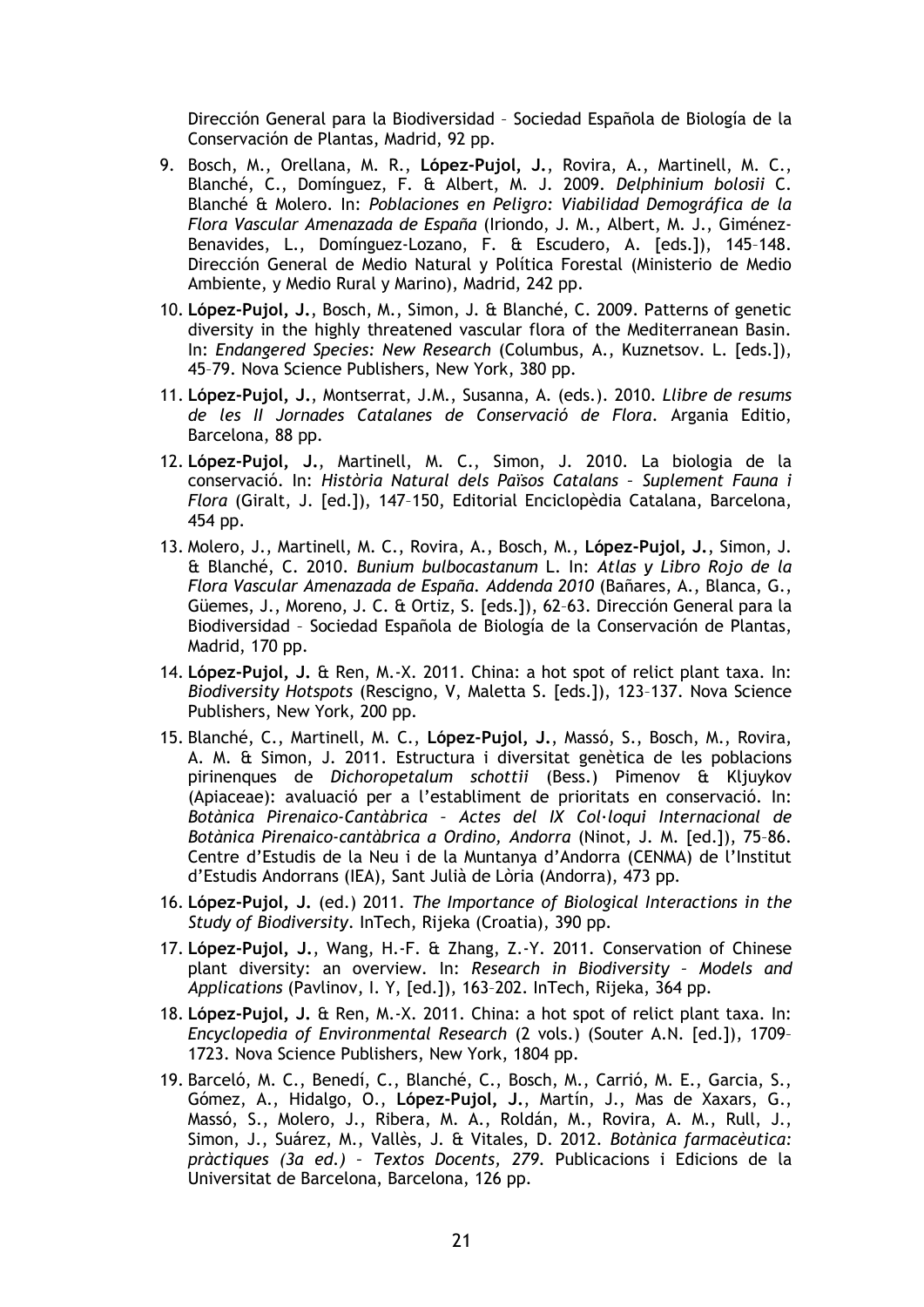- 20. Wang, H.-F., Wang, Z.-S., Friedman, C.R. & **López-Pujol, J.** 2012. Conservation of the Cathay Silver Fir, *Cathaya argyrophylla*: a Chinese evegreen "living fossil". In: *Evergreens: Types, Ecology and Conservation* (Bezerra, A. D. & Ferreira, T. S. [eds.]), 121–134. Nova Science Publishers, New York.
- 21. Blanché, C., Bosch, M., **López-Pujol, J.**, Massó, S., Simon, J., Rovira, A. M. & Molero, J. 2015. Caracterització biològica i citogenètica de la població retrobada de l'esperó de Bolòs (*Delphinium bolosii*) al Parc Natural de Sant Llorenç del Munt i l'Obac. In: *VIII Trobada d'estudiosos de Sant Llorenç del Munt i l'Obac* (Duran, C., Hernández, J., Grau, J. & Melero, J. [eds.]), 197– 207. Diputació de Barcelona, Barcelona, 232 pp.
- 22. **López-Pujol, J.**, Bosch, M., Massó, S., Molero, J., Simon, J., Rovira, A. M. & Blanché, C. 2014. Estudi preliminar de variabilitat isoenzimàtica de *Delphinium bolosii* al Parc Natural de Sant Llorenç del Munt i l'Obac. In: *VIII Trobada d'estudiosos de Sant Llorenç del Munt i l'Obac* (Duran, C., Hernández, J., Grau, J. & Melero, J. [eds.]), 208–218. Diputació de Barcelona, Barcelona, 232 pp.
- 23. Massó, S., Blanché, C., Barriocanal, C., Martinell, M. C. & **López-Pujol, J.** 2016. How habitat fragmentation affects genetic diversity? The case of a sand dune plant (*Stachys maritima*) in the Iberian Peninsula. In: *Advances in Genetics Research. Volume 16* (Urbano, K. V. [ed.]), 65–78. Nova Science Publishers, New York, 240 pp.
- 24. Bosch, M., Mampel, A., Bachs, I., Rovira, A., Molero, J., **López-Pujol, J.**, Massó, S., Simon, J. & Blanché, C. 2019. Seguiment demogràfic i verificació de la variabilitat cromosòmica de l'esperó de Bolòs (*Delphinium bolosii*) al Parc Natural de Sant Llorenç del Munt i l'Obac. In: *IX Trobada d'Estudiosos de Sant Llorenç del Munt i l'Obac* (Gerència de Serveis d'Espais Naturals de la Diputació de Barcelona [coord.]), 342–358. Diputació de Barcelona, Barcelona, 398 pp.
- 25. Bosch, M., Mampel, A., Bachs, I., Massó, S., **López-Pujol, J.** & Blanché, C. 2019. Pol·linització i reproducció de l'esperó de Bolòs (*Delphinium bolosii*) al Parc Natural de Sant Llorenç del Munt i l'Obac. In: *IX Trobada d'Estudiosos de Sant Llorenç del Munt i l'Obac* (Gerència de Serveis d'Espais Naturals de la Diputació de Barcelona [coord.]), 359–377. Diputació de Barcelona, Barcelona, 398 pp.
- 26. Burguera, C., Gómez-Bellver, C., Guillot, D., Ibáñez, N., **López-Pujol, J.** & Nualart, N. 2019. Introduction of the genus *Agave* in the Iberian Peninsula. In: *Agave: characterization, analysis and uses* (Engman, E. [ed.]), 1–26. Nova Science Publishers, New York, 140 pp.

**RESEARCH AND TECHNICAL REPORTS [21]**

- 1. Blanché, C., Molero, J., Rovira, A., Simon, J., Bosch, M. & **López-Pujol, J.** 2000. *Estudi de l´estructura y dinàmica de les poblacions de l´espècie de la flora vascular*: Delphinium bolosii. Report for the Catalan Autonomous Government, 104 pp.
- 2. Blanché, C., Molero, J., Rovira, A., Simon, J., Bosch, M. & **López-Pujol, J.**  2000. *Estudi de l´estructura y dinàmica de les poblacions de l´espècie de la flora vascular*: Thymus loscosii. Report for the Catalan Autonomous Government, 71 pp.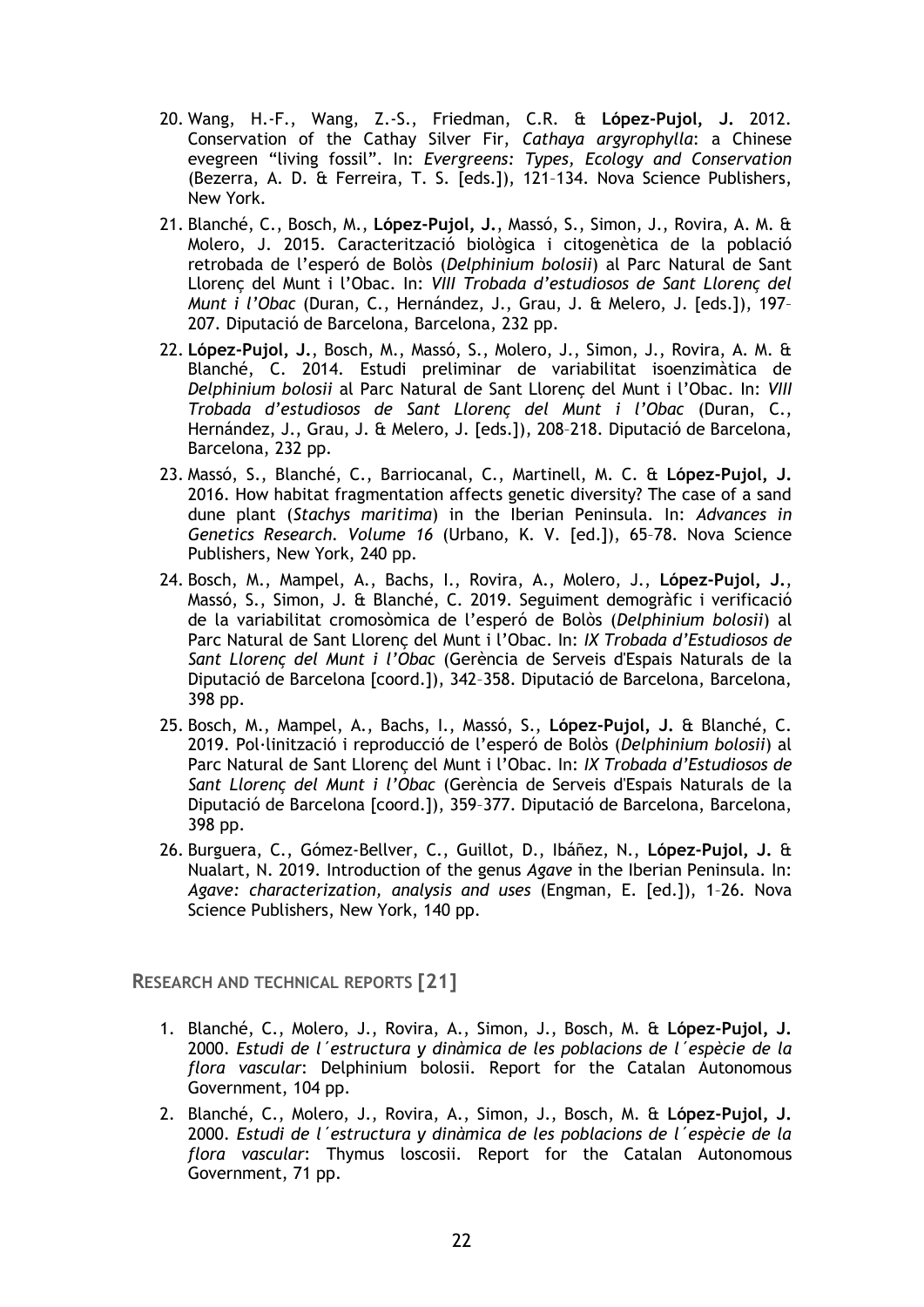- 3. Blanché, C., Molero, J., Rovira, A., Simon, J., Bosch, M. & **López-Pujol, J.** 2001. *Bases per al programa de conservació* ex situ *i* in situ *de l'espècie de flora* Delphinium bolosii. Report for the Catalan Autonomous Government, 194 pp.
- 4. Blanché, C., Molero, J., Rovira, A., Simon, J., Bosch, M. & **López-Pujol, J.** 2001. *Bases per al programa de conservació* ex situ *i* in situ *de l'espècie de flora* Thymus loscosii. Report for the Catalan Autonomous Government, 152 pp.
- 5. Blanché, C., Molero, J., Rovira, A., Simon, J., Bosch, M. & **López-Pujol, J.** 2002. *Bases per a un Pla de Reserves de Flora*. Report for the Fundació "Territori i Paisatge", Caixa de Catalunya, 77 pp.
- 6. Blanché, C., Molero, J., Rovira, A., Simon, J., Bosch, M., **López-Pujol, J.**, Orellana, M.R. & Orejuela, L. 2002. *Establiment del Pla de Recuperació* ex situ *i* in situ *de* Delphinium bolosii. Report for the Catalan Autonomous Government, 97 pp.
- 7. Blanché, C., Molero, J., Rovira, A., Simon, J., Bosch, M., **López-Pujol, J.** & Orellana, M.R. 2002. *Establiment del Pla de Recuperació* ex situ *i* in situ *de*  Thymus loscosii. Report for the Catalan Autonomous Government, 114 pp.
- 8. Blanché, C., Molero, J., Rovira, A., Simon, J., Bosch, M., **López-Pujol, J.**, Orellana, M.R. & Orejuela, L. 2004. *Implementació del Pla de recuperació de*  Delphinium bolosii*.* Report for the Catalan Autonomous Government, 103 pp.
- 9. Blanché, C., Molero, J., Rovira, A., Simon, J., Bosch, M., Sáez, L., **López-Pujol, J.** & Orellana, M.R. 2005. *Estudi bàsic sobre l'estat de conservació, biologia de poblacions i propostes de protecció per a* Aquilegia paui. Report for the Catalan Autonomous Government, 59 pp.
- 10. Blanché, C., Sáez, L., Sainz, M. & **López-Pujol, J.** 2005. Aquilegia paui: *cens i estudi demogràfic.* Report for the "*Els Ports*" Nature Reserve (Catalan Autonomous Government), 54 pp.
- 11. Blanché, C., **López-Pujol, J.** & Martinell M. C. 2008. *Estudi de la diversitat genètica de la població d*'Stachys maritima *Gouan al Prat de Llobregat*. Report for the Consortium for the Management and Protection of the Natural Areas of Llobregat Delta, 21 pp.
- 12. Martinell M. C., Blanché, C., Bosch, M., **López-Pujol, J.**, Massó, S., Rovira, A. & Simon, J. 2009. *Campanya de camp de* Dichoropetalum schotii *2008. Resum de resultats*. Report for the Consortium for the Protection and Management of EIN Alta Garrotxa, 7 pp.
- 13. **López-Pujol, J.** Martinell, M. C., Massó, S., Blanché C. & Molero, J. 2010. *Informe sobre evolució del cens de l'espècie de flora* Seseli farrenyi. Report for the Consulting Board of Flora Conservation of Catalonia, 7 pp.
- 14. Blanché, C., Molero, J., Rovira, A., Simon, J., Bosch, M., **López-Pujol, J.** & Massó, S. 2012. *Avaluació del retrobament de* Delphinium bolosii *al Parc Natural de Sant Llorenç de Munt i de l'Obac (Fases 1 i 2). Propostes de gestió – Metodologia*. Report for the Natural Areas Administration of the Barcelona Province Government, 29 pp.
- 15. Blanché, C., Molero, J., Rovira, A., Simon, J., Bosch, M., **López-Pujol, J.** & Massó, S. 2013. *Avaluació del retrobament de* Delphinium bolosii *al Parc Natural de Sant Llorenç de Munt i de l'Obac (Fases 1 i 2). Propostes de gestió – Informe final.* Report for the Natural Areas Administration of the Barcelona Province Government, 91 pp.
- 16. Martinell, M. C. & **López-Pujol, J.** 2014. *Seguiment de* Seseli farrenyi*.*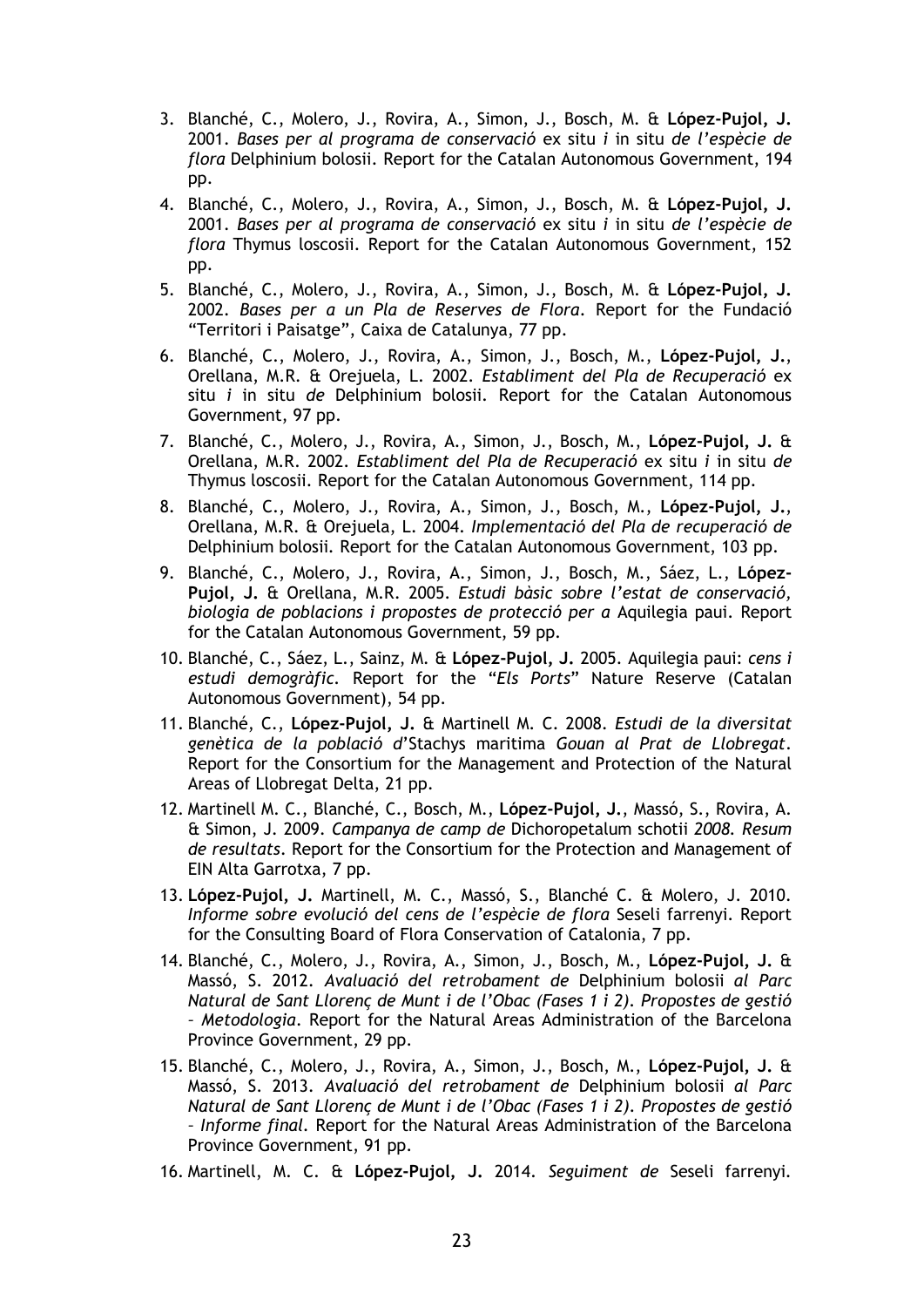*Seguiment i estudi demogràfic: Resultats 2012-2013*. Report for "Cap de Creus" Nature Reserve, 161 pp.

- 17. Molero, J., Blanché, C., Rovira, A., Simon, J., Bosch, M., **López-Pujol, J.** & Massó, S. 2014. *Criteris i propostes de gestió a partir de l'estudi de biologia reproductiva de la població de* Delphinium bolosii *al Parc Natural de Sant Llorenç del Munt i l'Obac – Metodologia*. Report for the Natural Areas Administration of the Barcelona Province Government, 29 pp.
- 18. Molero, J., Blanché, C., Rovira, A., Simon, J., Bosch, M., **López-Pujol, J.** & Massó, S. 2014. *Criteris i propostes de gestió a partir de l'estudi de biologia reproductiva de la població de* Delphinium bolosii *al Parc Natural de Sant Llorenç del Munt i l'Obac – Informe final.* Report for the Natural Areas Administration of the Barcelona Province Government, 95 pp.
- 19. Garcia-Jacas, N., Vilatersana, R., Massó, S. & **López-Pujol, J.** 2017. *Anàlisi genètica de la planta endèmica del cap de Creus* Seseli farrenyi *– Mostratge i metodologia*. Report for the Catalan Autonomous Government, 14 pp.
- 20. Garcia-Jacas, N., Vilatersana, R., Requena, J., Massó, S. & **López-Pujol, J.**  2018. *Anàlisi genètica de la planta endèmica del cap de Creus* Seseli farrenyi *– Informe final*. Report for the Catalan Autonomous Government, 35 pp.
- 21. Pérez Haase, A, Escolà Lamora, N., Casas Acarons, C., Carrillo Ortuño, E., Garcia Jacas, N. & **López-Pujol, J**. 2020. *Estudis de base per a la gestió de la flora amenaçada de molleres al Parc Nacional (PNAESM) – Memòria explicativa de tasques desenvolupades i resultats obtinguts de la subvenció TES088/19/00375 (núm. expedient TAIS)*. Report for the Catalan Autonomous Government, 54 pp.

**ELECTRONIC PUBLICATIONS [13]**

- 1. López-Pujol, J. 2008. *E-Opinió núm. 4: Les Tres Gorges de la Xina: enorme embassament... enorme conseqüències*. Plant Conservation Biology Web Portal, Laboratory of Botany, Faculty of Pharmacy, University of Barcelona. URI: <http://hdl.handle.net/2445/20304> [University of Barcelona Digital Repository].
- 2. López-Pujol, J. 2008. *Planta del Mes núm. 4:* Clematis acerifolia. Plant Conservation Biology Web Portal, Laboratory of Botany, Faculty of Pharmacy, University of Barcelona. URI:<http://hdl.handle.net/2445/20044> [University of Barcelona Digital Repository].
- 3. Blanché, C., Barriocanal C., Martinell, M. C., Massó, S. & **López-Pujol, J.**  2011. *Planta del Mes núm. 7: Estaquis de mar*. Plant Conservation Biology Web Portal, Laboratory of Botany, Faculty of Pharmacy, University of Barcelona. URI: <http://hdl.handle.net/2445/17444> [University of Barcelona Digital Repository].
- 4. **López-Pujol, J.** 2011. *E-Opinió núm. 22: Plantes Invasores: noves visions – Resposta*. Plant Conservation Biology Web Portal, Laboratory of Botany, Faculty of Pharmacy, University of Barcelona. URI: <http://hdl.handle.net/2445/17443> [University of Barcelona Digital Repository].
- 5. **López-Pujol, J.**, Bosch, M., Simon, J. & Blanché, C. 2011. *D-ALLOZ-18*. Demiurge Database, Las Palmas de Gran Canaria. Electronically published: [http://www.demiurge-project.org/matrix\\_digests/D-ALLOZ-18](http://www.demiurge-project.org/matrix_digests/D-ALLOZ-18)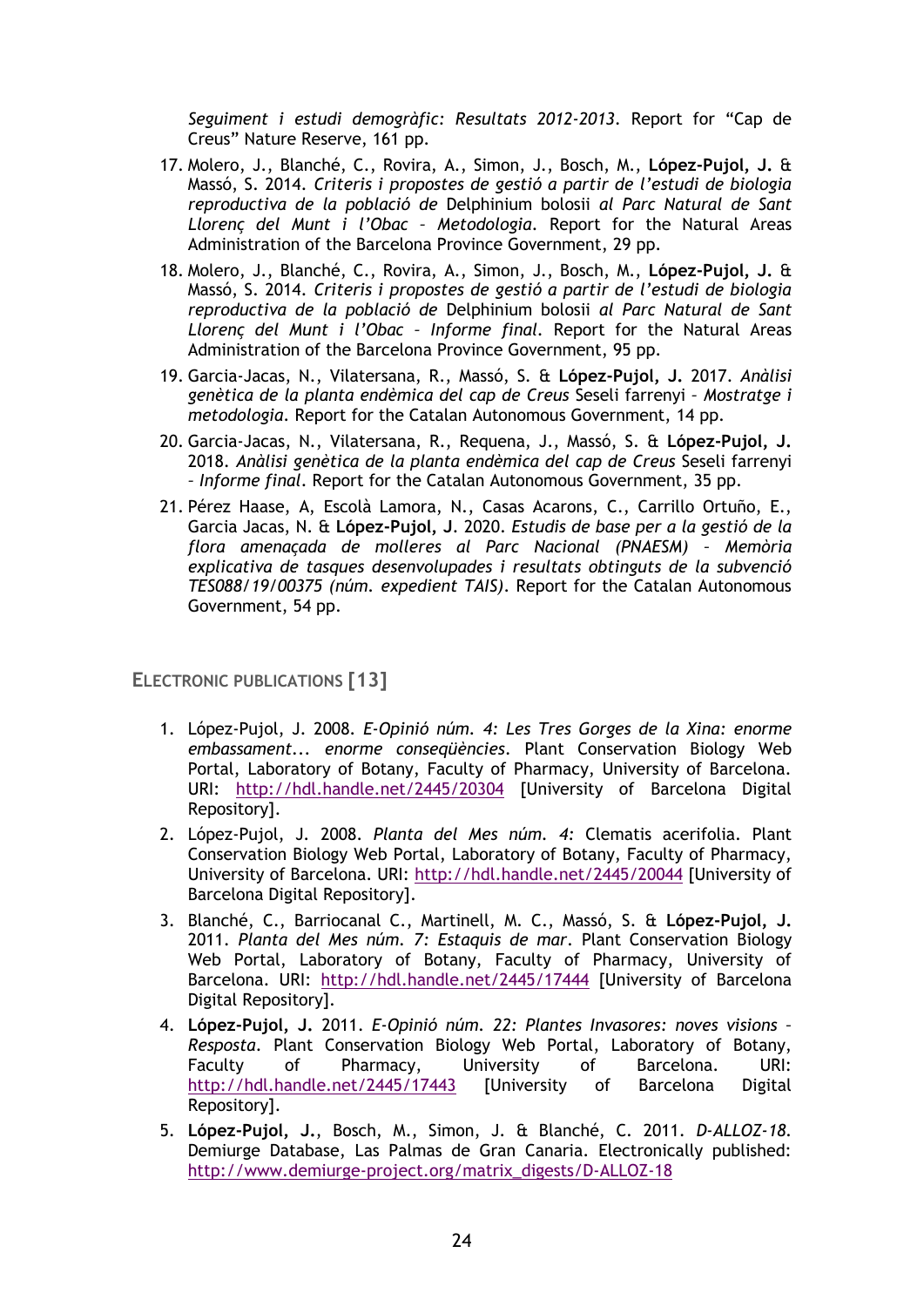- 6. **López-Pujol, J.,** Martinell, M. C., Massó, S., Blanché, C. & Sáez, L. 2012. *D-ALLOZ-47*. Demiurge Database, Las Palmas de Gran Canaria. Electronically published: [http://www.demiurge-project.org/matrix\\_digests/D-ALLOZ-47](http://www.demiurge-project.org/matrix_digests/D-ALLOZ-47)
- 7. **López-Pujol, J.** & Hoyo, A. del. 2012. *D-ALLOZ-48*. Demiurge Database, Las Palmas de Gran Canaria. Electronically published: [http://www.demiurge](http://www.demiurge-project.org/matrix_digests/D-ALLOZ-48)[project.org/matrix\\_digests/D-ALLOZ-48](http://www.demiurge-project.org/matrix_digests/D-ALLOZ-48)
- 8. **López-Pujol, J.** & Hoyo, A. del. 2012. *D-RAPDS-52*. Demiurge Database, Las Palmas de Gran Canaria. Electronically published: [http://www.demiurge](http://www.demiurge-project.org/matrix_digests/D-RAPDS-52)[project.org/matrix\\_digests/D-RAPDS-52](http://www.demiurge-project.org/matrix_digests/D-RAPDS-52)
- 9. **López-Pujol, J.**, Vilatersana, R. & Carvalho, J. A. 2013. *E-Opinió núm. 29: Crònica (il·lustrada) d'un viatge al paradís: expedició a les Illes Salvatges*. Plant Conservation Biology Web Portal, Laboratory of Botany, Faculty of Pharmacy, University of Barcelona. URI: http://hdl.handle.net/2445/46386 [University of Barcelona Digital Repository].
- 10. **López-Pujol, J.** (Coord.). 2013. *Expanded instructions for authors & Style guide of* Collectanea Botanica. CSIC, Barcelona. URI: <http://hdl.handle.net/10261/85623>
- 11. Bosch, M., Simon, J., **López-Pujol, J.** & Blanché, C. 2016. *DCDB: an updated on-line database of chromosome numbers of tribe* Delphinieae *(Ranunculaceae)* [v. 2.0, updated 23/4/2016]. Plant Conservation Biology Web Portal, Laboratory of Botany, Faculty of Pharmacy, University of Barcelona. URI: <http://hdl.handle.net/2445/98702> [University of Barcelona Digital Repository].
- 12. Galbany-Casals, M., Herrando-Moraira, S., Ibáñez, N., López-Alvarado, J., **López-Pujol, J.**, Nualart, N. & Susanna, A. 2018. *Instructions for authors & Style guide of* Collectanea Botanica*. Version 2018*. CSIC, Barcelona. URI: [http://collectaneabotanica.revistas.csic.es/public/journals/1/Guide%20Style](http://collectaneabotanica.revistas.csic.es/public/journals/1/Guide%20Style_2018-08.pdf) [\\_2018-08.pdf](http://collectaneabotanica.revistas.csic.es/public/journals/1/Guide%20Style_2018-08.pdf)
- 13. Galbany-Casals, M., Herrando-Moraira, S., Ibáñez, N., López-Alvarado, J., **López-Pujol, J.**, Nualart, N. & Susanna, A. 2020. *Instructions for authors & Style guide of* Collectanea Botanica. *Version 2020*. CSIC, Barcelona. URI: https://digital.csic.es/handle/10261/201443

**ACADEMIC WORKS [3]**

- **1. López-Pujol, J.** 2000. *Diversitat isoenzimàtica en dues espècies endèmiques de Catalunya:* Petrocoptis montsicciana *i* Seseli farrenyi. Master Thesis, Faculty of Pharmacy, University of Barcelona, 185 pp. URI: <http://hdl.handle.net/2445/20312> [University of Barcelona Digital Repository].
- **2. López-Pujol, J.** 2002. *Efectes de la fragmentació de l'hàbitat sobre la diversitat genètica d'*Stachys maritima *(Lamiaceae) i estat actual de conservació*. DEA Report, Faculty of Pharmacy, University of Barcelona, 22 pp. URI: <http://hdl.handle.net/2445/20310> [University of Barcelona Digital Repository].
- **3. López-Pujol, J.** 2008. *Identification of glacial refugia in China through areas of plant endemism*. Post-doctoral Thesis, Institute of Botany, Chinese Academy of Sciences, 130 pp. URI: <http://ir.ibcas.ac.cn/handle/151111/1991> [Knowldegde Repository of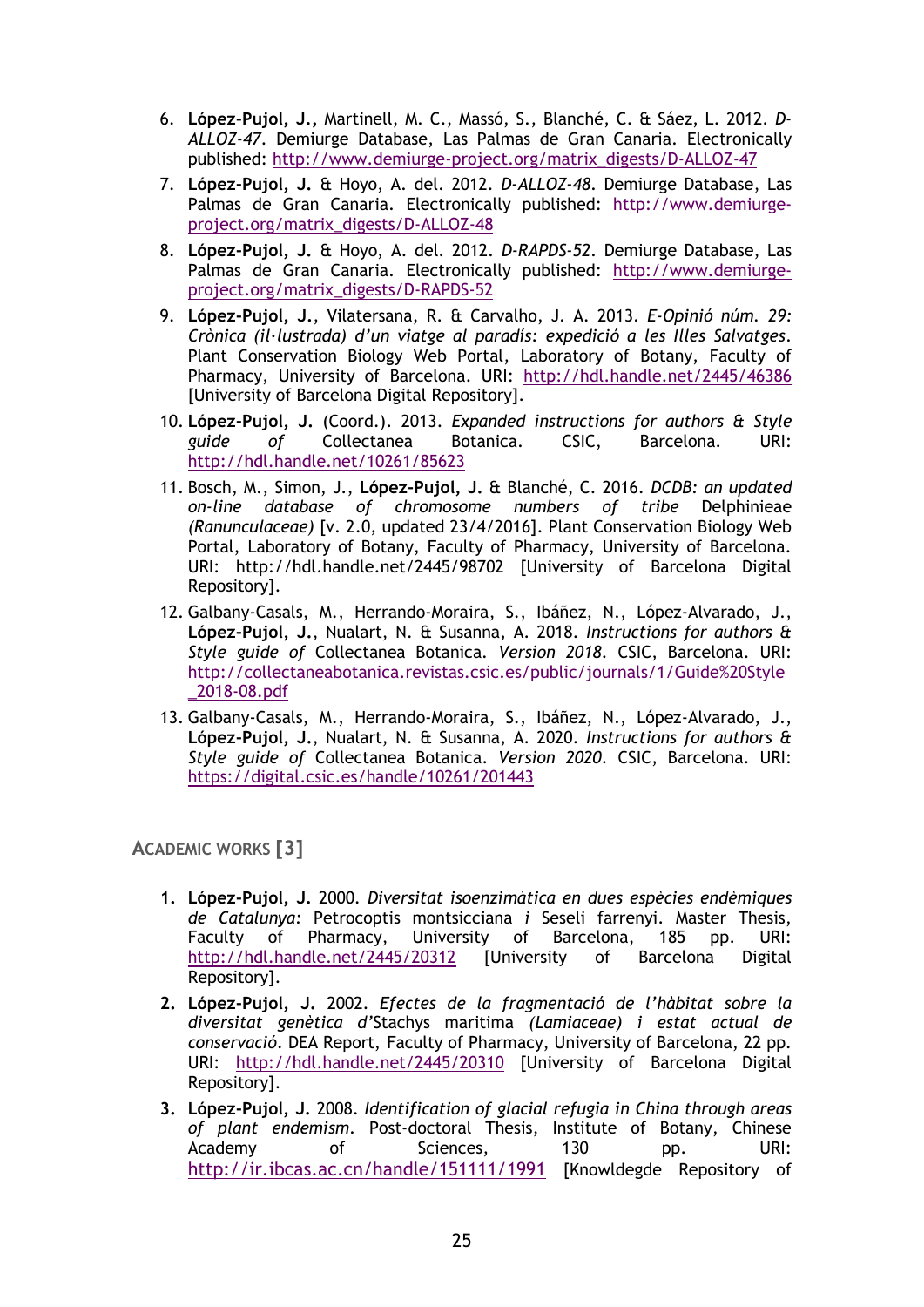#### **X. CONFERENCE PRESENTATIONS (SELECTED)**

- 2001 **López-Pujol, J.**, Bosch, M. & Blanché, C. Diversité isoenzimatique de l'endémique des Pre-Pyrénées *Petrocoptis montsicciana* et l'espèce prochene *P. pardoi*. IV Col.loqui Internacional de Botànica Pirenaico-Cantàbrica. Barruera - Vall de Boí (Lleida, Spain) [Oral presentation].
- 2001 Bosch, M., Simon, J., Rovira, A., Molero, J., **López-Pujol, J.** & Blanché, C. Fragmentation effects on pollination ecology and genetic diversity in endemic Mediterranean species. X OPTIMA Meeting. Palermo (Sicily, Italy) [Oral presentation].
- 2001 **López-Pujol, J.**, Bosch, M., Simon, J. & Blanché, C. Allozyme variation and population structure of *Seseli farrenyi* (Apiaceae). X OPTIMA Meeting. Palermo (Sicily, Italy) [Poster presentation].
- 2001 Molero, J., **López-Pujol, J.**, Bosch, M., Simon, J. & Blanché, C. Genetic variation and biogeography of *Petrocoptis pardoi* (Caryophyllaceae) s.l. (incl. *P. montsicciana*). X OPTIMA Meeting. Palermo (Sicily, Italy) [Poster presentation].
- 2001 **López-Pujol, J.**, Bosch, M., Simon, J. & Blanché, C. Diversitat isoenzimàtica en espècies endèmiques de la flora dels Països Catalans. Jornades de Genètica i Biodiversitat. Bellaterra (Barcelona, Spain) [Oral presentation].
- 2002 **López-Pujol, J.**, Orellana, M.R., Simon, J. & Blanché, C. Efectos de la fragmentación del hábitat sobre la diversidad genética de *Stachys maritima* (Lamiaceae) y estado actual de conservación. I Congreso de Biología de la Conservación de Plantas. Valencia (Spain) [Poster presentation].
- 2002 Molero, J, Bosch, M., Rovira, A.M., **López-Pujol, J.**, Simon, J. & C. Blanché, C. Evaluación del estado de conservación de *Seseli farrenyi* Molero & Pujadas. I Congreso de Biología de la Conservación de Plantas. Valencia (Spain) [Poster presentation].
- 2003 **López-Pujol, J.**, Bosch, M., Simon, J. & Blanché, C. Population genetic structure and conservation priorities for the critically endangered island endemic *Delphinium pentagynum* subsp. *formenteranum* (Ranunculaceae). VI Conference on Plant Taxonomy. Alghero (Sardinia, Italy) [Poster presentation].
- 2003 Bosch, M., Molero, J., Rovira, A., Simon, J., **López-Pujol, J.**, Orellana M. R. & Blanché, C. Recovery plans for *Delphinium bolosii* and *Thymus loscosii*: results from three year studies and conclusions. VI Conference on Plant Taxonomy. Alghero (Sardinia, Italy) [Poster presentation].
- 2003 Orellana M. R., Orejuela, L., **López-Pujol, J.**, Bosch, M., Simon, J., Rovira, A., Molero, J., & Blanché, C. Design of a reintroduction plan for *Delphinium bolosii* from data on reproductive biology and genetic diversity. VI Conference on Plant Taxonomy. Alghero (Sardinia, Italy) [Poster presentation].
- 2004 Blanché, C., **López-Pujol, J.**, Orellana, M.R., Simon, J. & Bosch, M. Diversidad genética de la flora mediterránea amenazada. Avances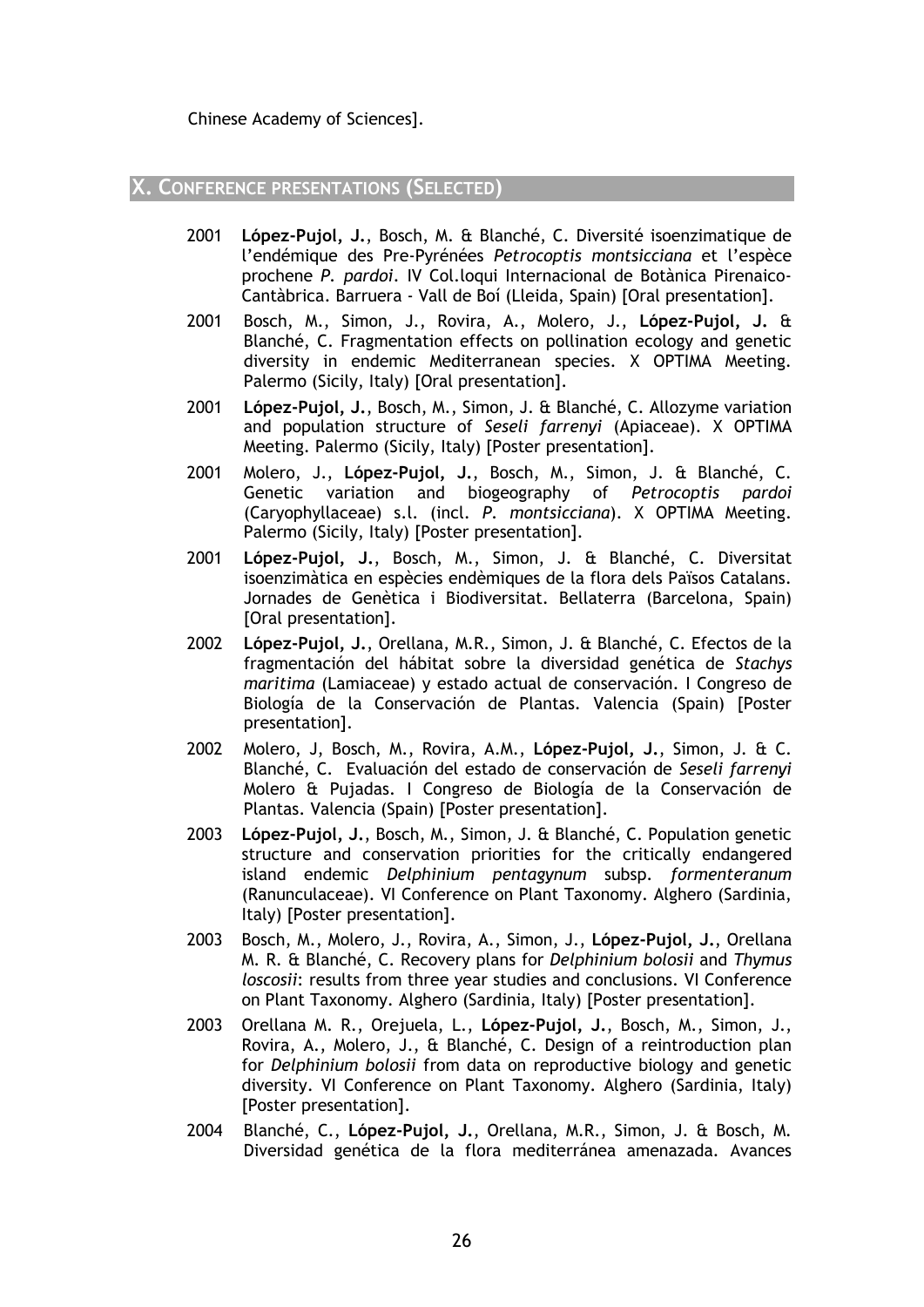recientes bajo el impulso de la Biología de la Conservación. 2nd World Botanic Gardens Congress. Barcelona [Oral presentation].

- 2004 **López-Pujol, J.**, Zhao, A-M., Zhang, F.-M. & Ge, S. Conservation genetics of two severely threatened plants: *Clematis acerifolia* and *Sophora moorcroftiana*. IXth IOPB Meeting 2004 – Plant Evolution in Mediterranean Climate Zones. Valencia (Spain) [Poster presentation].
- 2004 Blanché, C., **López-Pujol, J.**, Orellana, M.R., Simon, J. & Bosch, M. Studies on genetic diversity and fitness in the endemic *Delphinium bolosii* (Ranunculaceae). IXth IOPB Meeting 2004 – Plant Evolution in Mediterranean Climate Zones. Valencia (Spain) [Poster presentation].
- 2004 **López-Pujol, J.**, Orellana, M.R., Bosch, M., Simon, J. & Blanché, C. Diversidad isoenzimática en el endemismo tetraploide pirenaico *Delphinium montanum* (Ranunculaceae). VII Colloque International de Botanique Pyrénéo-Cantabrique. Bagnères de Bigorre (France) [Poster presentation].
- 2004 **López-Pujol, J.**, Álvarez, N., Simon, J. & Blanché, C. Allozyme diversity in the endemic rocky plant *Erodium rupestre* (Geraniaceae). XI OPTIMA Meeting. Beograd (Serbia) [Poster presentation].
- 2004 Orellana, M.R., **López-Pujol, J.**, Blanché, C. & Bosch, M. New data of genetic diversity from a recently discovered population of *Delphinium bolosii* (Ranunculaceae). XI OPTIMA Meeting. Beograd (Serbia) [Poster presentation].
- 2004 **López-Pujol, J.**, Font, J., Simon, J. & Blanché, C. Genetic structure and conservation priorities for *Silene sennenii* (Caryophyllaceae), a narrow endemic and critically endangered species of the Iberian Peninsula. 4th European Conference on the Conservation of Wild Plants. Valencia (Spain) [Poster presentation].
- 2005 Orellana, M.R., **López-Pujol, J.**, Blanché, C., Rovira, A.M., Simon, J. & Bosch, M. Allozyme diversity of diploid and dysploid species of *Delphinium* series *Fissa* (Ranunculaceae) in the W Mediterranean area. XVII International Botanical Congress. Vienna (Austria) [Poster presentation].
- 2005 **López-Pujol, J.** An insight into the 50 most threatened plants of China. XVII International Botanical Congress. Vienna (Austria) [Poster presentation].
- 2005 Bosch, M., Orellana, M.R., Pitarch R., **López-Pujol, J.** & Blanché, C. Diversidad genética de *Delphinium mansanetianum* Pitarch, Peris & Sanchís. II Congreso de Biología de la Conservación de Plantas. Gijón (Spain) [Poster presentation].
- 2005 **López-Pujol, J.**, Blanché, C., Orellana, M.R., Simon, J. & Bosch, M. Estudios isoenzimáticos en la flora dels Països Catalans. II Congreso de Biología de la Conservación de Plantas. Gijón (Spain) [Poster presentation].
- 2005 Bosch, M., **López-Pujol, J.**, Orellana, M.R. & Blanché, C. Consequences of landscape fragmentation on the reproductive success and genetic diversity of narrow endemic Iberian plants. Colloque International "Conservation de la Flore Méditerranéenne dans un Environnement Changeant". Hyères (France) [Oral presentation].
- 2006 Blanché, C, Molero, J., Rovira, A., Simon, J., Bosch, M., **López-Pujol J.** & Orellana M.R. Biologia de la conservació: conseqüències de la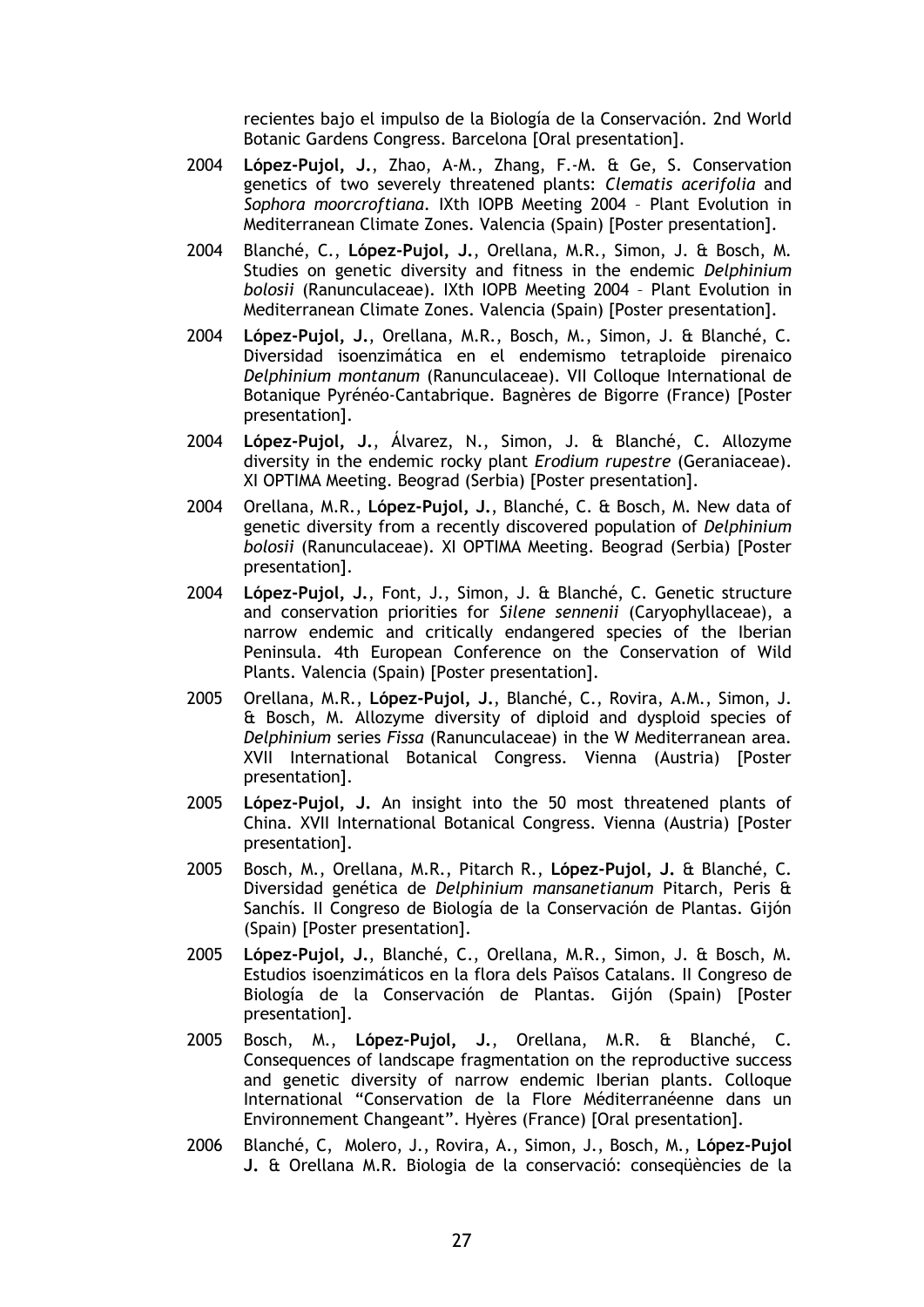fragmentació dels hàbitats litorals. I Jornades de Botànica a Menorca. Maó (Menorca, Spain) [Oral presentation].

- 2006 Orellana M. R., Rovira, A. M., **López-Pujol, J.**, Blanché C. & Bosch M. Genetic diversity in the dysploid and threatened Mediterranean larkspur *Delphinium staphisagria* L. (Ranunculaceae). 1st European Congress of Conservation Biology. Eger (Hungary) [Poster presentation].
- 2007 Martinell M.C., **López-Pujol, J.**, Orellana, M.R., Molero, J., Sàez, L., Bosch, M. & Blanché, C. Diversidad isoenzimática en *Aquilegia paui* (Ranunculaceae), una especie endémica extrema de "Els Ports de Tortosa" (Tarragona). III Congreso de Biología de la Conservación de Plantas. Puerto de la Cruz (Canary Islands, Spain) [Poster presentation].
- 2008 Bosch, M., Orellana, M.R., **López-Pujol, J.**, Rovira, A., Martinell, M.C., Simon, J., Molero, J. & Blanché, C. *Delphinium bolosii* (Ranunculaceae): història d'una de les poques espècies catalanes incloses al Catálogo Nacional de Especies Amenazadas. Ies Jornades Catalanes de Conservació de Flora. Blanes (Barcelona, Spain) [Oral presentation].
- 2008 **López-Pujol, J.**, Martinell M.C., Orellana, M.R., Molero, J., Sàez, L., Bosch, M. & Blanché, C. Diversitat isoenzimàtica en *Aquilegia paui* (Ranunculaceae), una espècie endèmica d'àrea extremadament reduïda dels Ports de Tortosa. Ies Jornades Catalanes de Conservació de Flora. Blanes (Barcelona, Spain) [Poster presentation].
- 2008 Rovira, A.M., Armengol, A., Guasch, L., Martinell M.C., Orellana, M.R., **López-Pujol, J.**, Bosch, M., Simon, J., Molero, J. & Blanché, C. BIOC, 10 anys (1997-2007) de recerca en biologia de la conservació. Ies Jornades Catalanes de Conservació de Flora. Blanes (Barcelona, Spain) [Poster presentation].
- 2009 Martinell, M.C., **López-Pujol, J.** & Blanché, C. New and rediscovered populations of *Stachys maritima* in the Iberian Peninsula: Reevaluation of its genetic diversity. European Science Foundation (ESF) Conservation Genetics Conference. Trondheim (Norway) [Poster presentation].
- 2009 del Hoyo, A. & Lasso de la Vega, B. & **López-Pujol, J.** Diversidad genética de dos endemismos ibéricos del género *Lithodora*: *L. nitida* y *L. oleifolia*. X Symposium de la Asociación Ibero-Macaronésica de Jardines Botánicos. Málaga (Spain) [Oral presentation].
- 2009 Rovira, A., Martinell, M.C., Soto, M., **López-Pujol, J.** & Bosch, M. Blanche, C. Primeros datos de diversidad genética de la única población ibérica de *Holandrea schottii*. IV Congreso de Biología de la Conservación de Plantas. University of Almería (Spain) [Poster presentation].
- 2009 Martinell, M.C., Rovira, A., Massó, S., **López-Pujol, J.** Blanché, C & Bosch, M. Estado de conservación de dos poblaciones de *Silene sennenii*: polinización, éxito reproductivo y variabilidad genética. IV Congreso de Biología de la Conservación de Plantas. University of Almería (Spain) [Poster presentation].
- 2009 **López-Pujol, J.**, del Hoyo, A. & Lasso de la Vega, B. Genética de la conservación del endemismo extremo pirenaico *Glandora oleifolia*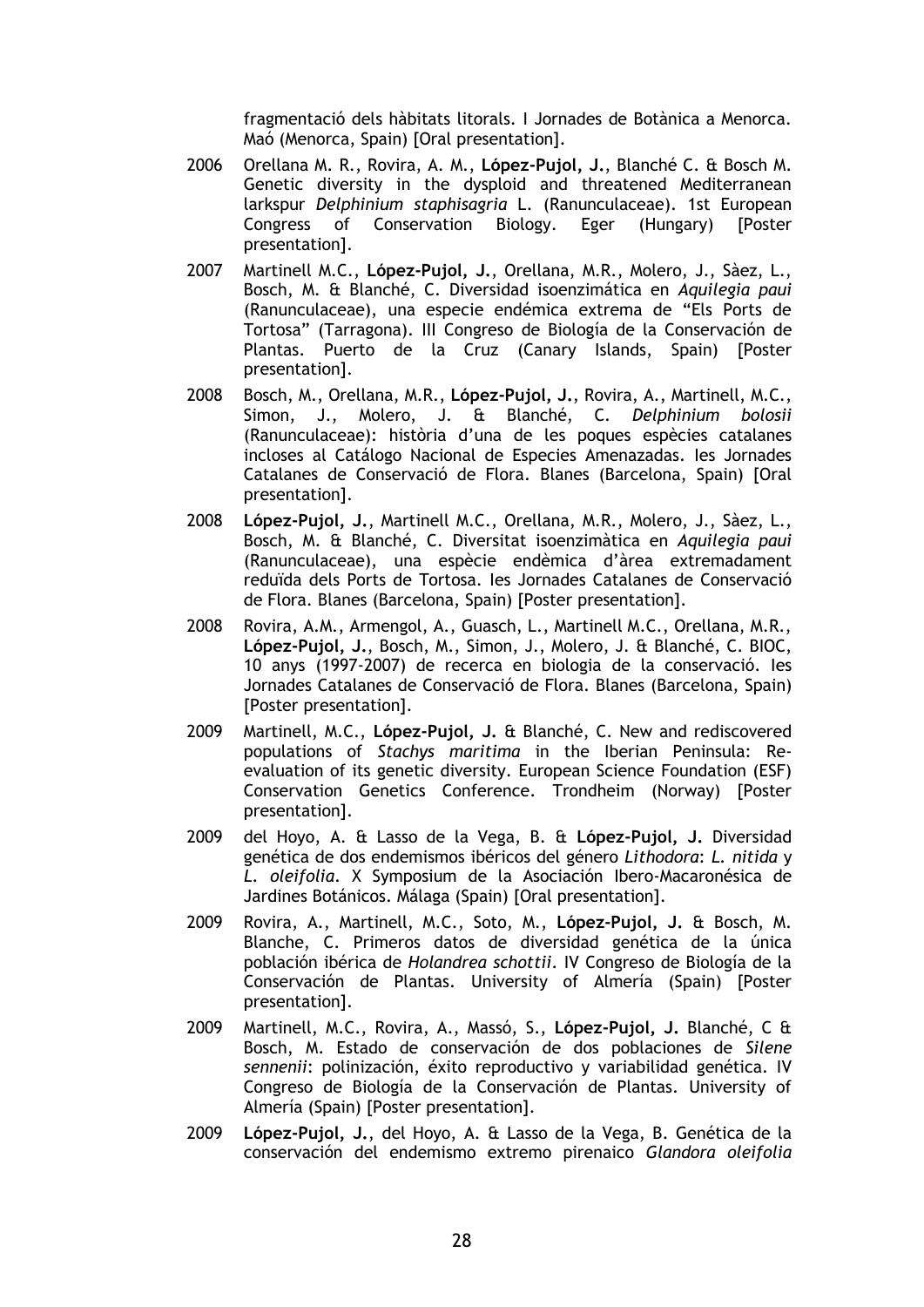(Boraginaceae). IV Congreso de Biología de la Conservación de Plantas. University of Almería (Spain) [Poster presentation].

- 2009 Blanché, C., Martinell, M.C. & **López-Pujol, J.** Lecciones de la genética de la conservación para un plan de recuperación de *Stachys maritima*. IV Congreso de Biología de la Conservación de Plantas. University of Almería (Spain) [Poster presentation].
- 2010 Martinell, M. C., **López-Pujol, J.**, Soto, M., Rovira, A., Simon, J., Bosch, M. & Blanché, C. Anàlisi de la diversitat genètica de la població garrotxina de *Dichoropetalum schottii*. Significació biogeogràfica. IV Seminari sobre patrimoni natural de la comarca de la Garrotxa. Olot (Spain) [Oral presentation].
- 2010 López-Vinyallonga, S., **López-Pujol, J.**, Martinell, M. C., Jaén, R., Caujapé-Castells, J. & Blanché, C. Diversitat genètica i estructura poblacional d'*Aquilegia paui* estimada amb marcadors hipervariables (microsatèl·lits). II Jornades Catalanes de Conservació de Flora. Barcelona (Spain) [Oral presentation].
- 2010 Blanché, C., Bosch, M., **López-Pujol, J.**, Martinell, M. C., Massó, S., Molero, J., Orellana, R., Rovira, A. & Simon, J. Aportacions de la Genètica de la Conservació a una futura Estratègia de conservació de la flora de Catalunya. II Jornades Catalanes de Conservació de Flora. Barcelona (Spain) [Oral presentation].
- 2010 **López-Pujol, J.**, Garcia-Jacas, N., Susanna, A. & Vilatersana. R. Diversitat genètica i hibridació en *Centaurea podospermifolia*, endemisme dels Ports de Tortosa-Beseit i la serra de Cardó. II Jornades Catalanes de Conservació de Flora. Barcelona (Spain) [Poster presentation].
- 2010 Barriocanal, C., Blanché, C., Font, J., **López-Pujol, J.** & Carabús, M. Seguiment d'*Stachys maritima* a la Costa Brava: període 2008-2010. II Jornades Catalanes de Conservació de Flora. Barcelona (Spain) [Poster presentation].
- 2010 Barres, L., Martinell, M. C. & **López-Pujol, J.** Assajos preliminars per a l'estudi de la diversitat genètica d'*Euphorbia margalidiana* (Euphorbiaceae) amb electroforesi d'isoenzims. II Jornades Catalanes de Conservació de Flora. Barcelona (Spain) [Poster presentation].
- 2010 Blanché, C., Martinell, M. C., **López-Pujol, J.**, Massó, S., Bosch, M., Rovira, A. & Simon, J. Estructura i diversitat genètica de les poblacions pirinenques de *Dichoropetalum schottii* (Bess.) Pimenov & Kljuikov (Apiaceae): avaluació per a l'establiment de prioritats en conservació. IX Col·loqui Internacional de Botànica pirenaicocantàbrica. Ordino (Andorra) [Poster presentation].
- 2011 Blanché, C., Rovira, A., Simon, J., Bosch, M., **López-Pujol, J.**, Martinell, M. C. & Massó, S. Fragmentación de poblaciones en especies endémicas, raras y amenazadas de la región mediterránea. V Congreso de Biología de la Conservación de Plantas. Es Mercadal (Menorca, Spain) [Oral presentation].
- 2011 Blanché, C., **López-Pujol, J.**, Bosch, M., Martinell, M. C., Rovira, A., Massó, S. & Simon, J. Portal Internet del BioC: una herramienta de difusión de la investigación en Biología de la Conservación de plantas". V Congreso de Biología de la Conservación de Plantas. Es Mercadal (Menorca, Spain) [Oral presentation].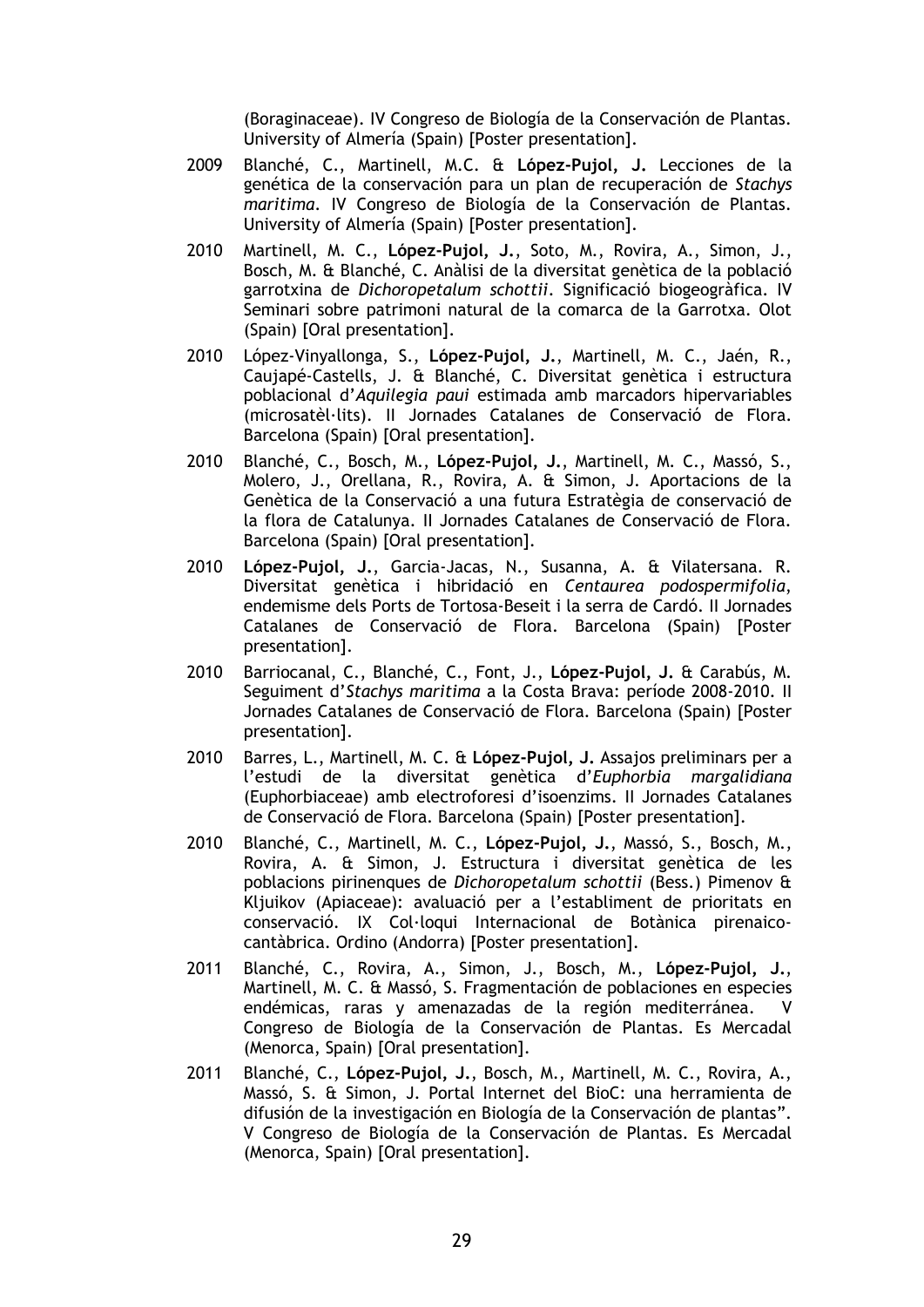- 2011 Massó, S., **López-Pujol, J.**, Soler, J. X. & Vilatersana R. Primeros estudios moleculares en *Carduncellus dianius*, un endemismo diánicopitiúsico". V Congreso de Biología de la Conservación de Plantas. Es Mercadal (Menorca, Spain) [Poster presentation].
- 2011 Galian, A., Vilatersana, R., **López-Pujol, J.** & Garcia-Jacas, N. Estudio sobre el origen híbrido y la diversidad genética de *Centaurea genesiilopezii* (*Cardueae, Compositae*)". V Congreso de Biología de la Conservación de Plantas. Es Mercadal (Menorca, Spain) [Poster presentation].
- 2011 **López-Pujol, J.**, Garcia-Jacas, N., Susanna, A. & Vilatersana, R. Diversidad genética e hibridación en *Centaurea podospermifolia*, un endemismo del noreste de la península ibérica. V Congreso de Biología de la Conservación de Plantas. Es Mercadal (Menorca, Spain) [Poster presentation].
- 2011 López-Vinyallonga, S., Martinell, M. C., **López-Pujol, J.** & Blanché, C. Delimitación filogenética de *Aquilegia paui*, especie endémica y amenazada del Massís dels Ports. V Congreso de Biología de la Conservación de Plantas. Es Mercadal (Menorca, Spain) [Poster presentation].
- 2011 Massó, S., **López-Pujol, J.**, Martinell, M. C., Blanché, C. & Vilatersana, R. Estudio filogeográfico en *Dichoropetalum schottii*. V Congreso de Biología de la Conservación de Plantas. Es Mercadal (Menorca, Spain) [Poster presentation].
- 2012 **López-Pujol, J.**, Martinell, M. C., Massó, S., Blanché, C. & Sáez, L. "El paradigma dels extrems": Diversitat genètica extremadament baixa en *Coristospermum huteri* (*Umbelliferae*), un endemisme d'àrea extremadament reduïda. III Jornades de Conservació de Flora. Lleida (Spain) [Oral presentation].
- 2012 López-Vinyallonga, S., Martinell, M. C., **López-Pujol, J.**, Massó, S. & Blanché, C. Tres noves aproximacions a l'estudi de la diversitat genètica de *Silene sennenii* (*Caryophyllaceae*). III Jornades de Conservació de Flora. Lleida (Spain) [Oral presentation].
- 2012 Ben-Menni Schuler, S., **López-Pujol, J.**, Blanca, G., Vilatersana, R., Garcia-Jacas, N. & Suárez-Santiago, V. N. Homoploid hybrid speciation in a narrow endemic knapweed: disentangling reticulate evolution in section Willkommia". 21st Internacional Symposium "Biodiversity and Evolutionary Biology" of the German Botanical Society (DBG). Mainz (Germany) [Oral presentation].
- 2013 Susanna, A., Garcia-Jacas, N., **López-Pujol, J.** & Vilatersana, R. 2013. Conservación y pureza genética, un paradigma en entredicho. XXXIV Jornadas Argentinas de Botánica. La Plata (Argentina) [Oral presentation].
- 2013 Blanché, C., Bosch, M., **López-Pujol, J.**, Massó, S., Simon, J., Rovira, A. & Molero, J. Identitat taxonòmica, biologia i estructura evolutiva del grup de *Delphinium fissum*/*Delphinium bolosii* després de la troballa a Sant Llorenç del Munt. VIII Trobada d'estudiosos de Sant Llorenç del Munt i l'Obac. Matadepera (Spain) [Oral presentation].
- 2013 **López-Pujol, J.**, Bosch, M., Massó, S., Molero, J., Simon, J. , Rovira, A. & Blanché, C. Diversitat isoenzimàtica de *Delphinium bolosii*. VIII Trobada d'estudiosos de Sant Llorenç del Munt i l'Obac. Matadepera (Spain) [Oral presentation].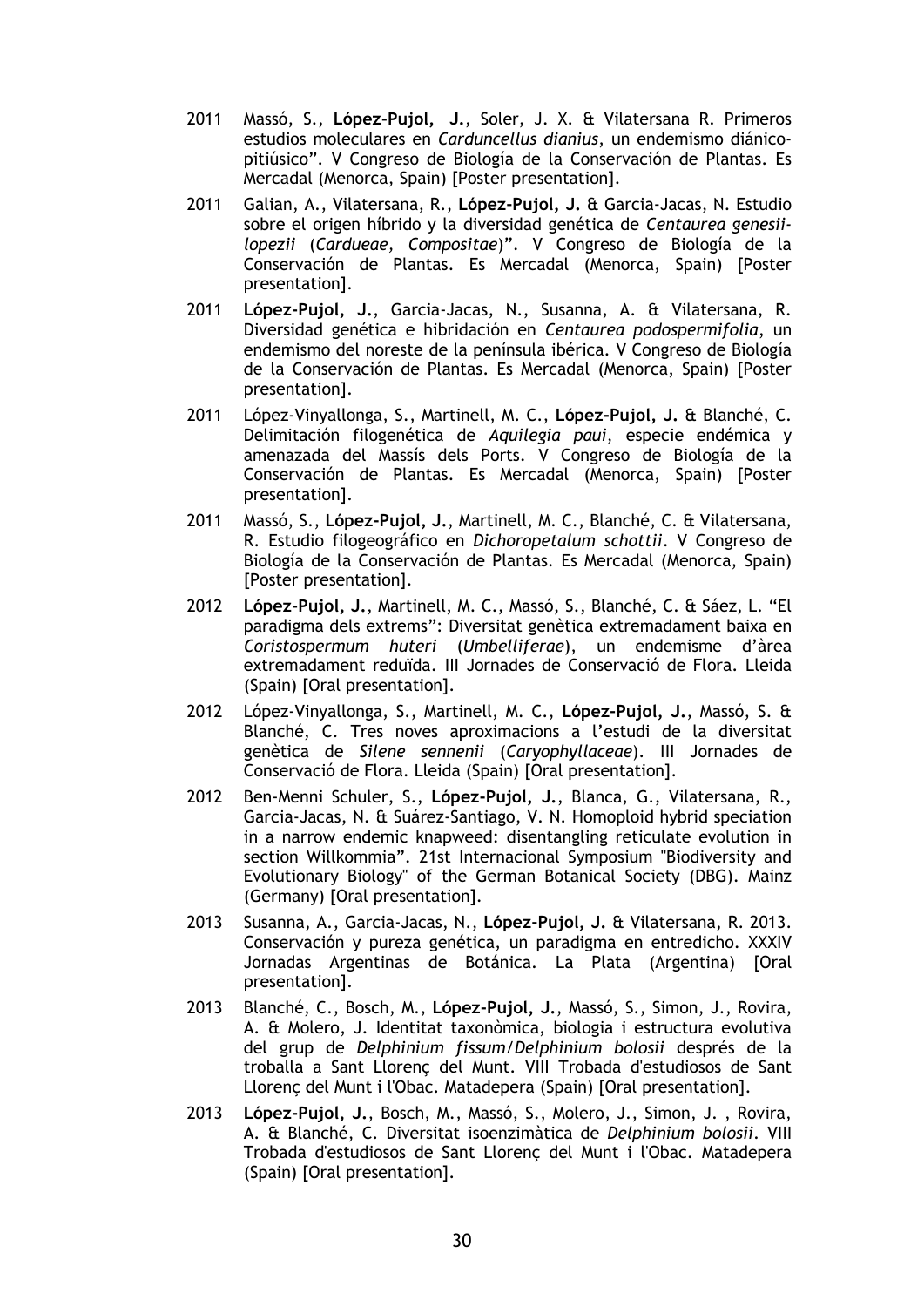- 2015 **López-Pujol, J.** Facing the challenge of Chinese flora: richness, endemism, threats, and conservation. International Conference on Ecology, Evolution, and Conservation of Tropical Plants & the 6th National Conference on Tropical Forest Ecology of China. Haikou (Hainan, China) [Oral presentation].
- 2015 Vilatersana, R., Carvalho, J. A., Pomar, M., S. Massó, S. & **López-Pujol, J.** Conservation of the critically endangered flora of the Savage Islands, Atlantic Ocean. International Conference on Ecology, Evolution, and Conservation of Tropical Plants & the 6th National Conference on Tropical Forest Ecology of China. Haikou (Hainan, China) [Oral presentation].
- 2015 Chung, M. Y., **López-Pujol, J.**, Kang, C. K. & Chung, M. G. The role of the Baekdudaegan (Korean Peninsula) as a major Southern glacial refugium for plant species: Priorities for Conservation. 2015 Korea National Arboretum International Symposium. Pocheon (South Korea) [Oral presentation].
- 2016 Massó, S., **López-Pujol, J.**, Martinell, M. C., López-Alvarado, J., Sáez, L. & Blanché, C. Rules of thumbs are sometimes valid: very low genetic diversity in two extremely narrow endemics fom Majorca Island (W Mediterranean). XV OPTIMA Meeting. Montpellier (France).
- 2016 Mesquida, V., Herrando-Moraira, S., Nualart, N., Gómez-Bellver, C., Sáez, L. & **López-Pujol, J.** *Kalanchoe × houghtonii* (Crassulaceae) com a planta invasora a Catalunya: noves cites i distribució potencial. IV Jornades de Conservació de Flora i Funga. Olot (Spain) [Oral presentation].
- 2017 **López-Pujol, J.** Flora of subtropical China: Ancient, rich, and threatened. XIX International Botanical Congress. Shenzhen (China) [Oral presentation].
- 2017 Calleja, J. A., Carnicero-Campmany, P., Galbany-Casals, M., Garcia-Jacas, N., Herrando-Moraira, S., Liu, J.-Q., López-Alvarado, J., **López-Pujol, J.**, Pyak, E., Mandel, J., Massó, S., Mehregan, I., Montes-Moreno, N., Roquet, C., Sennikov, A., Sáez, L., Susanna, A., Vilatersana, R. & Wang Y.-J. Island-like mountain radiations in Asia: The case study of the genera *Saussurea* and *Jurinea*. XIX International Botanical Congress. Shenzhen (China) [Oral presentation].
- 2017 Cachón, P., Herrando-Moraira, S., Nualart, N., Massó, S., Vitales, D. & **López-Pujol, J.** From greenhouse to the wildlife: Invasion patterns of *Kalanchoe* × *houghtonii* using ecological niche modeling. XIX International Botanical Congress. Shenzhen (China) [Poster presentation].
- 2017 Rubió, C., Herrando-Moraira, S., Nualart, N., Vilatersana, R. & **López-Pujol, J.** Past, present, and future of the invasion of *Senecio pterophorus*. XIX International Botanical Congress. Shenzhen (China) [Poster presentation].
- 2017 Massó, S., **López-Pujol, J.** & Vilatersana, R. Reinterpretation of *Cynara baetica* based on a principle of integrative species delimitation. XIX International Botanical Congress. Shenzhen (China) [Poster presentation].
- 2017 Farelo, P., Gómez-Bellver, C., Montserrat, J. M., Pyke, S., **López-Pujol, J.** & Ibáñez, N. Montjuïc Mountain (Barcelona, Spain): A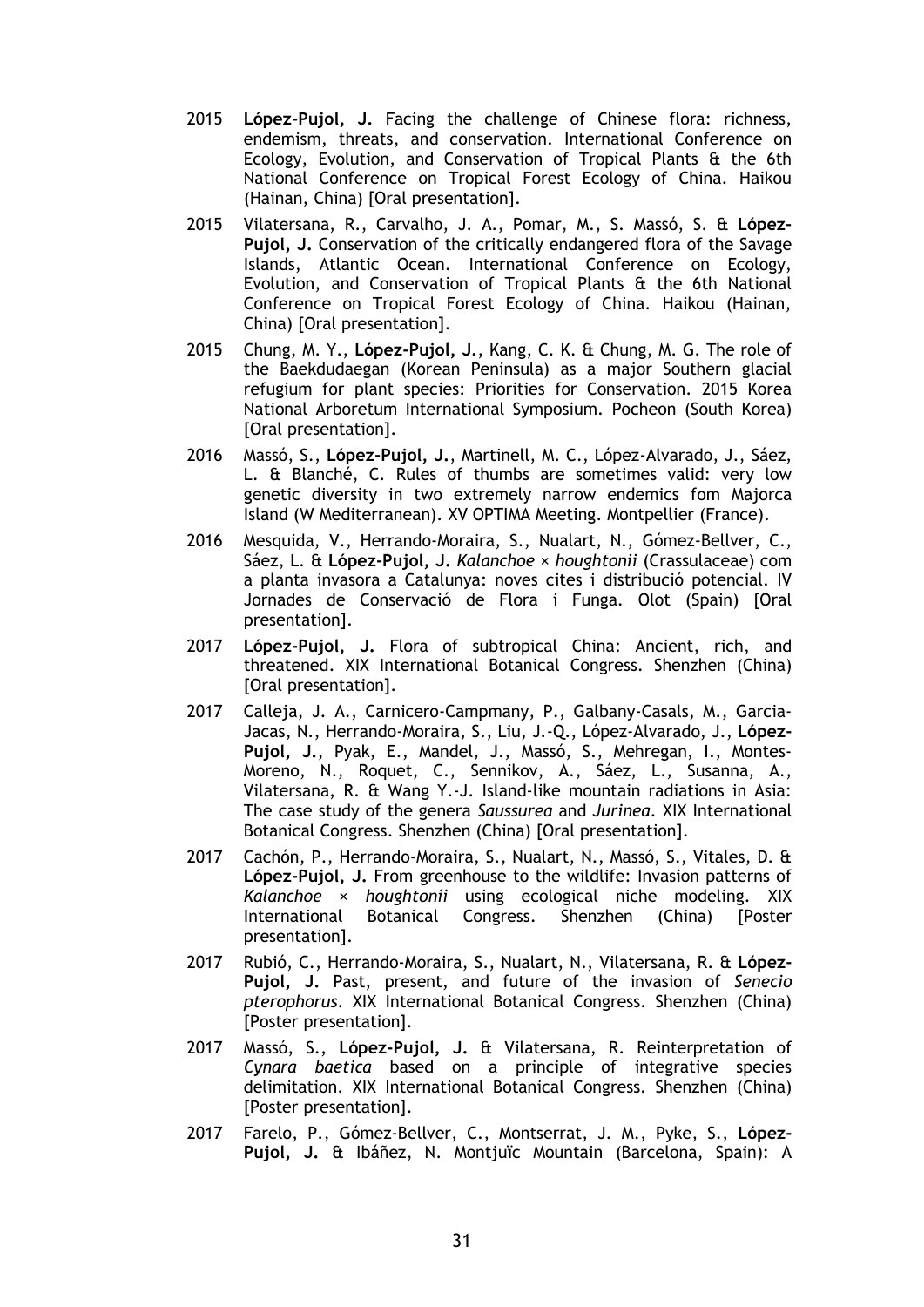'natural' laboratory for plant invasions? XIX International Botanical Congress. Shenzhen (China) [Poster presentation].

- 2017 Cachón, P., Herrando-Moraira, S., Nualart, N., Massó, S., Vitales, D. & **López-Pujol, J.** Del invernadero a la naturaleza: patrones de invasión de *Kalanchoe houghtonii* D. B. Ward (Crassulaceae). EEI 2017 – 5º Congreso Nacional sobre Especies Exóticas Invasoras. Girona (Spain) [Oral presentation].
- 2017 Farelo, P., Gómez-Bellver, C., Montserrat, J. M., Pyke, S., **López-Pujol, J.** & Ibáñez, N. Primeros datos de la flora alóctona de la montaña de Montjuïc (Barcelona). EEI 2017 – 5º Congreso Nacional sobre Especies Exóticas Invasoras. Girona (Spain) [Oral presentation].
- 2017 Gómez-Bellver, C., Laguna, E., Agut, A., Ballester, G., Fos, S., Guillot, D., Francisco, S., Oltra, J. E., Pérez Rovira, P., Deltoro, V., Herrando-Moraira, S., Nualart, N. & **López-Pujol, J.** *Opuntia aurantiaca* Lindl.: un neófito reciente con un gran potencial invasor en España. EEI 2017 – 5º Congreso Nacional sobre Especies Exóticas Invasoras. Girona (Spain) [Poster presentation].
- 2018 Susanna, A & The Cardueae Radiations group (in alphabetical order: Calleja, J. A., Galbany-Casals, M., Garcia-Jacas, N., Herrando-Moraira, S., López-Alvarado, J., **López-Pujol, J.**, Liu, J.-Q., Mandel, J., Sáez, L. Sennikov, A. & Vilatersana, R.). 2018. The subtribal classification of Cardueae (Compositae): insights from next-generation-sequencing. 1st International Congress on Plant Biology (IconPB 2018). Konya (Turkey) [Oral presentation].
- 2018 Susanna, A & The Cardueae Radiations group (in alphabetical order: Calleja, J. A., Galbany-Casals, M., Garcia-Jacas, N., Herrando-Moraira, S., López-Alvarado, J., **López-Pujol, J.**, Liu, J.-Q., Mandel, J., Sáez, L. Sennikov, A. & Vilatersana, R.). 2018. A new subtribal classification of Cardueae: a happy pairing of next-generation-sequencing and morphology. XII Congreso Latinoamericano de Botánica. Quito (Ecuador) [Oral presentation].
- 2018 Gómez-Bellver, C., Farràs, E., Ibáñez, N., **López-Pujol, J.**, Muñiz, D. Nualart, N. & i Susanna, A. L'herbari BC i el projecte de "photo voucher". VI Trobada de tècnics de col·leccions de ciències naturals de Catalunya – Els museus de ciències. Ciència ciutadana i voluntariat. Amposta (Spain) [Oral presentation].
- 2019 Gavioli, L., **López-Pujol, J.**, Nualart, N., Vallès, J. & Ibáñez, N. Plantas pirenaicas amenazadas de los herbarios Francesc Bolòs (s. XVIII) y Trèmols (s. XIX); primeros resultados. XII Col·loqui Internacional de Botànica Pirenaica-Cantàbrica. Girona (Spain) [Oral presentation].
- 2019 Herrando-Moraira, S., Vitales, D., Nualart, N., Gómez-Bellver, C., Ibáñez, N., Massó, S., Cachón-Ferrero, P., González-Gutiérrez, P. A., Herrera, H., Shaw, D., Stinca, A., Wang, Z. & **López-Pujol, L.** *Kalanchoe* × *houghtonii*: un híbrido artificial de éxito como planta invasora global. XXIII Bienal de la Real Sociedad Española de Historia Natural. Barcelona (Spain) [Oral presentation].
- 2019 Gómez-Bellver, C., Ibáñez, N., **López-Pujol, J.**, Nualart, N. & Susanna, A. Las fotografías como complemento de los especímenes: implementación de "*photo voucher*" y "*fusion voucher*" en el herbario BC. XXIII Bienal de la Real Sociedad Española de Historia Natural. Barcelona (Spain) [Oral presentation].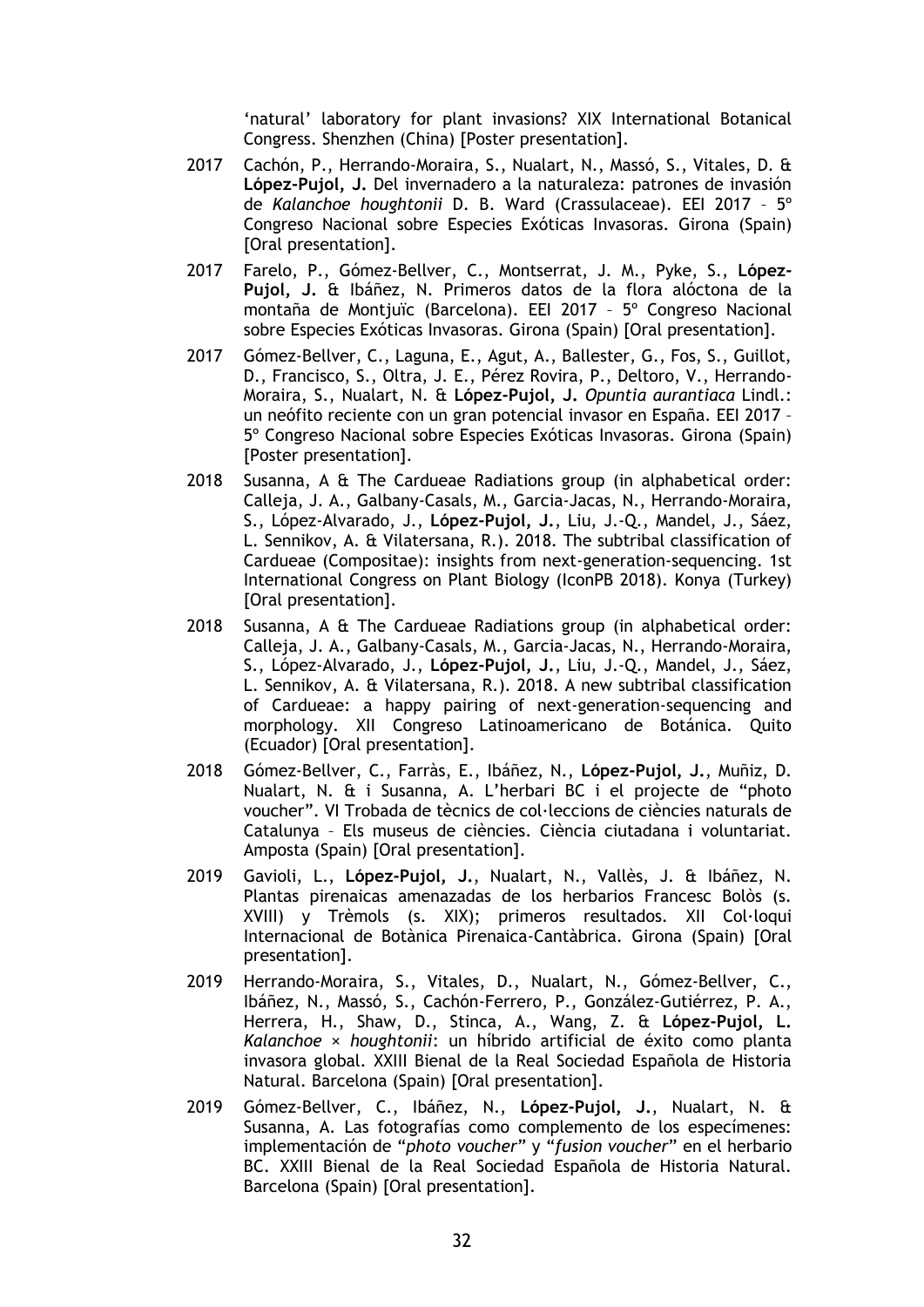- 2019 Farelo P., Gómez-Bellver C., Montserrat J. M., Pyke S., **López-Pujol J.**, Nualart N. & Ibáñez N. Montjuïc Mountain (Barcelona): A hotspot for plant invasions in a Mediterranean city. XVI OPTIMA Meeting. Athns (Greece) [Oral presentation].
- 2019 Herrando-Moraira S., Vitales D., Nualart N., Gómez-Bellver C., Ibáñez N., Massó S., Cachón-Ferrero P., González-Gutiérrez P. A., Herrera I., Shaw D., Stinca A., Wang Z. & **López-Pujol J.** From greenhouse to the wildlife: global invasion patterns of *Kalanchoe* ×*houghtonii*  (Crassulaceae). XVI OPTIMA Meeting. Athens (Greece) [Oral presentation].
- 2019 Blanché C., Herrando-Moraira S., del Hoyo A., **López-Pujol J.**, Massó S., Rosselló J. A., Simon J. & Bosch M. Planning above species level is sometimes better for effective plant conservation. XVI OPTIMA Meeting. Athens (Greece) [Poster presentation].
- 2020 Gómez-Bellver, C., Ibáñez, N., **López-Pujol, J.**, Nualart, N. & Susanna, A. Photographs as a complement of herbarium vouchers: implementation of "photo voucher" and "fusion voucher" methodology in BC Herbarium. SPNHC & ICOM NATHIST Virtual Conference 2020 [Oral presentation].

# **XI. ATTENDED CONGRESSES, SEMINARS AND COURSES (SELECTED)**

- 2000 Jornades sobre Biodiversitat i Conservació Biològica. Institute for Catalan Studies, Barcelona (Spain)
- 2001 II Seminario "Biología de la Conservación de Plantas Amenazadas". Polytechnic University of Madrid, Madrid (Spain)
- 2001 Reunión técnica del Atlas de Flora Amenazada (AFA). Cercedilla (Madrid, Spain)
- 2001 IV Col.loqui Internacional de Botànica pirenaico-cantàbrica. Barruera, Vall de Boí (Lleida, Spain)
- 2001 X OPTIMA Meeting. Palermo (Sicily, Italy)
- 2001 Jornades de Genètica i Biodiversitat. Auntonomous University of Barcelona, Bellaterra (Spain)
- 2002 I Congreso de Biología de la Conservación de Plantas. Botanical Garden, University of Valencia, Valencia (Spain)
- 2002 I Jornada d'Avenços en Ecologia. The Centre for Advanced Studies, Blanes (Barcelona, Spain)
- 2003 Reunión técnica del Atlas de Flora Amenazada (AFA). Miraflores (Madrid)
- 2003 Primeras Jornadas de Animación Científica entre investigadores y comunicadores: "La Biodiversidad". CSIC Residence for Researchers, Barcelona (Spain)
- 2003 VI Conference on Plant Taxonomy. Alghero (Sardinia, Italy)
- 2003 Jornada sobre Polen y Polinosis. Nuevas perspectivas. Faculty of Pharmacy, University of Barcelona (Spain)
- 2004 2nd World Botanic Gardens Congress (Barcelona, Spain)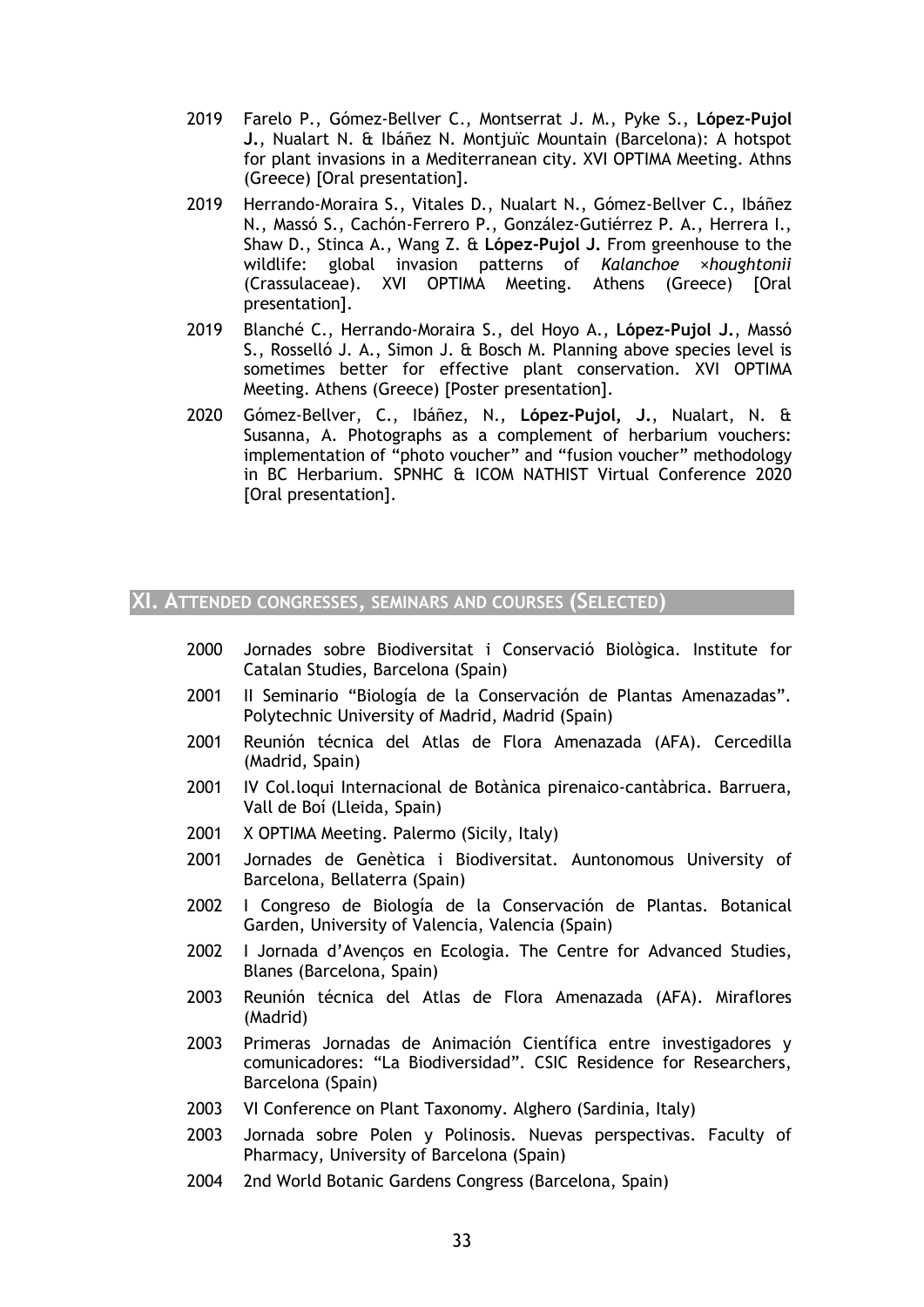- 2004 IXth IOPB Meeting 2004 Plant Evolution in Mediterranean Climate Zones. Botanical Garden, University of Valencia, Valencia (Spain)
- 2004 VII Colloque International de Botanique Pyrénéo-Cantabrique. Bagnères de Bigorre (France)
- 2004 XI OPTIMA Meeting. Beograd (Serbia)
- 2004 4th European Conference on the Conservation of Wild Plants. Botanical Garden, University of Valencia, Valencia (Spain)
- 2005 XVII International Botanical Congress. Vienna (Austria)
- 2005 Colloque International "Conservation de la Flore Méditerranéenne dans un Environnement Changeant". Hyères (France)
- 2008 Ies Jornades Catalanes de Conservació de Flora. Blanes (Spain)
- 2008 Curso "Estudios demográficos de flora amenazada: utilidad de la demografía en la conservación de especies". Botanical Garden, University of Valencia (Spain)
- 2009 Research course "Introduction to pollination biology". Faculty of Pharmacy, University of Barcelona (Spain)
- 2009 Curso "Estudios sobre biodiversidad y biogeografía: una aproximación molecular"**.** Faculty of Pharmacy, University of Barcelona (Spain)
- 2009 IV Congreso de Biología de la Conservación de Plantas. University of Almería, Almería (Spain)
- 2010 IV Seminari sobre Patrimoni Natural de la Comarca de la Garrotxa. Delegació de la Garrotxa de la Institució Catalana d'Història Natural, Olot (Girona, Spain)
- 2010 II Jornades Catalanes de Conservació de Flora. Botanic Institute of Barcelona, Barcelona (Spain)
- 2010 Seminari de Biodiversitat sobre Espècies Invasores. Barcelona (Spain)
- 2011 V Congreso de Biología de la Conservación de Plantas. Es Mercadal (Menorca, Spain)
- 2012 Primeres Jornades sobre Gestió de la Informació Científica (JGIC-2012). Institut d'Estudis Catalans (Barcelona, Spain)
- 2012 Seminari "Gestió de projectes de recerca transnacionals". AGAUR (Barcelona, Spain)
- 2013 IV Jornada de Recerca a la Facultat de Farmàcia. Faculty of Pharmacy, University of Barcelona, Barcelona (Spain)
- 2015 International Conference on Ecology, Evolution, and Conservation of Tropical Plants & the 6th National Conference on Tropical Forest Ecology of China. Haikou (Hainan, China)
- 2016 Curs teòric d'iniciació "Introducción al anàlisis de secuencias NGS". Faculty of Pharmacy, University of Barcelona (Barcelona, Spain)
- 2016 IV Jornades de Conservació de Flora i Funga. Olot (Girona, Spain)
- 2017 Curso "XIII Taller GBIF.ES de Modelización de Nichos Ecológicos" Real Jardín Botánico-CSIC, Madrid (Spain)
- 2017 XIX International Botanical Congress. Shenzhen (China)
- 2017 EEI 2017 5º Congreso Nacional sobre Especies Exóticas Invasoras. Girona (Spain)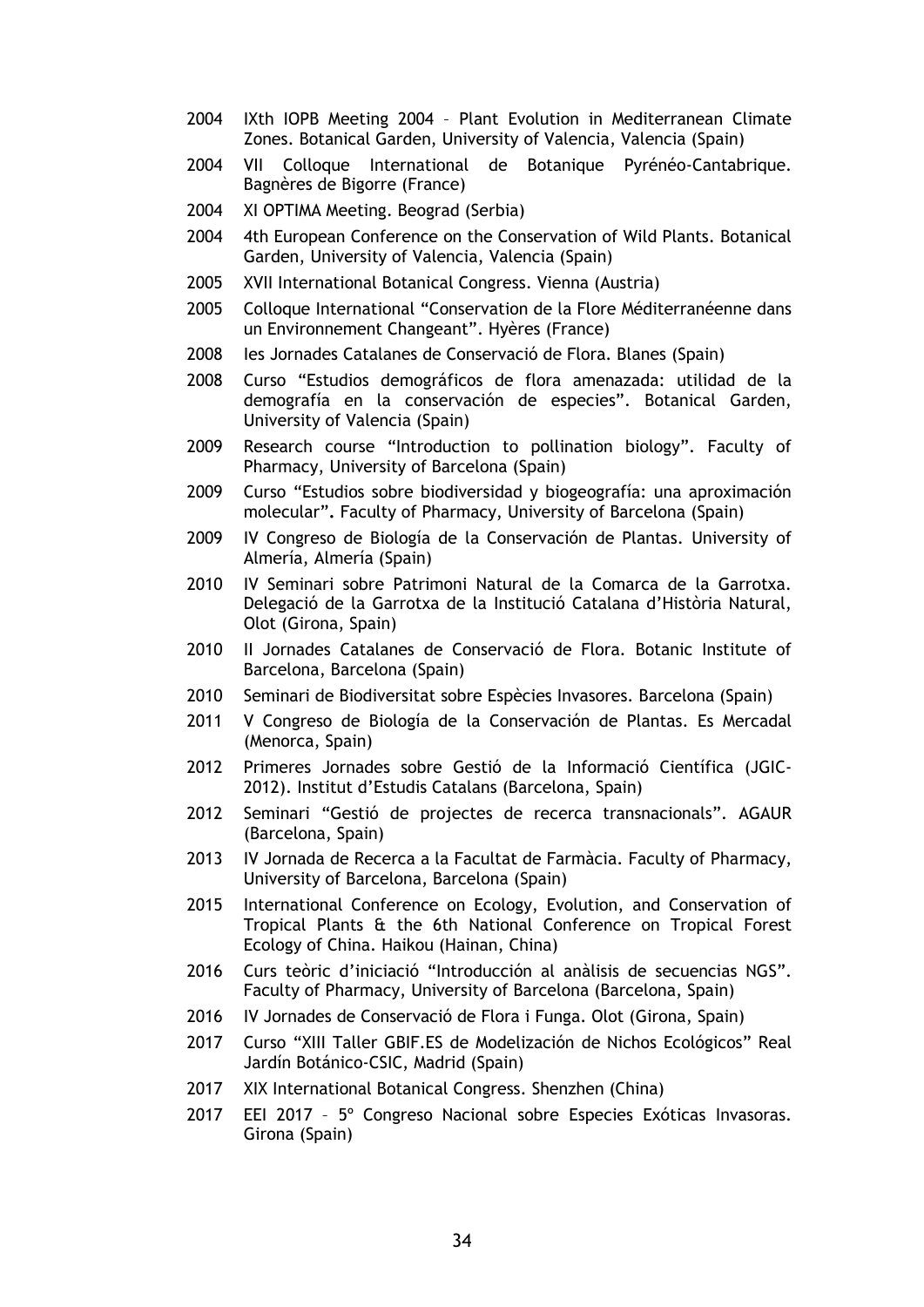- 2019 Encuentro Internacional HerbArt: Arte y ciencia en confluencia. University of Barcelona & Botanic Institute of Barcelona, Barcelona (Spain)
- 2019 XII Col·loqui Internacional de Botànica Pirenaica-Cantàbrica. Girona (Spain)
- 2019 XXIII Bienal de la Real Sociedad Española de Historia Natural. Barcelona (Spain)
- 2019 XVI OPTIMA Meeting. Athens (Greece)

# **XII. TEACHING EXPERIENCE**

# **Regulated training**

| 2002-2003, 2003-2004, |                                                                     |
|-----------------------|---------------------------------------------------------------------|
|                       | 2011-2012, and 2012-2013 Pharmaceutical Botany. Faculty of Pharmacy |
|                       | (University of Barcelona)                                           |
| 2015-2016             | Official Master's Degree in Terrestrial Ecology and                 |
|                       | Biodiversity Management. Biosciences Faculty                        |
|                       | (Autonomous University of Barcelona)                                |

# **Non-formal training (seminars)**

| 01/2006 | 'Genetic diversity in endemic and/or threatened plant taxa of<br>the Western Mediterranean area' (Institute of Botany, Chinese<br>Academy of Sciences; Beijing, China)             |
|---------|------------------------------------------------------------------------------------------------------------------------------------------------------------------------------------|
| 07/2006 | 'Glacial refugia in China: are they hotspots of genetic<br>diversity?' (Institute of Botany, Chinese Academy of Sciences;<br>Beijing, China)                                       |
| 01/2008 | 'Centres of plant endemicity in China: places for survival or for<br>speciation?' (Institute of Botany, Chinese Academy of Sciences;<br>Beijing, China)                            |
| 11/2010 | 'Centres d'endemicitat de plantes a la Xina: llocs per a la<br>supervivència de les plantes o per la seva especiació?' (Botanic<br>Institute of Barcelona, CSIC; Barcelona, Spain) |
| 05/2015 | 'Genetic structure and phylogeography of Paeonia subsect.<br>Delavayanae' (Institute of Botany, Chinese Academy of<br>Sciences; Beijing, China)                                    |
| 05/2015 | 'Richness, evolution, and conservation of the Chinese flora'<br>(Institute of Botany, Chinese Academy of Sciences; Beijing,<br>China)                                              |
| 05/2015 | 'Conservation of the critically endangered flora of the Savage<br>Islands, Atlantic Ocean' (Institute of Botany, Chinese Academy<br>of Sciences; Beijing, China)                   |
| 05/2015 | 'Towards a Red Book for Hainan Island' (Hainan University;<br>Haikou, China)                                                                                                       |
| 05/2015 | 'Identification of Quaternary plant refugia in China: methods<br>and some own examples' (Sichuan University; Chengdu, China)                                                       |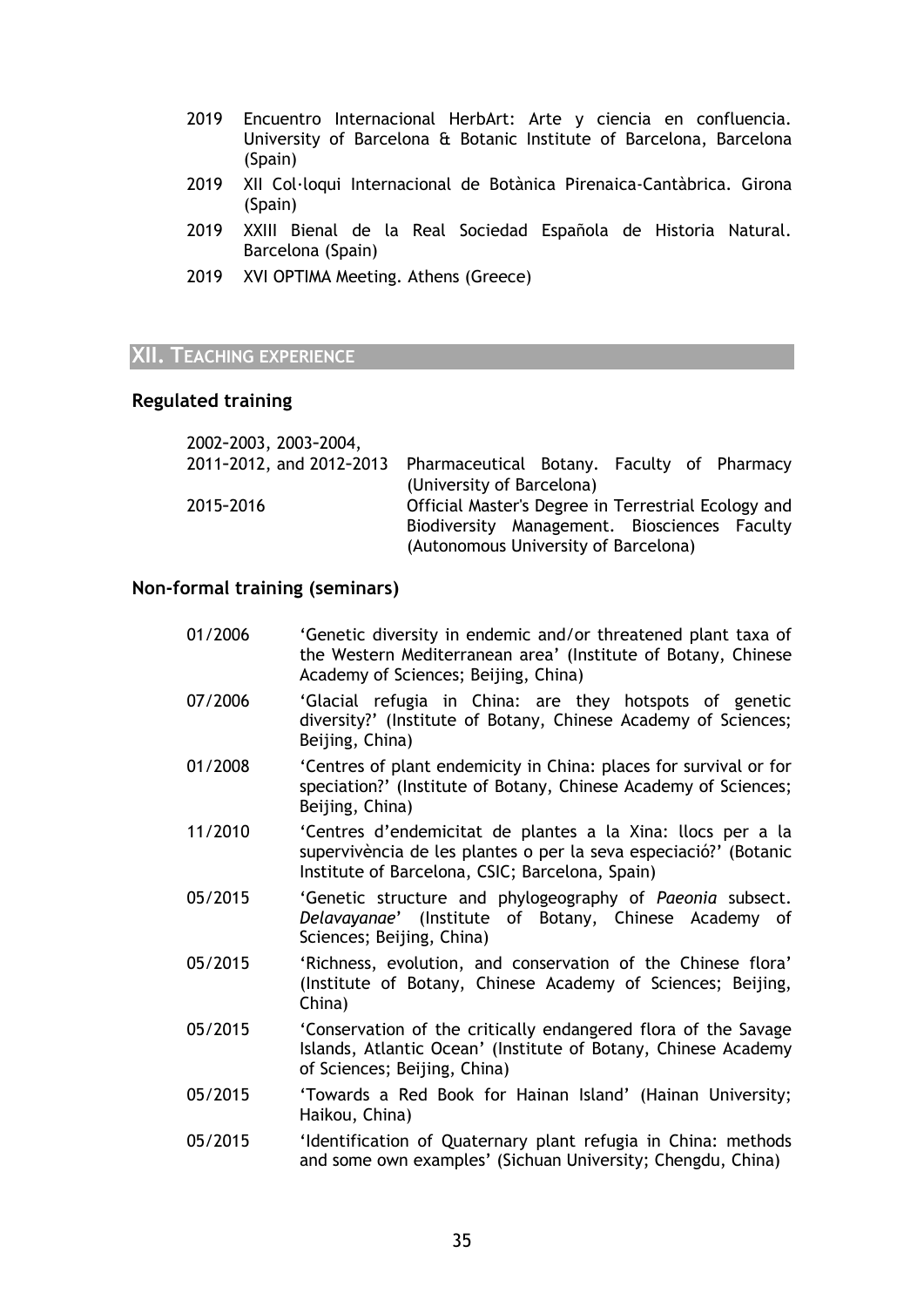- 09/2015 'La Xina. El repte de conservar una megaflora' (Botanic Institute of Barcelona, CSIC; Barcelona, Spain)
- 12/2016 'Primeres dades de la flora al·làctona a Montjuïc' (Natural History Museum of Barcelona; Barcelona, Spain)
- 01/2017 'Catalunya com a hotspot d'invasions vegetals: els exemples d'*Agave* (*Agavaceae*) i *Kalanchoe* (*Crassulaceae*)' (Botanic Institute of Barcelona, CSIC; Barcelona, Spain)
- 03/2017 'Reinterpretació de *Cynara baetica* basada en el principi integratiu de delimitació d'espècies' (Botanic Institute of Barcelona, CSIC; Barcelona, Spain)
- 08/2017 'Reinterpretation of *Cynara baetica* based on a principle of integrative species delimitation' (Sichuan University; Chengdu, China)
- 08/2017 'Flora of China: status and conservation needs' (Sichuan University; Chengdu, China)
- 11/2017 'Radiaciones alpinas de tipo insular en Asia: primeros resultados en el género Saussurea y ecos de la expedición a su centro de distribución, las montañas Hengduan' (Botanic Institute of Barcelona, CSIC; Barcelona, Spain)
- 05/2018 'BC Herbarium and Photo Voucher Project' (Moscow State University, Lomonosov University; Moscow, Russian Federation)
- 12/2018 'Buscant l'equilibri entre la documentació, la divulgació i la recerca a les col·leccions de l'IBB' (Natural History Museum of Barcelona; Barcelona, Spain)
- 05/2019 'El cas d'estudi de *Kalanchoe* × *houghtonii*: un híbrid artificial d'èxit com a planta invasora global' (Botanic Institute of Barcelona, CSIC; Barcelona, Spain)
- 06/2019 'How photographs can be a complement to herbarium specimens. A proposal of standardization' (Sichuan University; Chengdu, China)
- 06/2019 'Invasion patterns in the mother of milions (*Kalanchoe* × *houghtonii*)' (Sichuan University; Chengdu, China)
- 06/2019 'Invasion patterns in the mother of milions (*Kalanchoe* × *houghtonii*): colonization history and potential Distribution (Hainan University; Haikou, China)
- 06/2019 '*Kalanchoe* × *houghtonii*, a new global invader: colonization history and potential distribution' (Chengdu University; Chengdu, China)
- 02/2020 'How photographs can be a complement to herbarium specimens. A proposal of standardization' (Hebrew University of Jerusalem; Jerusalem, Israel)
- 02/2020 'Invasion patterns in the mother of milions (*Kalanchoe* × *houghtonii*)' (Hebrew University of Jerusalem; Jerusalem, Israel)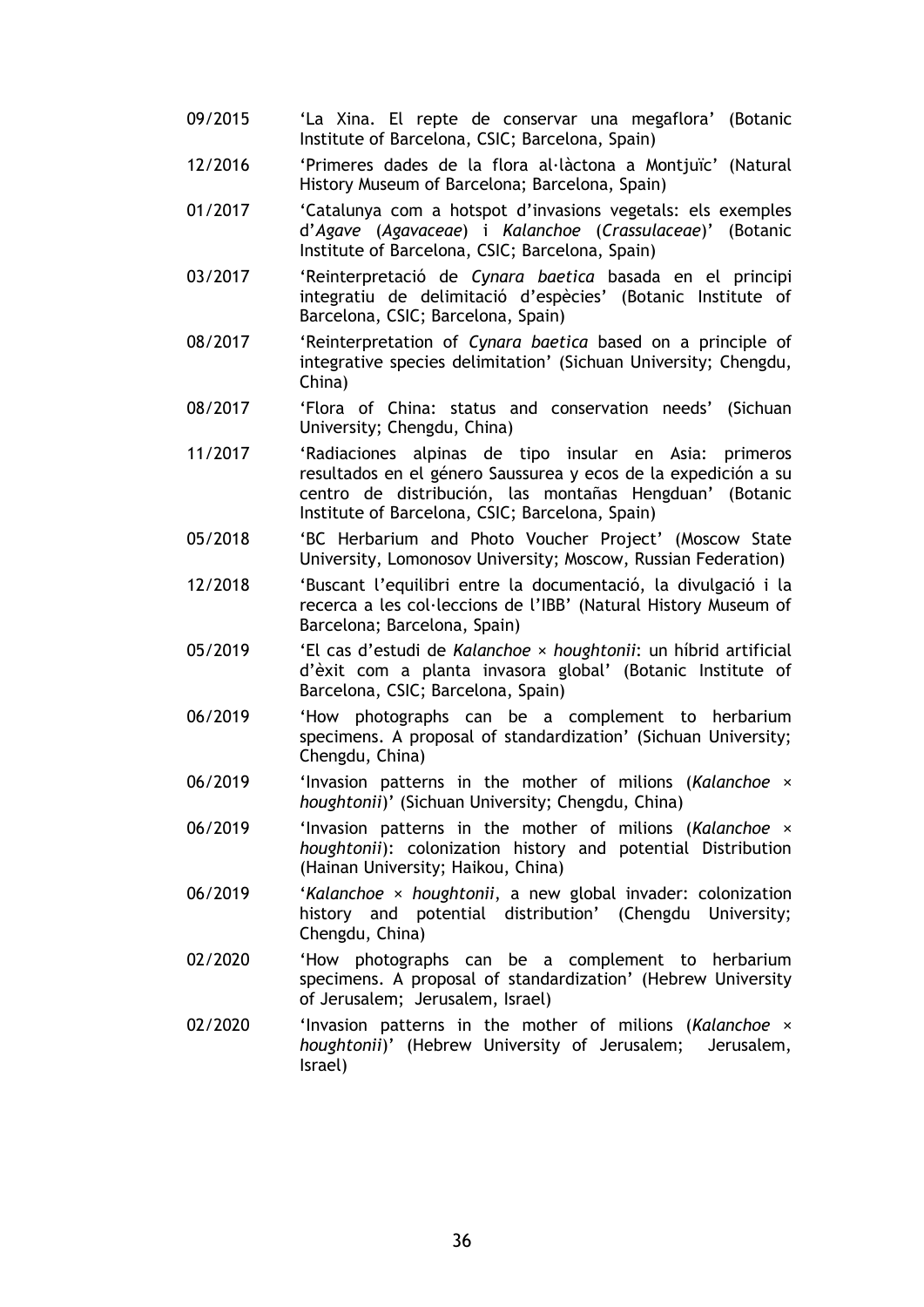# **Journal refereeing**

*American Journal of Botany* (JCR) *Annales Botanici Fennici* (JCR) *Annals of Botany* (JCR) *AoB Plants* (JCR) *BMC Evolutionary Biology* (JCR) *Biochemical Genetics* (JCR) *Biodiversity and Conservation* (JCR) *Biological Conservation* (JCR) *Biological Invasions* (JCR) *Biological Journal of the Linnean Society* (JCR) *BioMed Research International* (JCR) *Botanical Journal of the Linnean Society* (JCR) *Butlletí de la Institució Catalana d'Història Natural Check List Collectanea Botanica Conservation Genetics* (JCR) *Conservation Letters* (JCR) *Diversity Ecology and Evolution* (JCR) *Flora* (JCR) *Genetica* (JCR) *Global Ecology and Conservation* (JCR) *Journal of Biogeography* (JCR) *Journal of Forestry Research Journal of Systematics and Evolution* (JCR) *International Journal of Biodiversity Science and Management Molecular Ecology* (JCR) *Mountain Research and Development* (JCR) *Nature Communications* (JCR) *New Phytologist* (JCR) *Nordic Journal of Botany* (JCR) *Orsis: Organismes i sistemes PeerJ* (JCR) *Phytotaxa* (JCR) *Plant Biology* (JCR) *Plant Diversity Plant Ecology and Diversity* (JCR) *Plant Ecology and Evolution* (JCR) *Plant Systematics and Evolution* (JCR) *PloS ONE* (JCR) *Scientific Reports* (JCR) *Tree Genetics and Genomes* (JCR)

# **Project evaluation**

Grant Agency, Academy of Sciences of the Czech Republic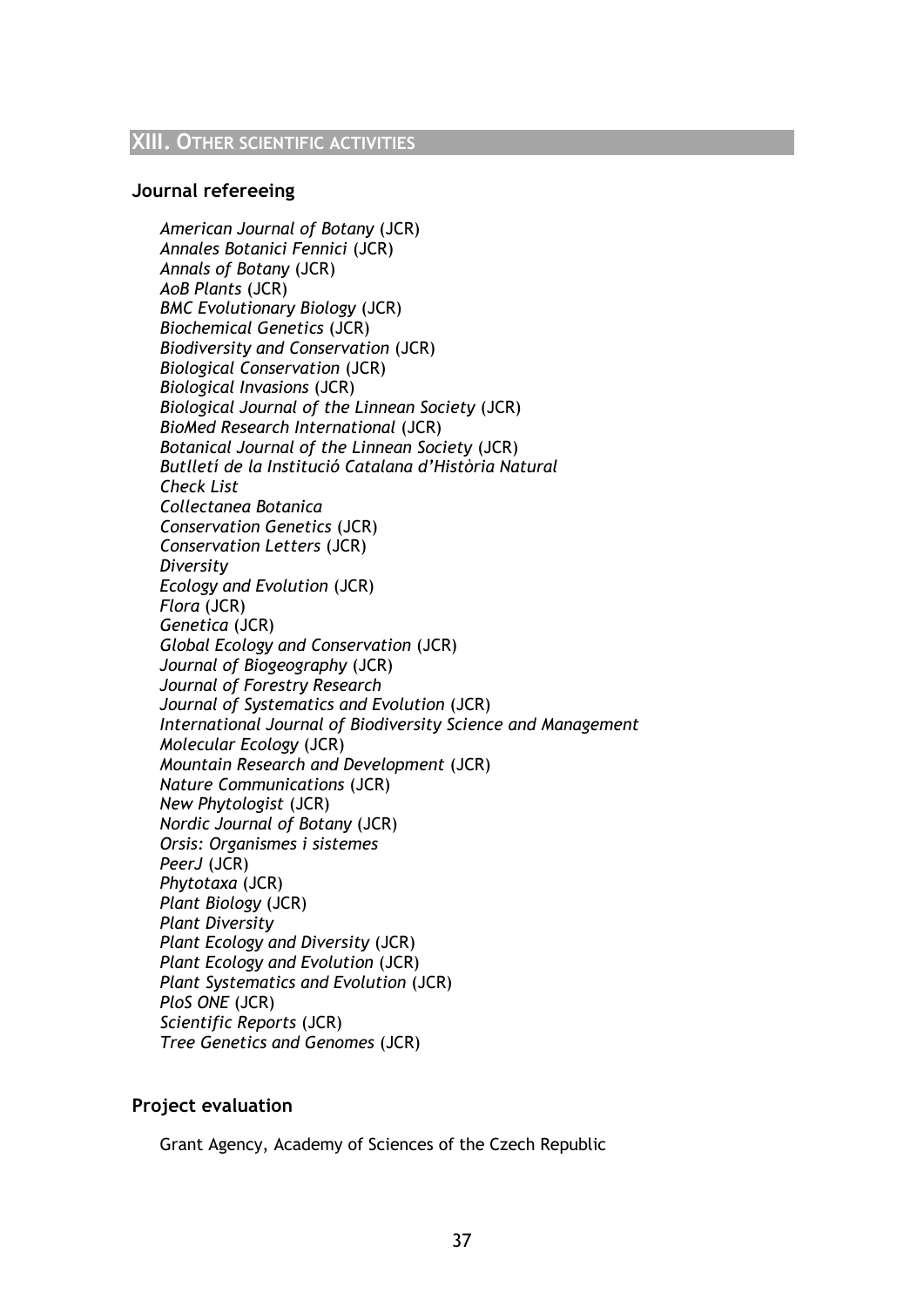# **Membership of editorial boards**

*Biological Conservation* (ISSN 0006-3207). Member of the Editorial Board (2020**–** present)

*Bouteloua* (ISSN 1988-4257). Member of the Advisory Board (2014**–**present)

*Collectanea Botanica (Barcelona)* (ISSN 0010-0730). Editor (2009**–**2011); editor-inchief (2012**–**2014); director (2015**–**present)

*Diversity* (ISSN 1424-2818). Member of the Editorial Board (2020–present). Guest Editor of the special issue "Conservation Genetics and Biogeography of Seed Plant Species" (2020**–**2021)

*Frontiers*. Guest Editor of the special issue "Population Genetics and Evolutionary History of Plants in Mountainous Regions", jointly published by *Frontiers in Ecology and Evolution* (ISSN 2296-701X), *Frontiers in Genetics* (ISSN 1664-8021) and *Frontiers in Plant Science* (1664-462X). 2017**–**present

*Frontiers.* Associate Editor of the section "Evolutionary and Population Genetics" that is Shared by three journals; *Frontiers in Ecology and Evolution* (ISSN 2296- 701X), *Frontiers in Genetics* (ISSN 1664-8021) and *Frontiers in Plant Science* (1664-462X). 2019**–**present

*Israel Journal of Plant Sciences* (ISSN 0792-9978). Guest Editor of the special issue "New Thinking and Conceptual Advances in Plant Conservation" (2016)

*Journal of Biological Research (Hong Kong)* (ISSN 2225-3203). Associate Editor (2012**–**2014)

*Orsis. Organismes i Sistemes* (ISSN 0213-4039). Associate Editor (2016**–**2018)

*Plant Diversity* (ISSN 2095-0845). Associate Editor (2016**–**present)

#### **Thesis defense committee member**

Sandra Nogué Bosch (advisors: Valentí Rull and Teresa Vegas-Vilarrúbia): "Global warming and biodiversity conservation in the Guayana Highlands: paleoecology, biogeography and GIS modeling" (Autonomous University of Barcelona, Summer 2009)

Sara López Viñallonga (advisors: Alfonso Susanna and Núria Garcia): "Evolució, filogènia i sistemàtica del complex *Arctium-Cousinia*" (University of Barcelona, Fall 2009)

Guillermo Reina Rodríguez (advisors: Ignasi Soriano Tomàs and Joel Tupac Otero): "Aportaciones al conocimiento de las orquídeas del Bosque Seco Tropical y escenarios de cambio climático en Colombia" (University of Barcelona, Fall 2016)

Mauro Sanna (advisors: José Antonio Fernández Prieto and Eduardo Cires Rodríguez): "Phylogeography of section *Gymnopera* D. Don (*Saxifraga* L., Saxifragaceae Juss.)" (University of Oviedo, Summer 2017)

#### **Undergraduate/MsC/PhD tutoring**

Work Placement in Companies or Institutions (*Practicum*): Paula Farelo Martínez (Bachelor's Degree in Environmental Biology, Autonomous University of Barcelona) (2015**–**2016). Topic: First data on the alien flora of the Montjuïc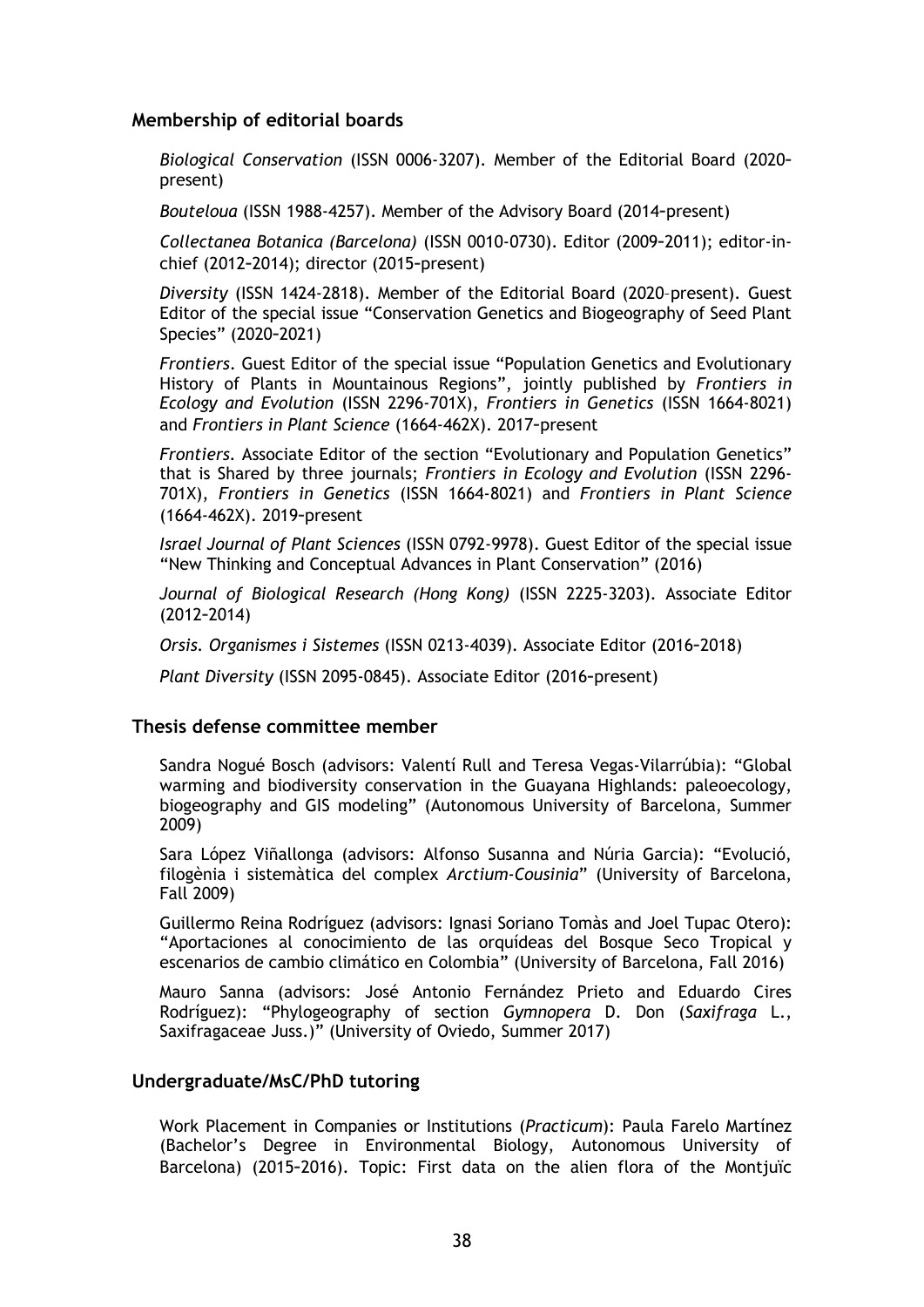Mountain (Barcelona)

Work Placement in Companies or Institutions (*Practicum 1*): Laura Mena García (Bachelor's Degree in Environmental Sciences, University of Barcelona) (2020**–** 2021). Topic: Modelling and ecological niche study of the alien taxa of *Kalanchoe* – Part 1.

Bachelor's Final Project: Paula Farelo Martínez (Bachelor's Degree in Environmental Biology, Autonomous University of Barcelona) (2016**–**2017). Topic: Catalogue of the alien flora of the Montjuïc Mountain (Barcelona)

Bachelor's Final Project Paula Cortés López (Bachelor's Degree in Biology, University of Girona) (2019**–**2020). Topic: Ecological niche modelling in Mediterranean species: the case of *Rhaponticum coniferum*

MsC: Sergi Massó Alemán (Master in Biodiversity, University of Barcelona) (2010**–** 2011). Topic: Genetic diversity and phylogeography in *Carduncellus dianius*

MsC: Almudena Galian Millán (Master in Biodiversity, University of Barcelona) (2010**–**2011). Topic: Hybridization in the threatened *Centaurea genesii-lopezii*

MsC: Manuel Navarro Perea (Master in Global Change, University of Córdoba) (2015**–**2016). Topic: The invasion of *Sicyos angulatus* across the planet: present, future and niche conservatism

MsC: Pilar Cachón Ferrero (Master in Ecology, Management, and Restoration of Natural Environments, University of Barcelona) (2016**–**2017). Topic: Invasion patterns *in Kalanchoe houghtonii* (Crassulaceae) using ecological niche modelling

MsC: Paula Farelo Martínez (Master in Biodiversity, University of Barcelona) (2017**–**2018). Topic: Montjuïc Mountain (Barcelona) as a natural laboratory for plant invasions

MsC: Núria Gironell Canals (Master in Terrestrial Ecology and Biodiversity Management, Autonomous University of Barcelona) (2017**–**2018). Topic: Potential distribution modeling of three alpine plants with MaxEnt under current and 2070 future climate conditions

MsC: Carles Burguera Martín (Master in Biodiversity, University of Barcelona) (2017**–**2018). Topic: Revision of the genus *Agave* L. in Catalonia

PhD: Sergi Massó Alemán (University of Barcelona) (2012**–**2021). Topic: Genetic diversity and phylogeography in endemic species of the Mediterranean Basin

PhD: Laura Gavioli (University of Barcelona) (2017**–**2021?). Topic: Studies on two historical herbaria of Botanic Institute of Barcelona: sources of knowledge for several aspectes of the Catalan flora

#### **Visitors/students coaching**

Noemí Alvarez Camino (2002**–**2003) Maria Renée Orellana Ríos (2002**–**2005) Aaron Pérez Haase (2004**–**2005) Maria Carmen Martinell Andreu (2008**–**2010) Sergi Massó Alemán (2008**–**2010) Francisco Márquez García (2009) Laia Barres González (2010) Javier López Alvarado (2011) Vanessa Mesquida Coll (2016)